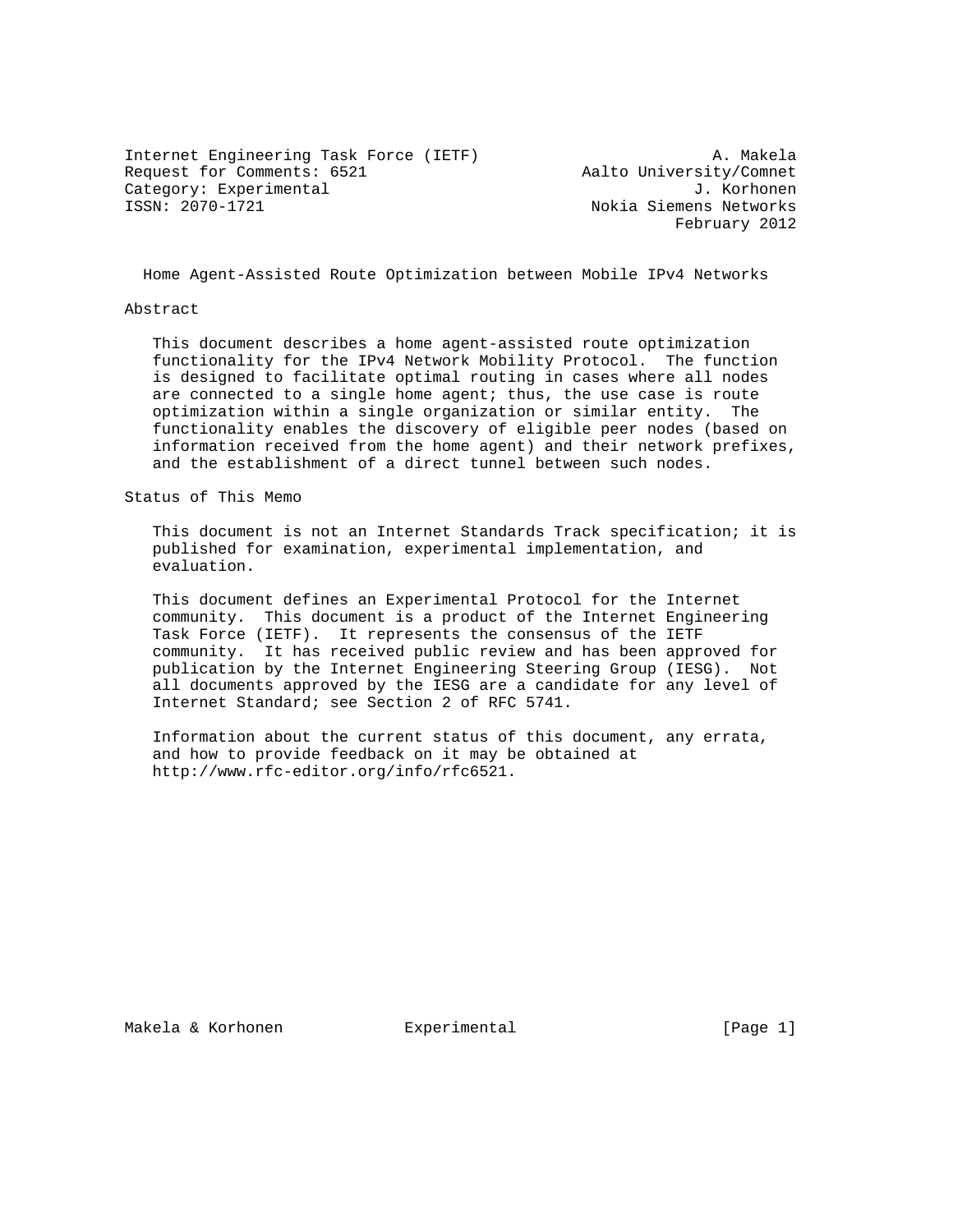Copyright Notice

 Copyright (c) 2012 IETF Trust and the persons identified as the document authors. All rights reserved.

 This document is subject to BCP 78 and the IETF Trust's Legal Provisions Relating to IETF Documents

 (http://trustee.ietf.org/license-info) in effect on the date of publication of this document. Please review these documents carefully, as they describe your rights and restrictions with respect to this document. Code Components extracted from this document must include Simplified BSD License text as described in Section 4.e of the Trust Legal Provisions and are provided without warranty as described in the Simplified BSD License.

Table of Contents

| $2^{\circ}$    |                                                          |
|----------------|----------------------------------------------------------|
| $\mathbf{3}$ . | Mobile IPv4 Route Optimization between Mobile Networks 8 |
|                | 3.1. Maintaining Route Optimization Information 9        |
|                | 3.1.1. Advertising Route-Optimizable Prefixes  9         |
|                | 3.1.2. Route Optimization Cache 11                       |
|                | 3.2. Return Routability Procedure 13                     |
|                |                                                          |
|                |                                                          |
|                | 3.2.3. Updating Router Keys and Nonces 16                |
|                | 3.3. Mobile-Correspondent Router Operations 16           |
|                | 3.3.1. Triggering Route Optimization 17                  |
|                | 3.3.2. Mobile Router Routing Tables 17                   |
|                | 3.3.3. Inter-Mobile Router Registration 18               |
|                |                                                          |
|                | 3.3.5. Constructing Route-Optimized Packets 21           |
|                | 3.3.6. Handovers and Mobile Routers Leaving Network 21   |
|                | 3.4. Convergence and Synchronization Issues 22           |
|                |                                                          |
|                |                                                          |
|                |                                                          |
|                | 4.2.1. Encoding of Compressed Realms 25                  |
|                |                                                          |
|                |                                                          |

Makela & Korhonen and Experimental and Experimental (Page 2)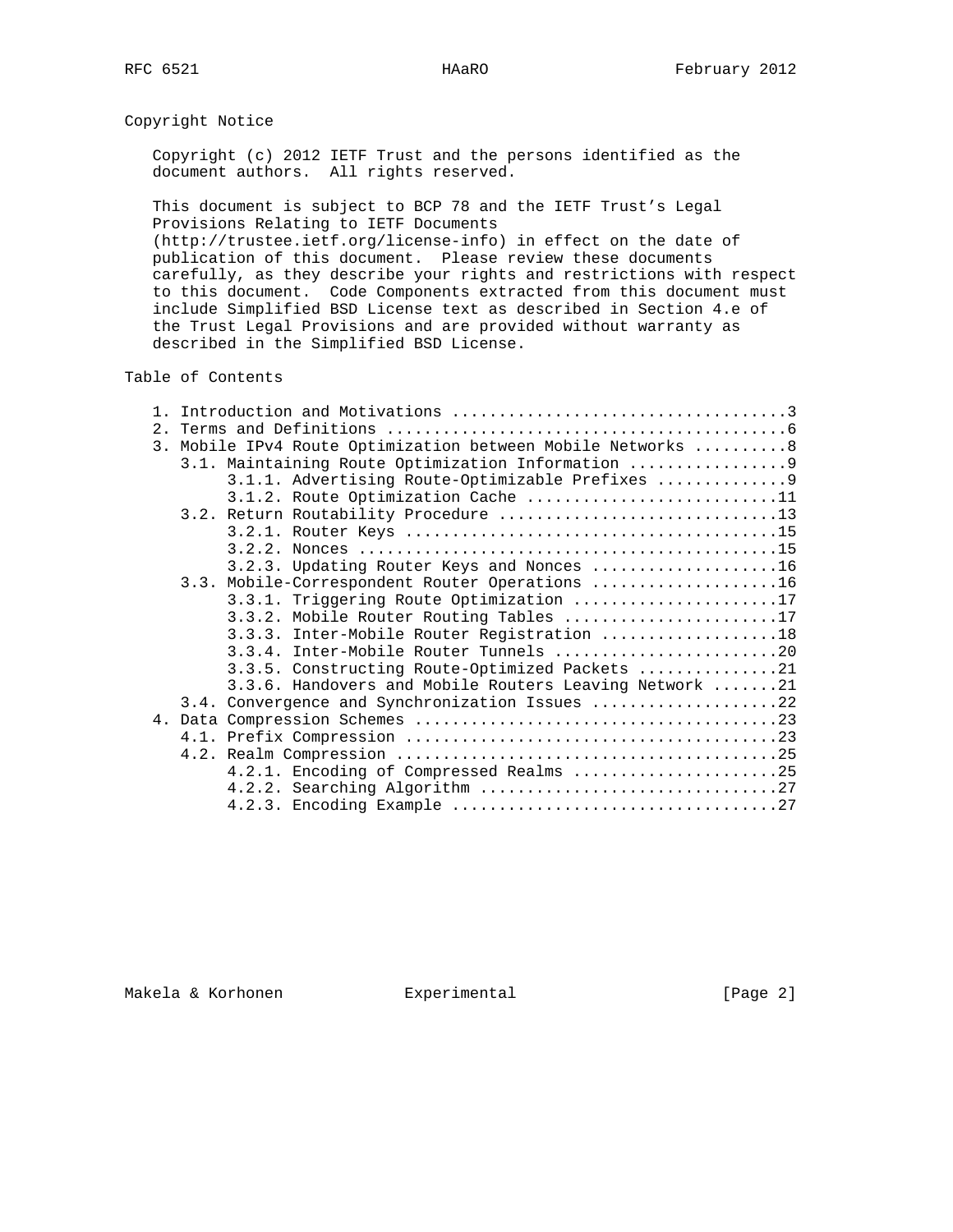|  | 5. New Mobile IPv4 Messages and Extensions 30                 |  |
|--|---------------------------------------------------------------|--|
|  | 5.1. Mobile Router Route Optimization Capability Extension 30 |  |
|  |                                                               |  |
|  | 5.3. Mobile-Correspondent Authentication Extension 32         |  |
|  |                                                               |  |
|  | 5.5. Route Optimization Prefix Advertisement Extension 34     |  |
|  |                                                               |  |
|  | 5.7. Care-of Test Init Message 36                             |  |
|  |                                                               |  |
|  |                                                               |  |
|  |                                                               |  |
|  | 6.1. NATs and Stateful Firewalls 39                           |  |
|  | 6.2. Handling of Concurrent Handovers 40                      |  |
|  |                                                               |  |
|  |                                                               |  |
|  | 6.5. Mutualness of Route Optimization 41                      |  |
|  |                                                               |  |
|  |                                                               |  |
|  |                                                               |  |
|  |                                                               |  |
|  |                                                               |  |
|  | 8.2. Route Optimization with Return Routability 45            |  |
|  |                                                               |  |
|  |                                                               |  |
|  |                                                               |  |
|  |                                                               |  |
|  |                                                               |  |
|  |                                                               |  |
|  |                                                               |  |
|  |                                                               |  |
|  |                                                               |  |
|  |                                                               |  |

### 1. Introduction and Motivations

 Traditionally, there has been no method for route optimization in Mobile IPv4 [RFC5944] apart from an early attempt [MIP-RO]. Unlike Mobile IPv6 [RFC6275], where route optimization has been included from the start, with Mobile IPv4, route optimization hasn't been addressed in a generalized scope.

 Even though general route optimization may not be of interest in the scope of IPv4, there are still specific applications for route optimization in Mobile IPv4. This document proposes a method to optimize routes between networks behind Mobile Routers (MRs), as defined by Network Mobility (NEMO) [RFC5177]. Although NAT and the pending shortage of IPv4 addresses make widespread deployment of end to-end route optimization infeasible, using route optimization from

Makela & Korhonen  $\Box$  Experimental  $\Box$  [Page 3]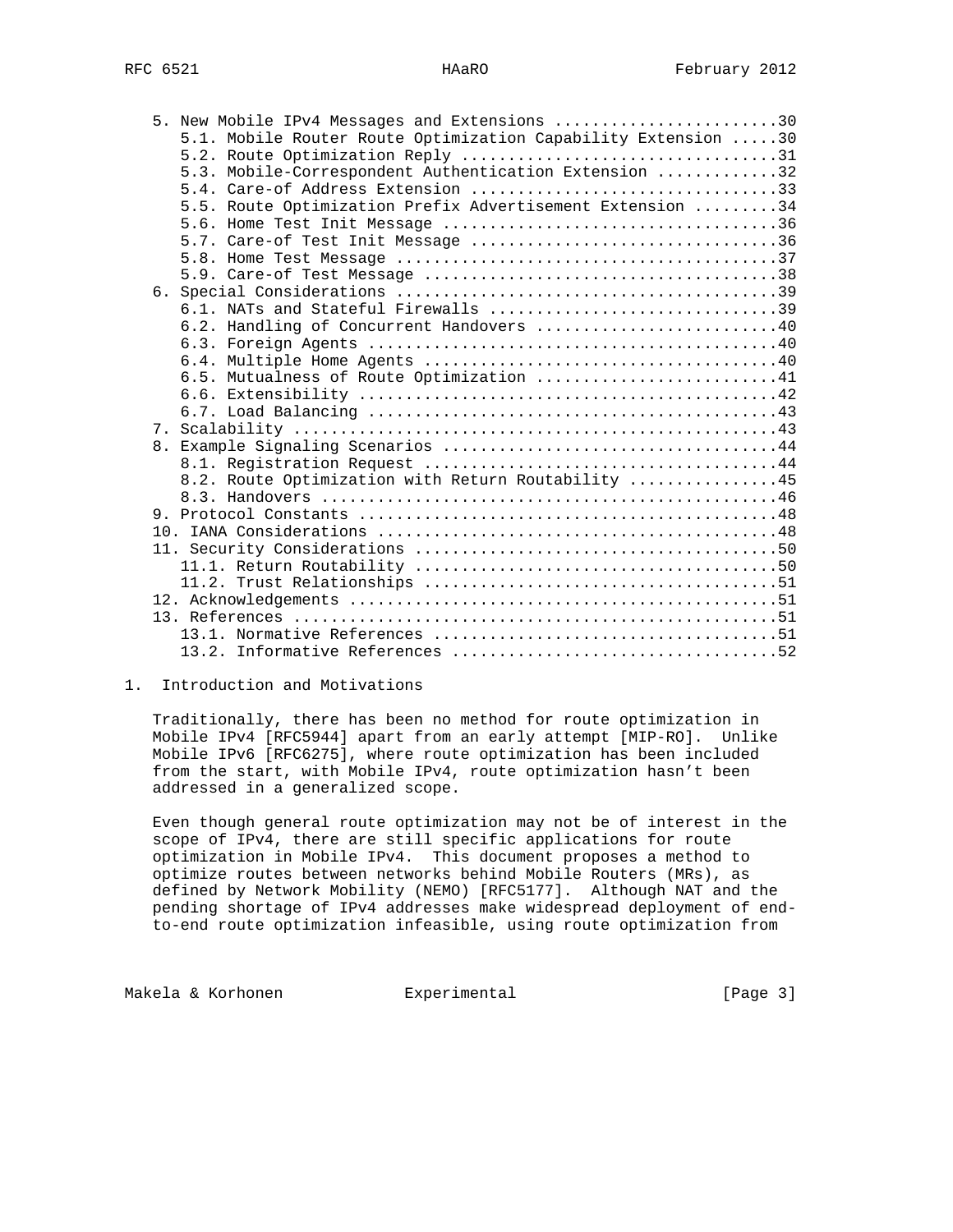MR to MR is still a practical scenario. Note that the method specified in this document is only for route optimization between MRs; any network prefix not advertised by an MR would still be routed via the home agent, although an MR could advertise very large address spaces, e.g., by acting as an Internet gateway.

 A particular use case concerns setting up redundant yet economical enterprise networks. Recently, a trend has emerged where customers prefer to maintain connectivity via multiple service providers. Reasons include redundancy, reliability, and availability issues. These kinds of multihoming scenarios have traditionally been solved by using such technologies as multihoming BGP. However, a more lightweight and economical solution is desirable.

 From a service provider perspective, a common topology for an enterprise customer network consists of one to several sites (typically headquarters and various branch offices). These sites are typically connected via various Layer 2 technologies (ATM or Frame Relay Permanent Virtual Circuits (PVCs)), MPLS VPNs, or Layer 3 site-to-site VPNs. With a Service Level Agreement (SLA), a customer can obtain very reliable and well-supported intranet connectivity. However, compared to the cost of "consumer-grade" broadband Internet access, the SLA-guaranteed version can be considered very expensive. These consumer-grade options, however, are not a reliable approach for mission-critical applications.

 Mobile IP, especially MRs, can be used to improve reliability of connectivity even when implemented over consumer-grade Internet access. The customer becomes a client for a virtual service provider, which does not take part in the actual access technology. The service provider has a backend system and an IP address pool that it distributes to customers. Access is provided by multiple, independent, possibly consumer-grade ISPs, with Mobile IP providing seamless handovers if service from a specific ISP fails. The drawback of this solution is that it creates a star topology; all Mobile IP tunnels end up at the service provider-hosted home agent, causing a heavy load at the backend. Route optimization between mobile networks addresses this issue, by taking the network load off of the home agent and the backend.

Makela & Korhonen and Experimental and Experimental (Page 4)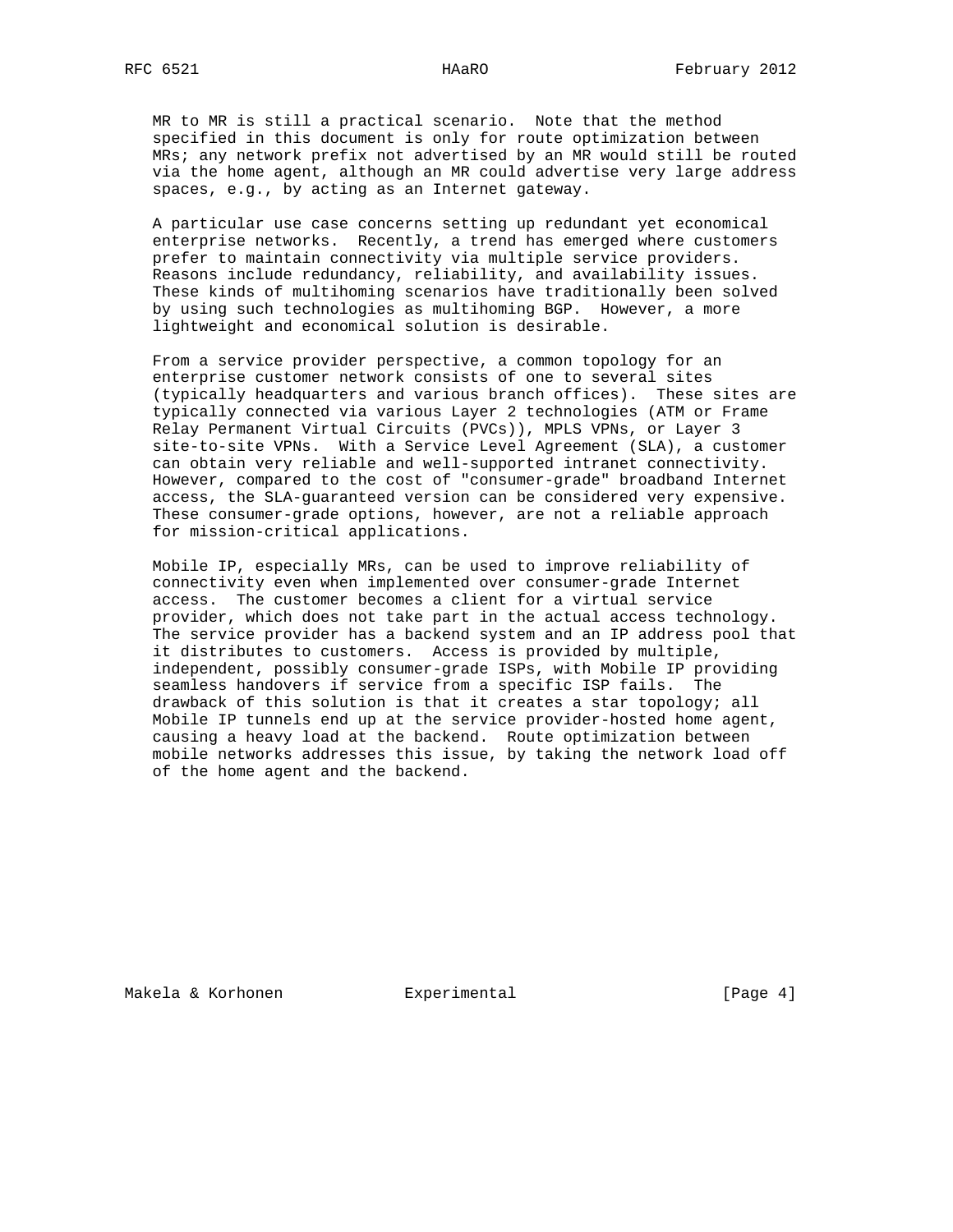An example network is pictured below:



Virtual Service Provider Architecture Using NEMOv4

 In this example case, the organization network consists of two sites that are connected via two ISPs for redundancy reasons. Mobile IP allows fast handovers without the problems of multihoming and BGP peering between each individual ISP and the organization. The traffic, however, takes a non-optimal route through the virtual operator backend.

 Route optimization addresses this issue, allowing traffic between Sites A and B to flow directly through ISP B's network, or in case of a link failure, via the ISP peering point (such as the Metropolitan Area Ethernet (MAE), e.g., MAE-West). The backend will not suffer from heavy loads.

Makela & Korhonen Experimental [Page 5]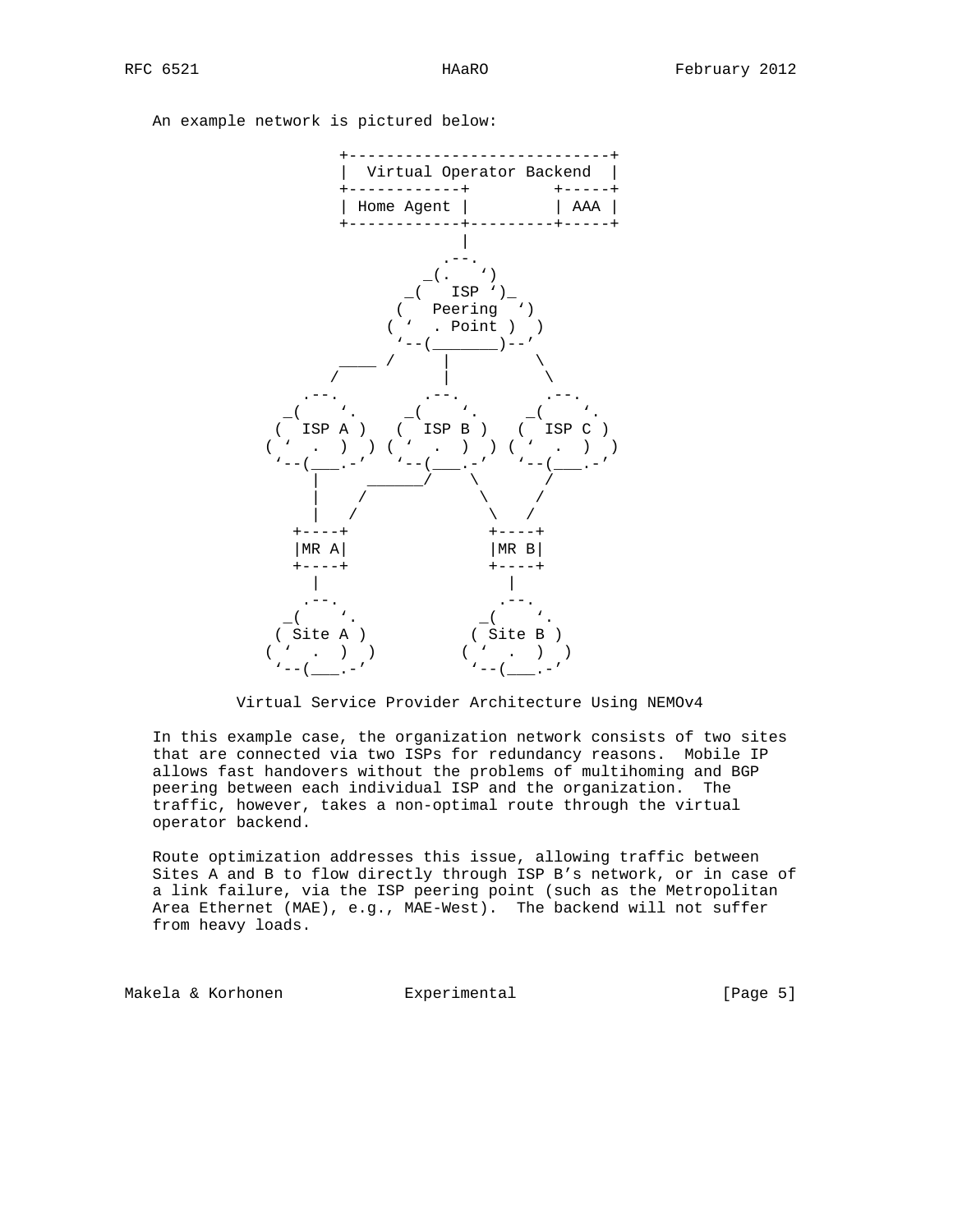The specification in this document is meant to be Experimental, with the primary design goal of keeping the load on the backend to a minimum. Additional design goals include extensibility to a more generalized scope, such as not requiring all MRs to be homed on the same home agent. Experiences are mostly sought regarding applicability to real-world operations, and protocol-specific issues such as signaling scalability, interworking with other Mobile IP extensions not specifically addressed in this document, and behavior of end-user applications over route-optimized paths.

 The aforementioned use case is the original application. Moving this specification to Standards Track should be considered after enough deployment experience has been gathered. Besides the aforementioned issues, additional elements that might require refinement based on real-world experiences are delivery of information on networks managed by peer MRs; conducting MR <-> MR authentication; reaction to, and recovery methods for, connectivity breakdowns and other break-before-make topology changes; keepalive timer intervals; formats of signaling extensions; behavior in NAT/firewalled environments; and the prefix and realm compression algorithms.

2. Terms and Definitions

 The key words "MUST", "MUST NOT", "REQUIRED", "SHALL", "SHALL NOT", "SHOULD", "SHOULD NOT", "RECOMMENDED", "MAY", and "OPTIONAL" in this document are to be interpreted as described in RFC 2119 [RFC2119].

Care-of Address (CoA)

 RFC 5944 [RFC5944] defines a care-of address as the termination point of a tunnel toward a mobile node, for datagrams forwarded to the mobile node while it is away from home. The protocol can use two different types of CoA: a "foreign agent care-of address", which is an address of a foreign agent with which the mobile node is registered, and a "co-located care-of address", which is an externally obtained local address that the mobile node has associated with one of its own network interfaces. However, in the case of Network Mobility, foreign agents are not used, so no foreign CoAs are used either.

Correspondent Router (CR)

 RFC 5944 [RFC5944] defines a correspondent node as a peer with which a mobile node is communicating. A CR is a peer MR that MAY also represent one or more entire networks.

Makela & Korhonen  $\qquad \qquad$  Experimental  $\qquad \qquad$  [Page 6]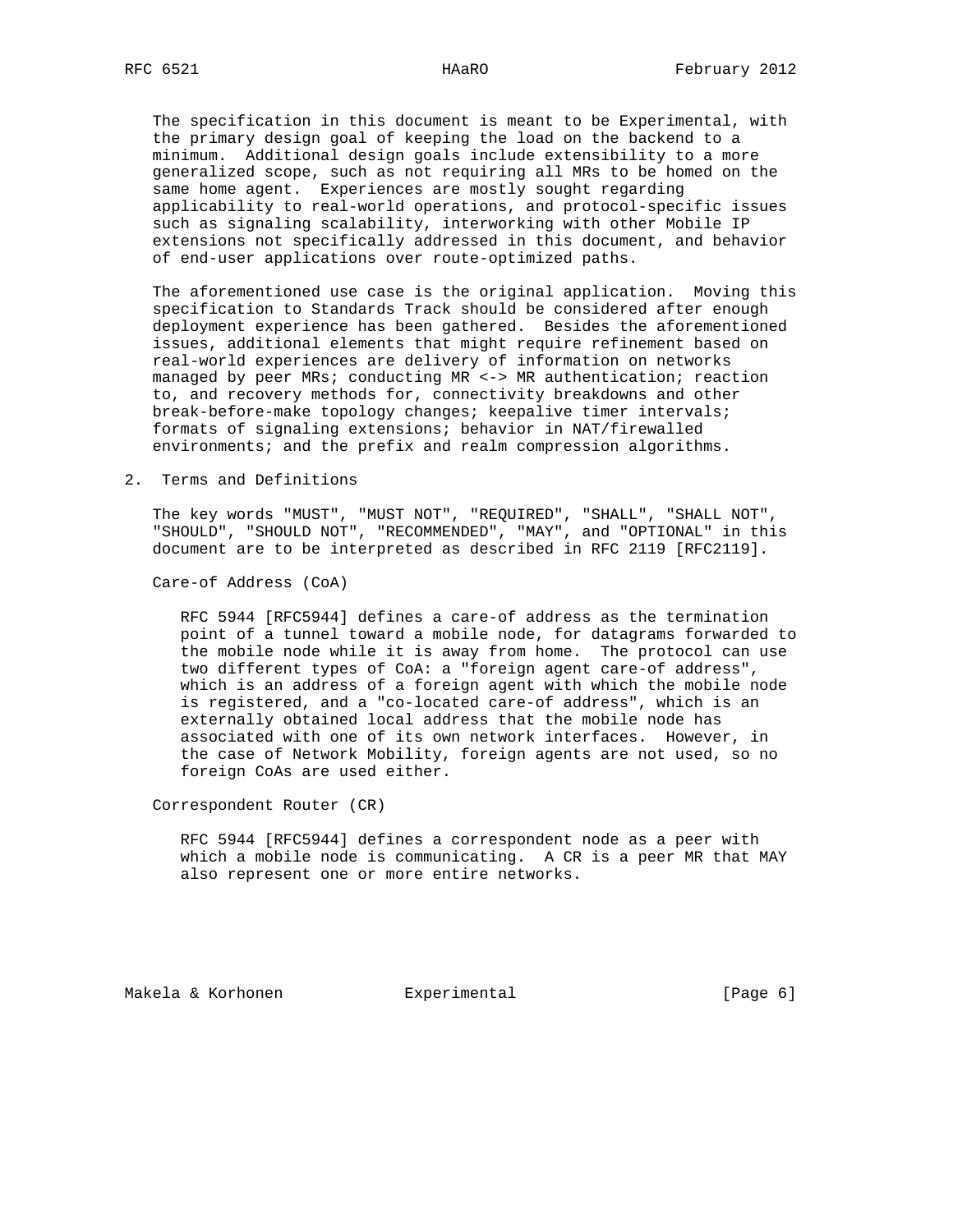Home Address (HoA)

 RFC 5944 [RFC5944] defines a home address as an IP address that is assigned for an extended period of time to a mobile node. It remains unchanged regardless of where the node is attached to the Internet.

Home Agent (HA)

 RFC 5944 [RFC5944] defines a home agent as a router on a mobile node's home network that tunnels datagrams for delivery to the mobile node when it is away from home and maintains current location information for the mobile node. For this application, the "home network" sees limited usage.

Host Network Prefix

 A host network prefix is a network prefix with a mask of /32, e.g., 192.0.2.254/32, consisting of a single host.

Mobility Binding

 RFC 5944 [RFC5944] defines Mobility Binding as the association of an HoA with a CoA, along with the lifetime remaining for that association.

Mobile Network Prefix

 RFC 5177 [RFC5177] defines a mobile network prefix as the network prefix of the subnet delegated to an MR as the mobile network.

Mobile Router (MR)

 RFC 5177 [RFC5177] and RFC 5944 [RFC5944] define a mobile router as a mobile node that can be a router that is responsible for the mobility of one or more entire networks moving together, perhaps on an airplane, a ship, a train, an automobile, a bicycle, or a kayak.

Route Optimization Cache

 A Route Optimization Cache is defined as a data structure, maintained by MRs, containing possible destinations for route optimization. The cache contains information (HoAs) on potential CRs and their associated mobile networks.

Makela & Korhonen and Experimental and Experimental [Page 7]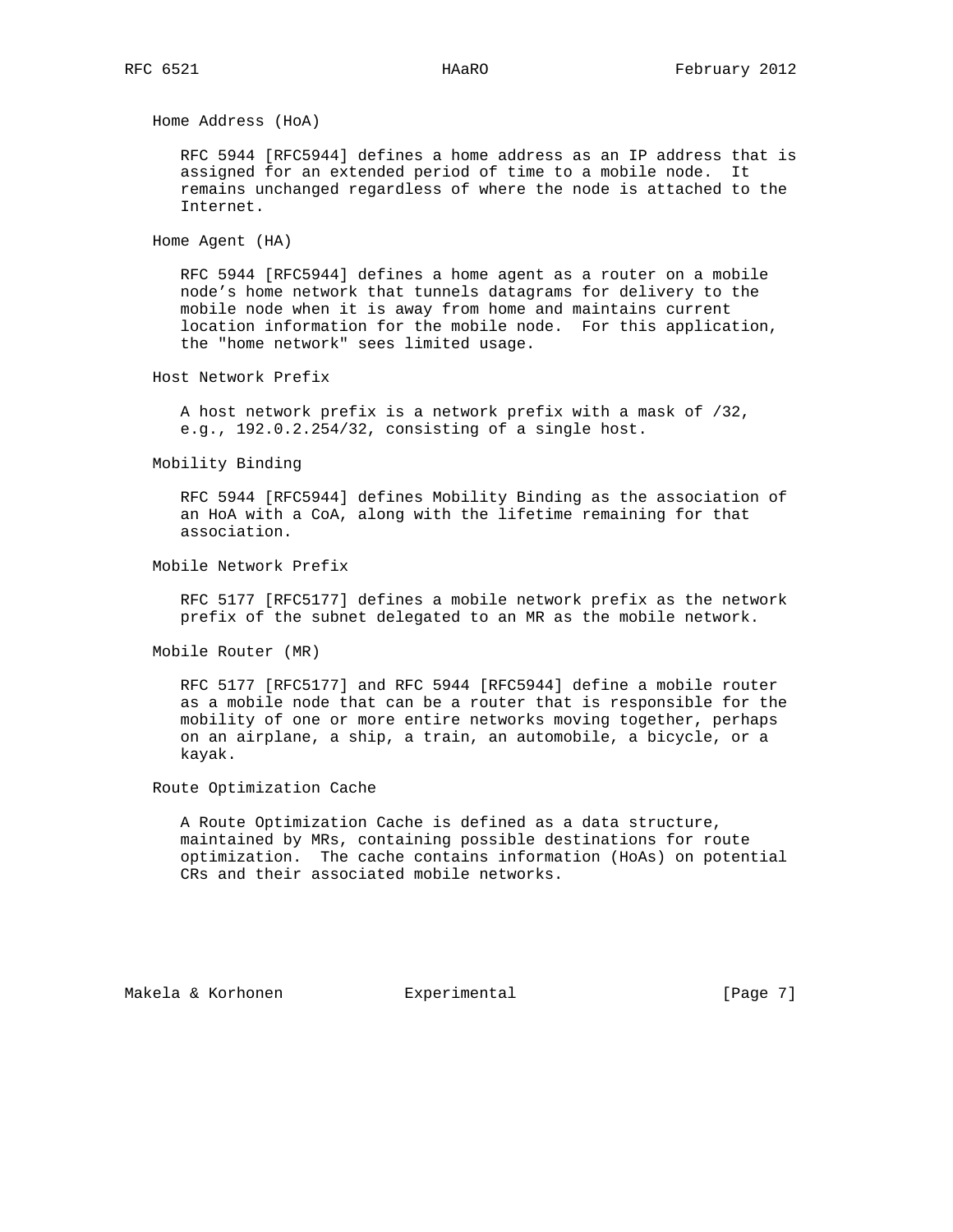Return Routability (RR)

 Return routability is defined as a procedure to bind an MR's HoA to a CoA on a CR with a degree of trust.

| (Concatenation)

 Some formulas in this specification use the symbol "|" to indicate bytewise concatenation, as in  $A \mid B$ . This concatenation requires that all of the octets of the datum A appear first in the result, followed by all of the octets of the datum B.

First (size, input)

 Some formulas in this specification use a functional form "First (size, input)" to indicate truncation of the "input" data so that only the first "size" bits remain to be used.

3. Mobile IPv4 Route Optimization between Mobile Networks

 This section describes the changed functionality of the HA and the MR compared to the base NEMOv4 operation defined in [RFC5177]. The basic premise is still the same; MRs, when registering with the HA, may inform the HA of the mobile network prefixes they are managing (explicit mode), or the HA already knows the prefix assignments. However, instead of prefix <-> MR mapping information only remaining on the HA and the single MR, this information will now be distributed to the other MRs as well.

 Home agent-assisted route optimization is primarily intended for helping to optimize traffic patterns between multiple sites in a single organization or administrative domain; however, extranets can also be reached with optimized routes, as long as all MRs connect to the same HA. The procedure aims to maintain backward compatibility; with legacy nodes or routers, full connectivity is always preserved, even though optimal routing cannot be guaranteed.

 The scheme requires an MR to be able to receive messages from other MRs unsolicited -- that is, without first initiating a request. This behavior -- accepting unsolicited messages -- is similar to the registration revocation procedure [RFC3543]. Many of the mechanisms are the same, including the fact that advertising route optimization support upon registration implies the capability to receive Registration Requests and Return Routability messages from other MRs.

Makela & Korhonen and Experimental and Experimental (Page 8)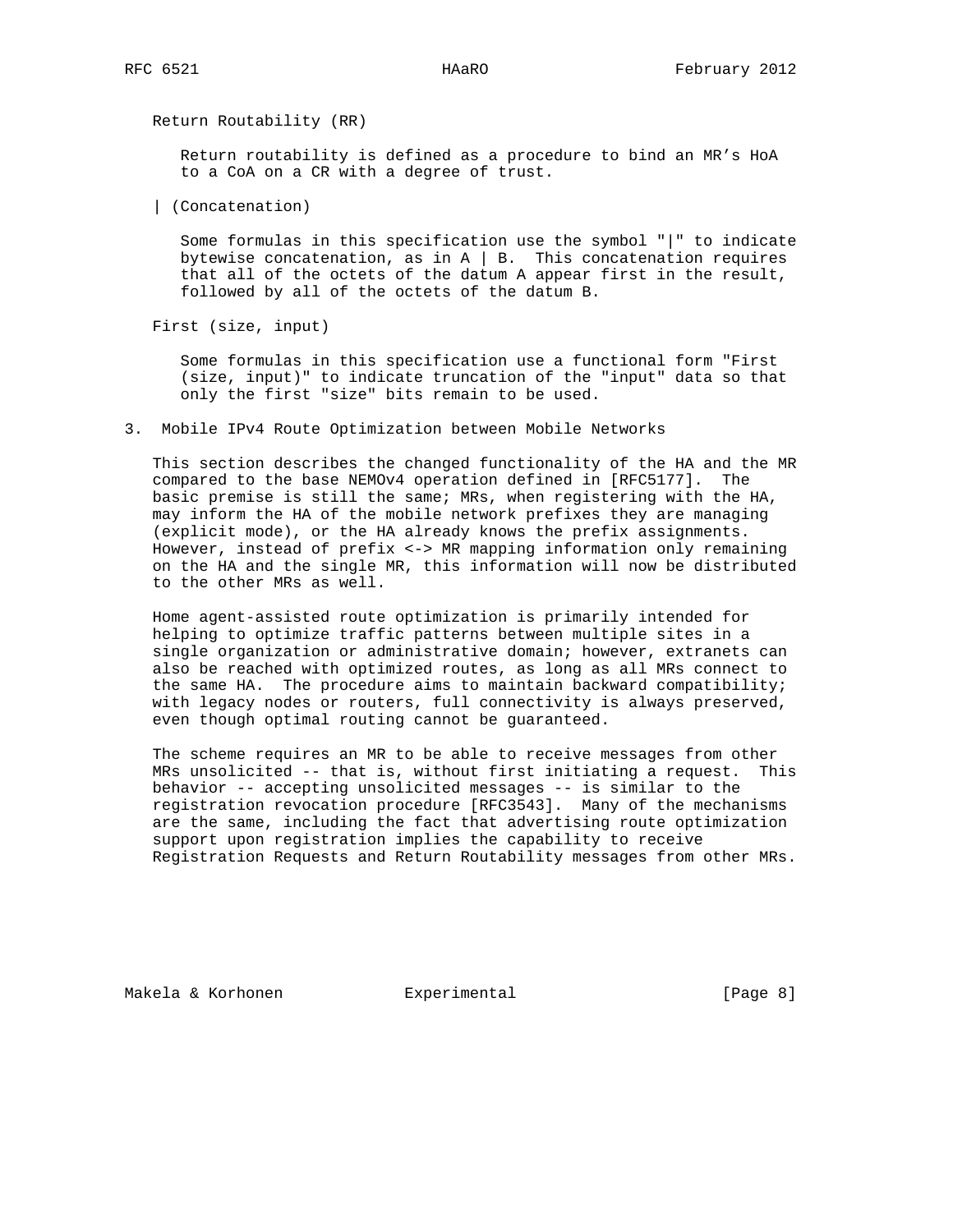Compared to IPv6, where mobile node <-> correspondent node bindings are maintained via Mobility Routing header and home address options, Mobile IPv4 always requires the use of tunnels. Therefore, inter-mobile-router tunnel establishment has to be conducted.

#### 3.1. Maintaining Route Optimization Information

 During registration, a registering MR MAY request information on route-optimizable network prefixes. The MR MAY also allow redistribution of information on its managed network prefixes regardless of whether they are explicitly registered or already configured. These are indicated with a Mobile Router Route Optimization Capability Extension; see Section 5.1. If the HA accepts the request for route optimization, this is indicated with a Route Optimization Reply Extension (Section 5.2) in the Registration Reply.

 Note that the redistribution of network prefix information from the HA happens only during the registration signaling. There are no "routing updates" from the HA except during re-registrations triggered by handovers, registration timeouts, and specific solicitation. The solicitation re-registration MAY occur if a CR receives a Registration Request from an unknown MR (see Section 3.3.3).

#### 3.1.1. Advertising Route-Optimizable Prefixes

 As noted, an HA that supports NEMO already maintains information on which network prefixes are reachable behind specific MRs. The only change to this functionality is that this information can now be distributed to other MRs upon request. This request is implied by including a Route Optimization Capability Extension (Section 5.1) and setting the 'R' bit.

 When an HA receives a Registration Request, standard authentication and authorization procedures are conducted.

 If registration is successful and the Route Optimization Capability Extension was present in the Registration Request, the reply message MUST include the Route Optimization Reply Extension (Section 5.2) to indicate that the Route Optimization Capability Extension was understood. Furthermore, the extension also informs the MR whether NAT was detected between the HA and the MR using the procedure in RFC 3519 [RFC3519], which is based on the discrepancy between the requester's indicated CoA and the packet's source address.

Makela & Korhonen  $\qquad \qquad$  Experimental  $\qquad \qquad$  [Page 9]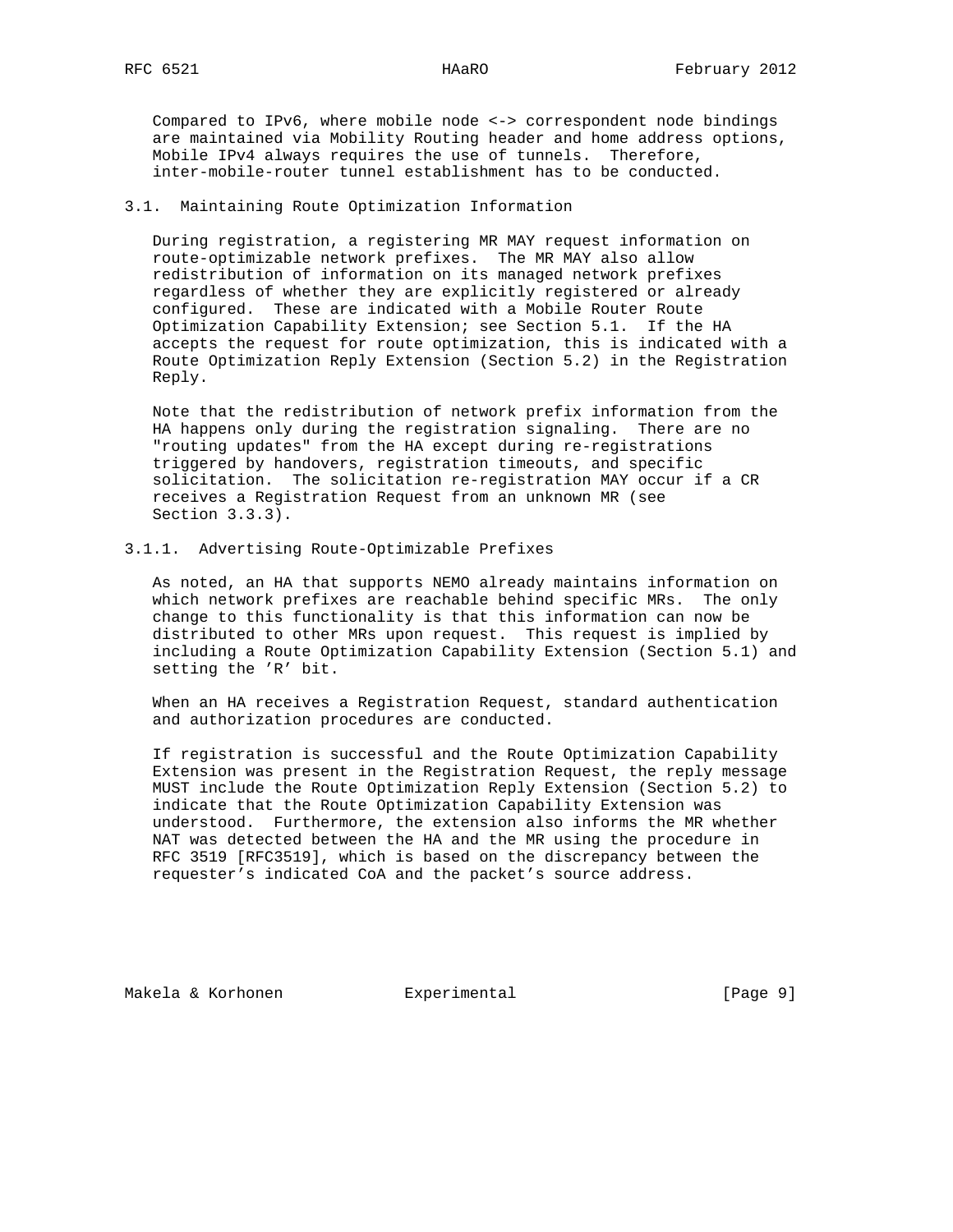The reply message MAY also include one Route Optimization Prefix Advertisement Extension, which informs the MR of existing mobile network prefixes and the MRs that manage them, if eligible for redistribution. The networks SHOULD be included in order of priority, with the prefixes determined, by policy, as most desirable targets for route optimization listed first. The extension is constructed as shown in Section 5.5. The extension consists of a list where each MR, identified by its HoA, is listed with corresponding prefix(es) and their respective realm(s).

 Each network prefix can be associated with a realm [RFC4282], usually in the form 'organization.example.com'. Besides the routers in the customer's own organization, the prefix list may also include other MRs, e.g., a default prefix (0.0.0.0/0) pointing toward an Internet gateway for Internet connectivity or additional prefixes belonging to possible extranets. The realm information can be used to make policy decisions on the MR, such as preferring optimization within a specific realm only. Furthermore, the unique realm information can be used to differentiate between overlapping address spaces utilized by the same or different organizations concurrently and adjusting forwarding policies accordingly.

 In a typical scenario, where network prefixes are allocated to MRs connecting to a single HA, the prefixes are usually either continuous or at least very close to each other. Due to these characteristics, an optional prefix compression mechanism is provided. Another optional compression scheme is in use for realm information, where realms often share the same higher-level domains. These compression mechanisms are further explained in Section 4.

 Upon receiving a Registration Reply with a Route Optimization Prefix Advertisement Extension, the MR SHALL insert the MR HoAs included in the extension as host-prefixes to the local Route Optimization Cache if they do not already exist. If present, any additional prefix information SHALL also be inserted into the Route Optimization Cache.

 The MR MAY discard entries from a desired starting point onward, due to memory or other policy-related constraints. The intention of listing the prefixes in order of priority is to provide implicit guidance for this decision. If the capacity of the device allows, the MR SHOULD use information on all advertised prefixes.

Makela & Korhonen  $\qquad \qquad$  Experimental  $\qquad \qquad$  [Page 10]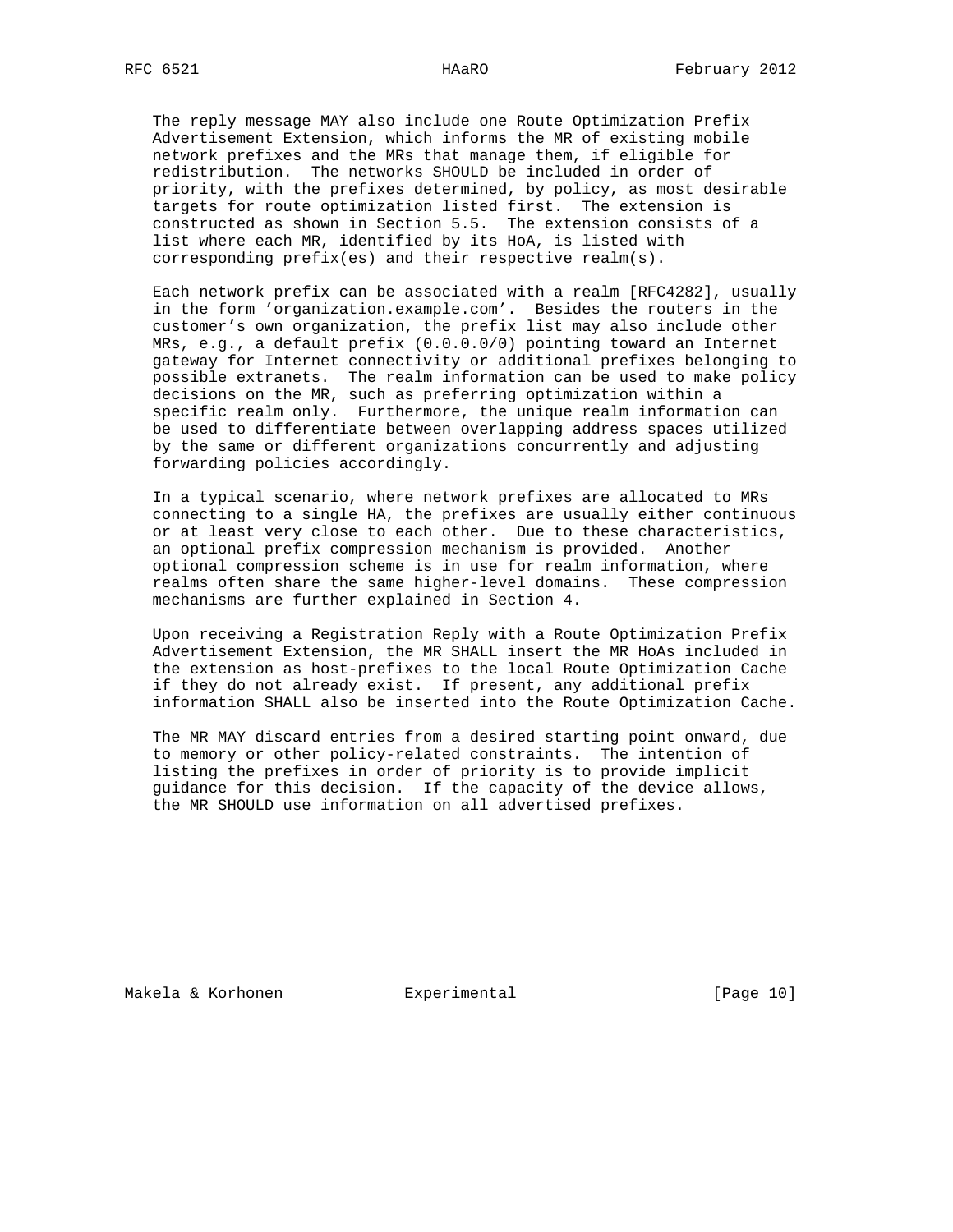# 3.1.2. Route Optimization Cache

 MRs supporting route optimization will maintain a Route Optimization Cache.

 The Route Optimization Cache contains mappings between potential CR HoAs, network(s) associated with each HoA, information on reachability related to NAT and other divisions, and information related to the RR procedure. The cache is populated based on information received from the HA in Route Optimization Prefix Advertisement Extensions and in registration messages from CRs. Portions of the cache may also be configured statically.

 The Route Optimization Cache contains the following information for all known CRs. Note that some fields may contain multiple entries. For example, during handovers, there may be both old and new CoAs listed.

#### CR-HoA

 Correspondent router's home address. Primary key identifying each CR.

# CR-CoA(s)

 Correspondent router's care-of address(es). May be empty if none known. Potential tunnel's destination address(es).

### MR-CoA

 Mobile router's care-of address currently used with this CR. Tunnel's source address.

#### Tunnels

 Tunnel interface(s) associated with this CR. The tunnel interface itself handles all the necessary operations to keep the tunnel operational, e.g., sending keepalive messages required by UDP encapsulation.

## NAT states

 A table of booleans. Contains entries for all pairs of potential MR-CoAs and CR-CoAs that are known to require NAT awareness. The table is populated either statically or based on information received during operation. A setting of true indicates that the MR can establish a UDP tunnel toward the CR, using this pair of CoAs. A received advertisement can indicate that the value should

Makela & Korhonen  $\qquad \qquad$  Experimental  $\qquad \qquad$  [Page 11]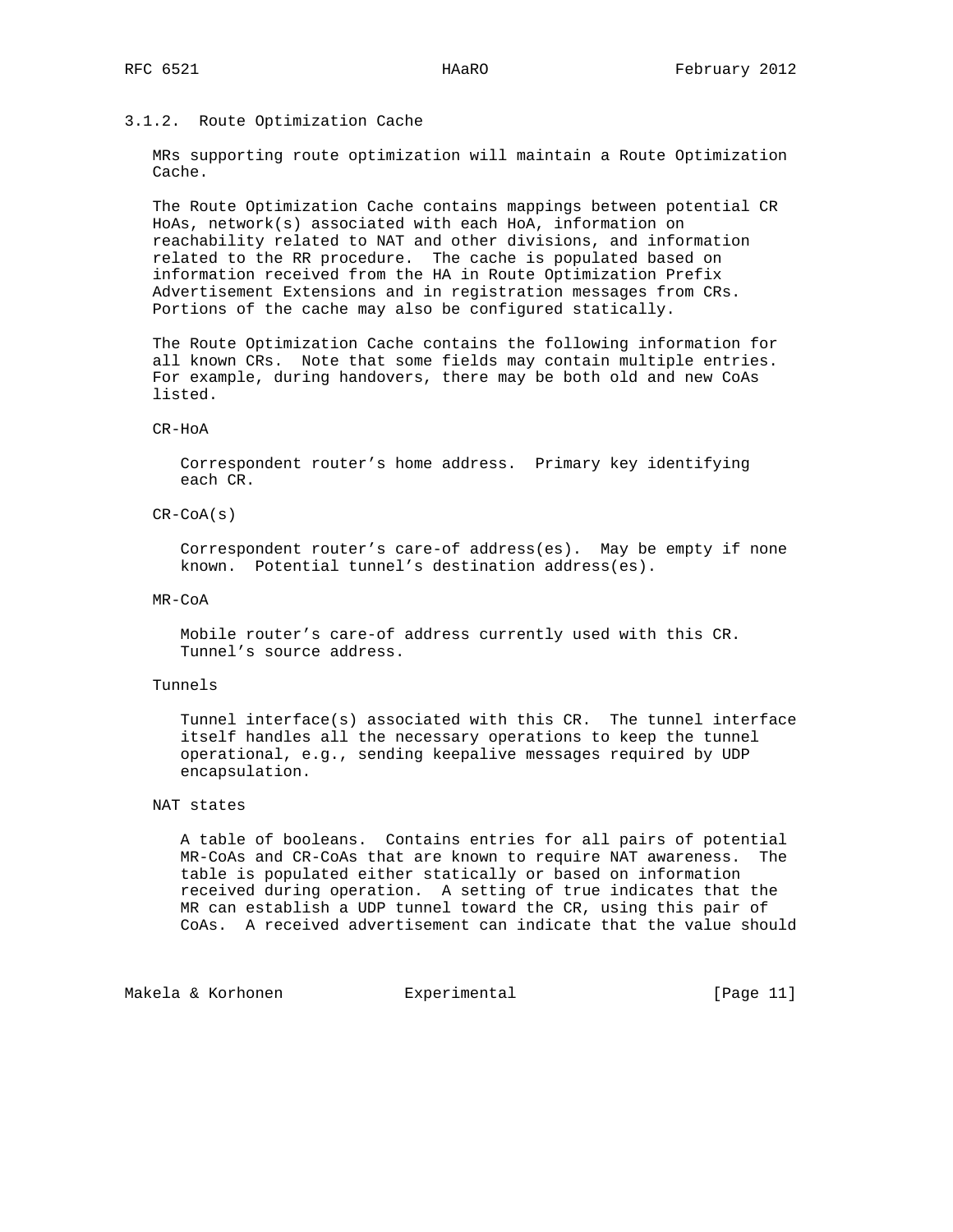be set to false for all of the respective CR's CoAs. Settings in this table affect tunnel establishment direction; see Section 3.3.4 and the registration procedure when deciding which CoAs to include in the Care-of Address Extension in the Registration Reply. The existence of an entry mandates the use of UDP encapsulation.

# RRSTATEs

 Return routability state for each CR-HoA - MR-CoA pair. States are INACTIVE, IN PROGRESS, and ACTIVE. If state is INACTIVE, the RR procedure must be completed before forwarding route-optimized traffic. If state is IN PROGRESS or ACTIVE, the information concerning this CR MUST NOT be removed from the Route Optimization Cache as long as a tunnel to the CR is established.

### KRms

 Registration management key for each CR-HoA - MR-CoA pair. This field is only used if configured statically -- if the KRm was computed using the RR procedure, it is calculated in situ based on nonces and the router key. If configured statically, RRSTATE is permanently set to ACTIVE.

### Care-of nonce indices

 If the KRm was established with the RR procedure, contains the care-of nonce index for each MR-CoA - CR-HoA pair.

## Care-of keygen token

 If the KRm was established with the RR procedure, contains the care-of keygen token for each MR-CoA - CR-HoA pair.

Home nonce indices

 If the KRm was established with the RR procedure, contains the Home nonce index for each CR-HoA.

Home keygen token

 If the KRm was established with the RR procedure, contains the home keygen token for each CR-HoA.

Makela & Korhonen and Experimental [Page 12]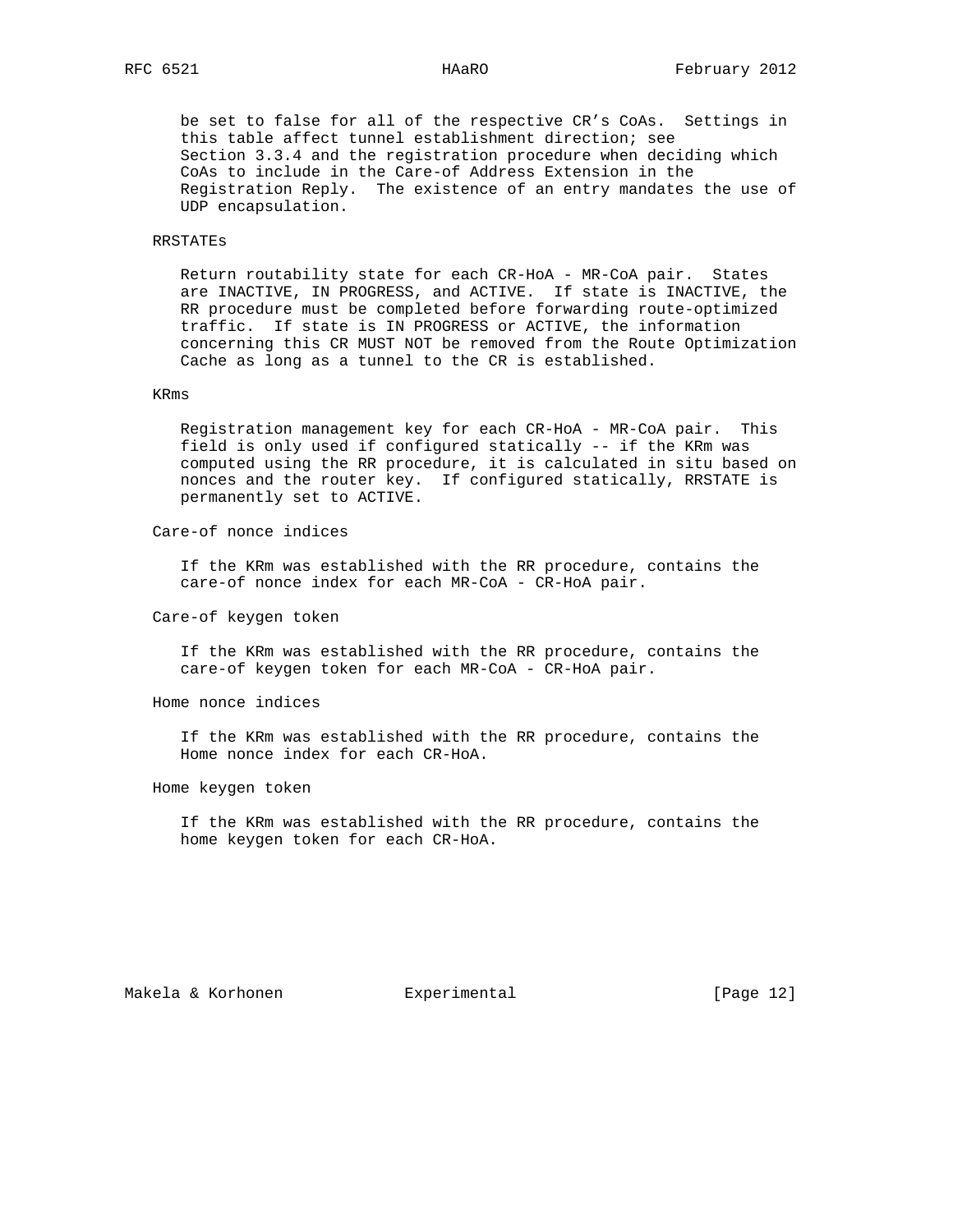# Network prefixes

 A list of destination network prefixes reachable via this CR. Includes network and prefix length, e.g., 192.0.2.0/25. Always contains at least a single entry: the CR-HoA host network prefix in the form of 192.0.2.1/32.

#### Realms

 Each prefix may be associated with a realm. May also be empty, if the realm is not provided by advertisement or configuration.

# Prefix\_Valid

 Boolean field for each prefix - CR-HoA pair, which is set to true if this prefix's owner has been confirmed. The host network prefix consisting of the CR itself does not need validation beyond the RR procedure. For other prefixes, the confirmation is done by soliciting the information from the HA. Traffic for prefixes that have unconfirmed ownership should not be routed through the tunnel.

 Information that is no longer valid due to expirations or topology changes MAY be removed from the Route Optimization Cache as desired by the MR.

# 3.2. Return Routability Procedure

 The purpose of the RR procedure is to establish CoA <-> HoA bindings in a trusted manner. The RR procedure for Mobile IPv6 is described in [RFC6275]. The same principles apply to the Mobile IPv4 version: two messages are sent to the CR's HoA -- one via the HA using the MR's HoA, and the other directly from the MR's CoA, with two responses coming through the same routes. The registration management key is derived from token information carried on these messages. This registration management key (KRm) can then be used to authenticate Registration Requests (comparable to Binding Updates in Mobile IPv6).

 The RR procedure is a method provided by Mobile IP to establish the KRm in a relatively lightweight fashion. If desired, the KRms can be configured on MRs statically, or by using a desired external secure key provisioning mechanism. If KRms are known to the MRs via some other mechanism, the RR procedure can be skipped. Such provisioning mechanisms are out of scope for this document.

Makela & Korhonen  $\qquad \qquad$  Experimental  $\qquad \qquad$  [Page 13]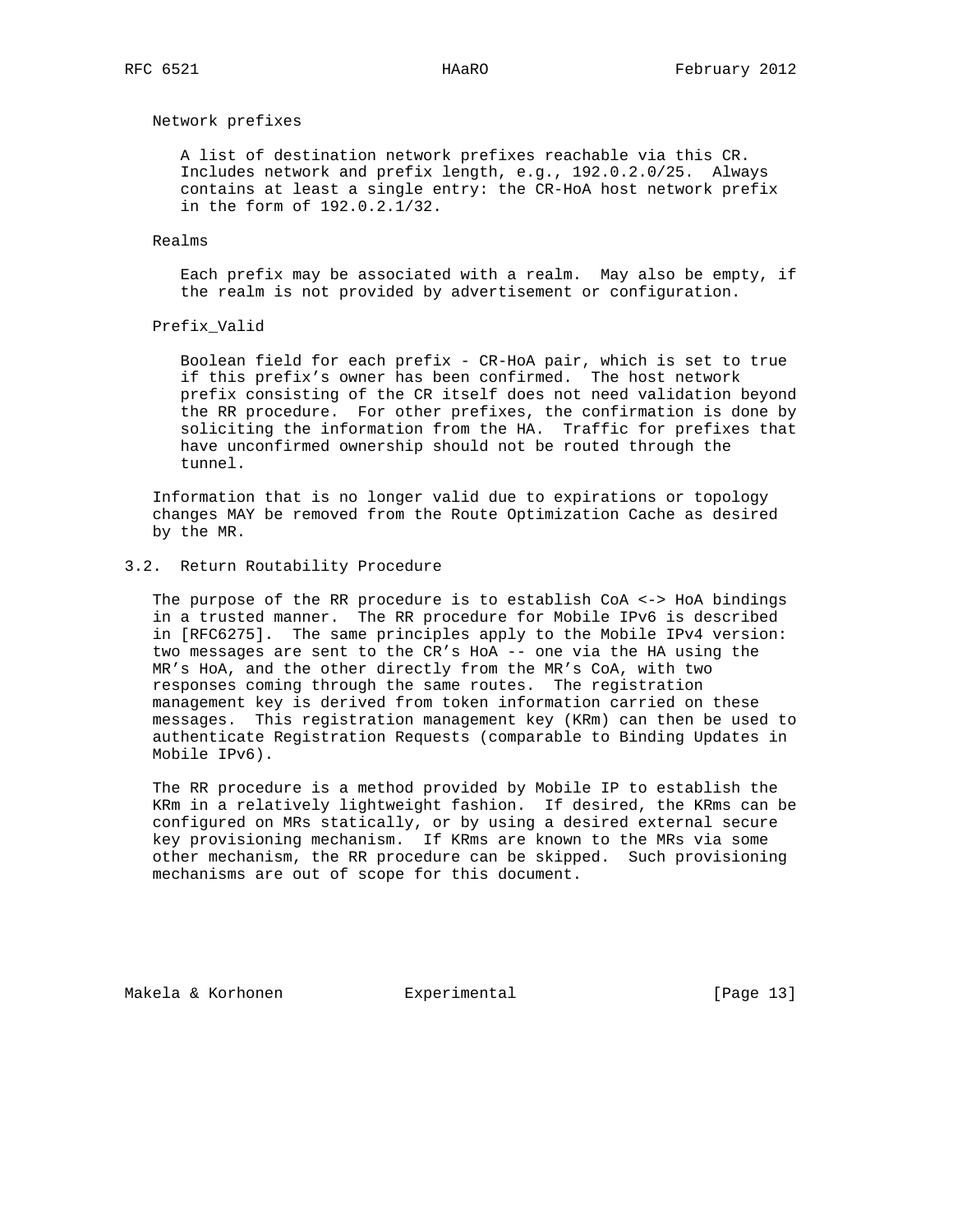The main assumption on traffic patterns is that the MR that initiates the RR procedure can always send outbound messages, even when behind a NAT or firewall. This basic assumption made for NAT Traversal in [RFC3519] is also applicable here. In the case where the CR is behind such obstacles, it receives these messages via the reverse tunnel to the CR's HoA; thus, any problem regarding the CR's connectivity is addressed during registration with the HA.

 The RR procedure consists of four Mobile IP messages: Home Test Init (HoTI), Care-of Test Init (CoTI), Home Test (HoT), and Care-of Test (CoT). They are constructed as shown in Sections 5.6 through 5.9. If the MR has included the Mobile Router Route Optimization Capability Extension in its Registration Request, it MUST be able to accept Return Routability messages. The messages are delivered as Mobile IP signaling packets. The destination address of the HoTI and CoTI messages is set to the CR's HoA, with the sources being the MR's HoA and CoA, respectively.

 The RR procedure begins with the MR sending HoTI and CoTI messages, each containing a (different) 64-bit random value -- the cookie. The cookie is used to bind a specific signaling exchange together.

 Upon receiving the HoTI or CoTI message, the CR MUST have a secret correspondent router key (Kcr) and nonce. If it does not have this material yet, it MUST produce it before continuing with the RR procedure.

 The CR responds to HoTI and CoTI messages by constructing HoT and CoT messages, respectively, as replies. The HoT message contains a home init cookie, current home nonce index, and home keygen token. The CoT message contains a care-of init cookie, current care-of nonce index, and care-of keygen token.

The home keygen token is constructed as follows:

Home keygen token = First  $(64, HMAC\_SHA1 (Kcr, (home address |$ nonce  $(0)$ )

The care-of keygen token is constructed as follows:

Care-of keygen token = First (64, HMAC\_SHA1 (Kcr, (care-of address | nonce  $| 1)$ )

 Note that the CoA in this case is the source address of the received CoTI message packet. The address may have changed in transit due to network address translation. This does not affect the registration process; subsequent Registration Requests are expected to arrive from the same translated address.

Makela & Korhonen  $\qquad \qquad$  Experimental  $\qquad \qquad$  [Page 14]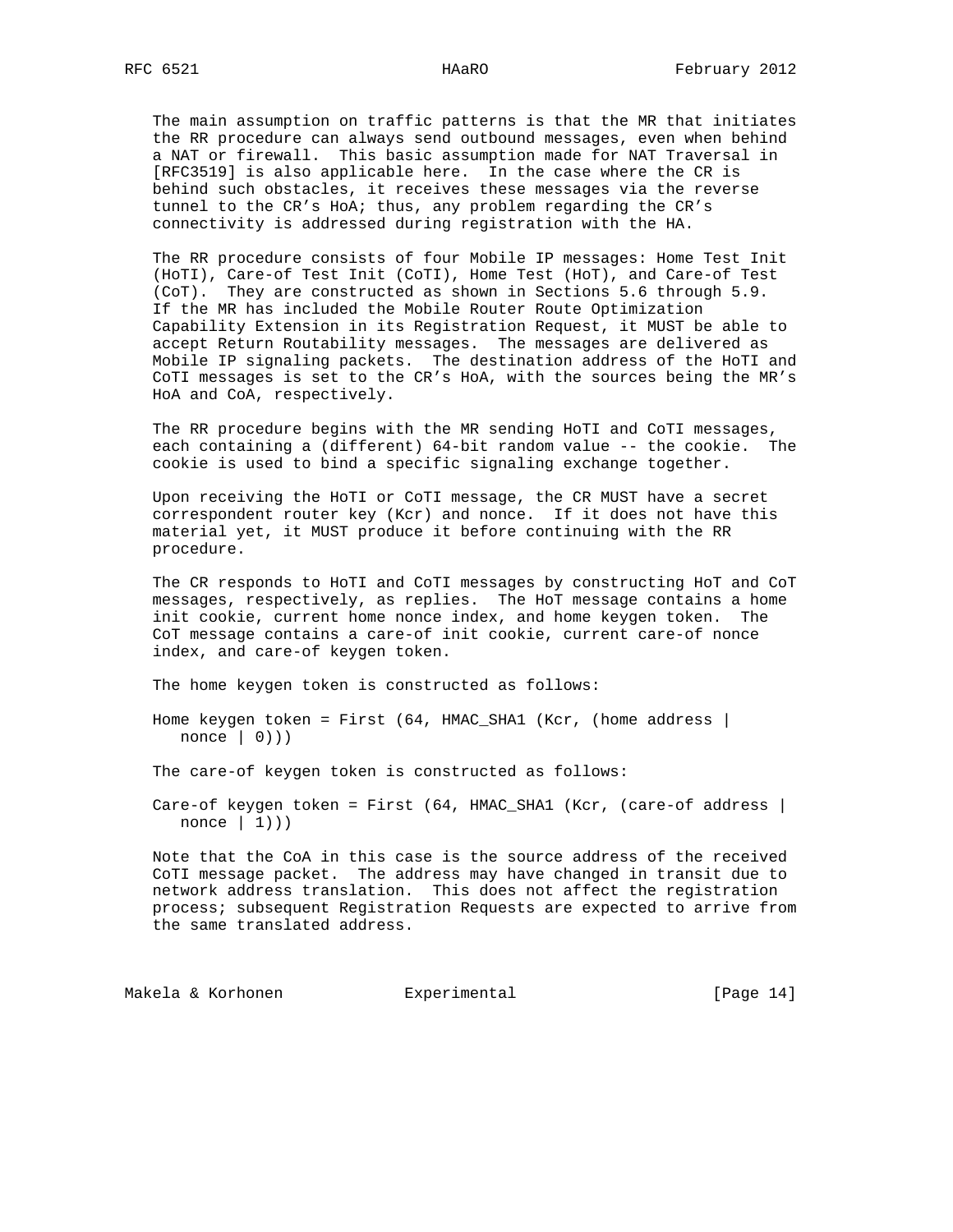The RR procedure SHOULD be initiated when the Route Optimization Cache's RRSTATE field for the desired CoA with the target CR is INACTIVE. If the state was INACTIVE, the state MUST be set to IN PROGRESS when the RR procedure is initiated. In the case of a handover occurring, the MR SHOULD only send a CoTI message to obtain a new care-of keygen token; the home keygen token may still be valid. If the reply to a registration indicates that one or both of the tokens have expired, the RRSTATE MUST be set to INACTIVE. The RR procedure may then be restarted as needed.

 Upon completion of the RR procedure, the Route Optimization Cache's RRSTATE field is set to ACTIVE, allowing for Registration Requests to be sent. The MR will establish a KRm. By default, this will be done using the SHA1 hash algorithm, as follows:

KRm = SHA1 (home keygen token | care-of keygen token)

 When de-registering (by setting the Registration Request's lifetime to zero), the care-of keygen token is not used. Instead, the KRm is generated as follows:

KRm = SHA1 (home keygen token)

 As in Mobile IPv6, the CR does not maintain any state for the MR until after receiving a Registration Request.

### 3.2.1. Router Keys

 Each MR maintains a Kcr, which MUST NOT be shared with any other entity. The Kcr is used for authenticating peer MRs in the situation where an MR is acting as a CR. This is analogous to the node key (Kcn) in Mobile IPv6. A CR uses its router key to verify that the keygen tokens sent by a peer MR in a Registration Request are the CR's own. The router key MUST be a random number, 16 octets in length, generated with a good random number generator [RFC4086].

 The MR MAY generate a new key at any time to avoid persistent key storage. If desired, it is RECOMMENDED that the keys be expired in conjunction with nonces; see Section 3.2.3.

# 3.2.2. Nonces

 Each MR also maintains one or more indexed nonces. Nonces SHOULD be generated periodically with a good random number generator [RFC4086]. The MR may use the same nonces with all MRs. Nonces MAY be of any length, with the RECOMMENDED length being 64 bits.

Makela & Korhonen Experimental [Page 15]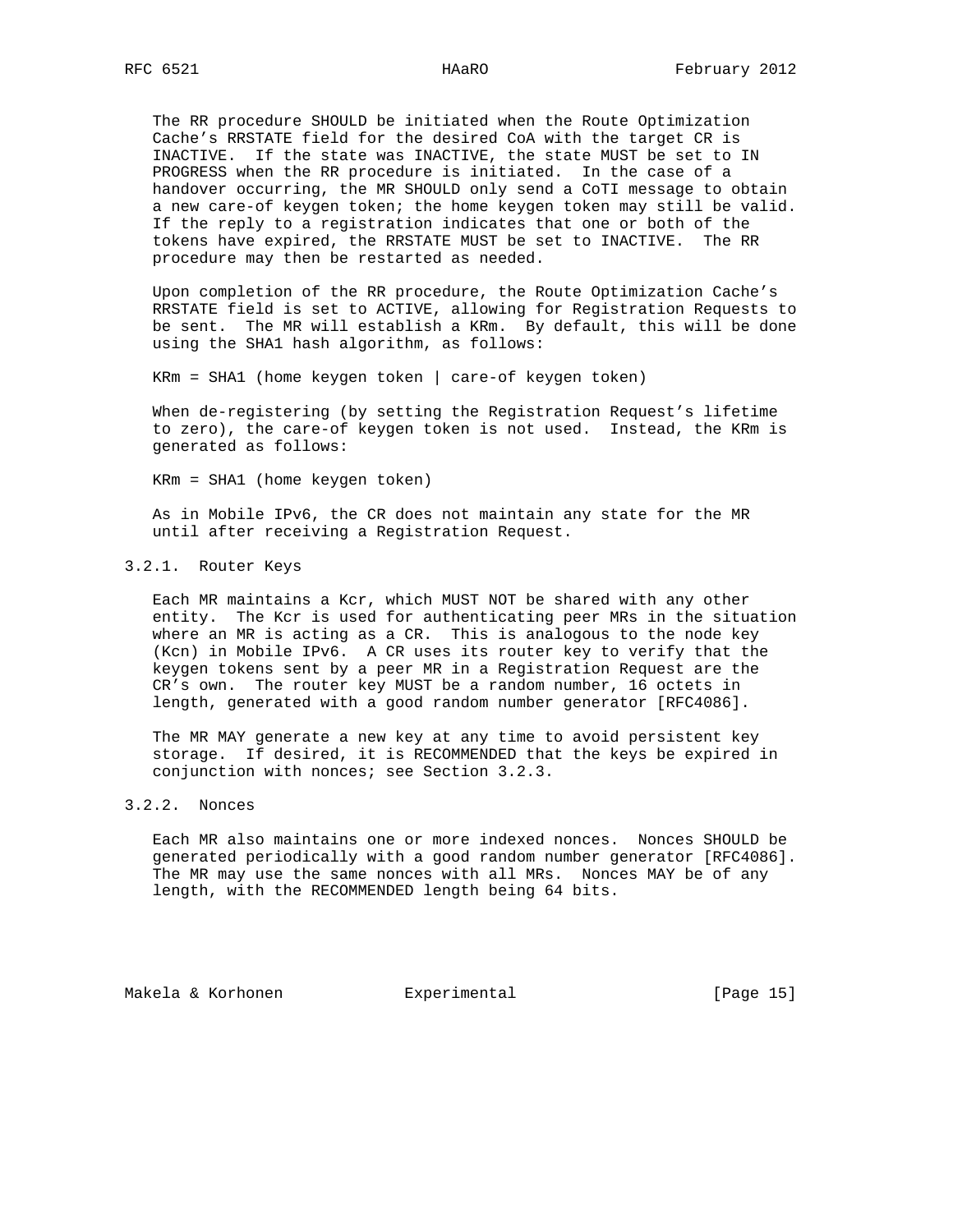# 3.2.3. Updating Router Keys and Nonces

 The router keys and nonce updating guidelines are similar to those for Mobile IPv6. MRs keep both the current nonce and the small set of valid previous nonces whose lifetimes have not expired yet. A nonce should remain valid for at least MAX\_TOKEN\_LIFETIME seconds (see Section 9) after it has first been used in constructing an RR response. However, the CR MUST NOT accept nonces beyond MAX\_NONCE\_LIFETIME seconds (see Section 9) after the first use. As the difference between these two constants is 30 seconds, a convenient way to enforce the above lifetimes is to generate a new nonce every 30 seconds. The node can then continue to accept keygen tokens that have been based on the last 8 (MAX\_NONCE\_LIFETIME / 30) nonces. This results in keygen tokens being acceptable MAX\_TOKEN\_LIFETIME to MAX\_NONCE\_LIFETIME seconds after they have been sent to the mobile node, depending on whether the token was sent at the beginning or end of the first 30-second period. Note that the correspondent node may also attempt to generate new nonces on demand, or only if the old nonces have been used. This is possible as long as the correspondent node keeps track of how long ago the nonces were used for the first time and does not generate new nonces on every return routability request.

 If the Kcr is being updated, the update SHOULD be done at the same time as the nonce is updated. This way, nonce indexes can be used to refer to both Kcrs and nonces.

## 3.3. Mobile-Correspondent Router Operations

 This section deals with the operation of mobile and correspondent routers performing route optimization. Note that in the context of this document, all routers work as both MR and CR. The term "mobile router" applies to the router initiating the route optimization procedure, and "correspondent router" indicates the peer router.

 There are two issues regarding IPv4 that are different when compared to Mobile IPv6 route optimization. First of all, since Mobile IPv4 always uses tunnels, there must be a tunnel established between the MR's and the CR's CoAs. The CR learns of the MR's CoA, because it is included in the Registration Request. The MR learns the CR's CoA via a new extension, "Care-of Address", in the Registration Reply. The second issue is a security consideration: In a Registration Request, the MR claims to represent an arbitrary IPv4 network. If the CR has not yet received this information (HoA <-> network prefix), it SHOULD perform a re-registration with the HA to verify the claim.

Makela & Korhonen  $\qquad \qquad$  Experimental  $\qquad \qquad$  [Page 16]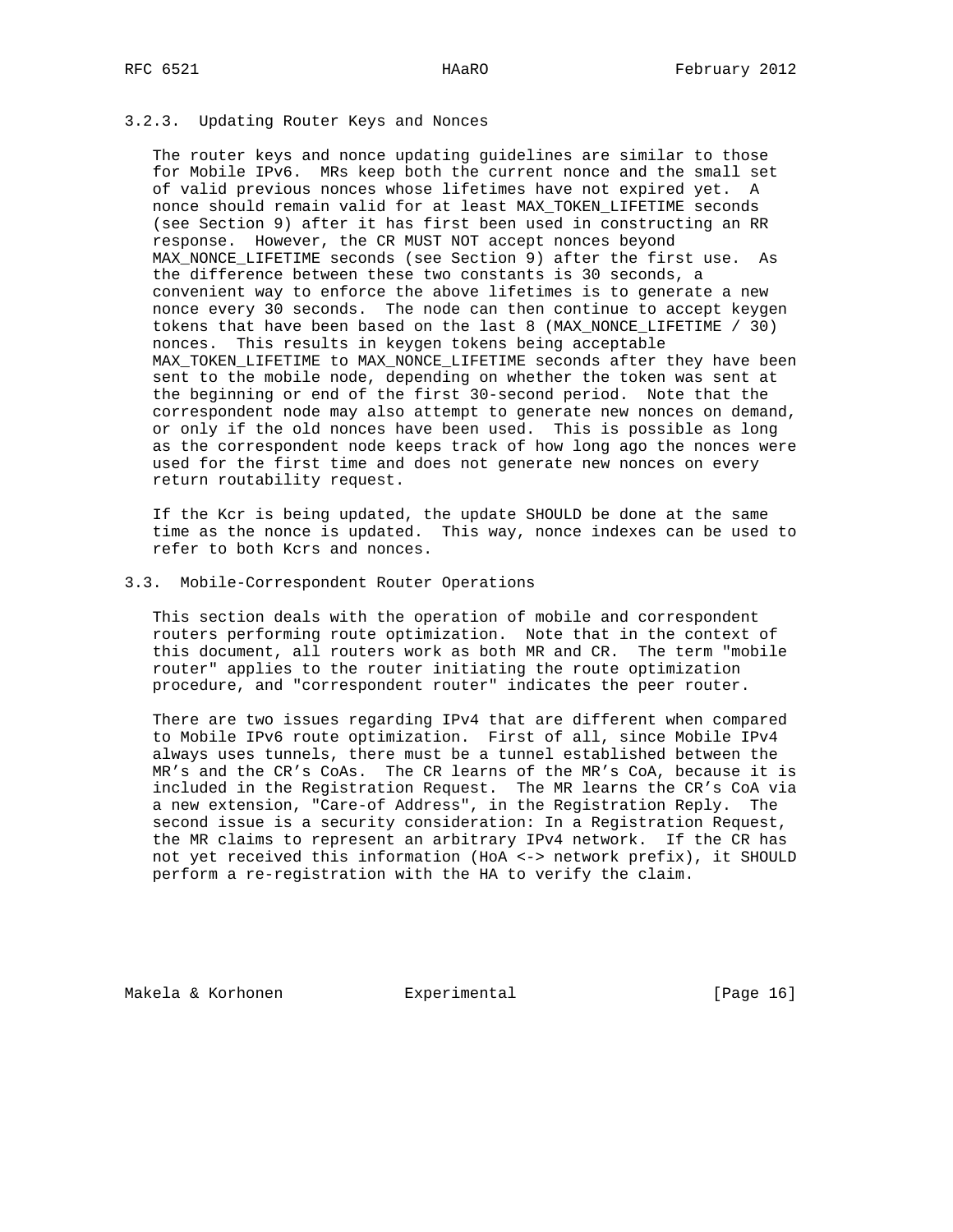An additional aspect is that the MR MAY use a different CoA for different CRs (and the HA). This is useful in situations where the network provides only partial-mesh connectivity and specific interfaces must be used to reach specific destinations. In addition, this allows for load balancing.

# 3.3.1. Triggering Route Optimization

 Since each MR knows the eligible route-optimizable networks, the route optimization between all CRs can be established at any time; however, a better general practice is to conduct route optimization only on demand. It is RECOMMENDED that route optimization be started only when sending a packet that originates from a local managed network (and if the network is registered as route optimizable) and whose destination address falls within the network prefixes of the Route Optimization Cache. With a small number of MRs, such on-demand behavior may not be necessary, and full-mesh route optimization may be in place constantly.

3.3.2. Mobile Router Routing Tables

 Each MR maintains a routing table. In a typical situation, the MR has one or more interface(s) to the local networks, one or more interface(s) to wide-area networks (such as those provided by ISPs), and a tunnel interface to the HA. Additional tunnel interfaces become activated as route optimization is being performed.

 The routing table SHOULD typically contain network prefixes managed by CRs associated with established route-optimized tunnel interfaces. A default route MAY point to the reverse tunnel to the HA if not overridden by prefix information. The routing table MAY also include additional routes if required by the tunneling implementation.

 The routes for the HoAs of any CRs SHOULD also be pointing toward their respective tunnels that are using the optimized path.

 If two prefixes overlap each other, e.g., 192.0.2.128/25 and 192.0.2.128/29, the standard longest-match rule for routing is in effect. However, overlapping private addresses SHOULD be considered an error situation. Any aggregation for routes in private address space SHOULD be conducted only at the HA.

Makela & Korhonen  $\qquad \qquad$  Experimental [Page 17]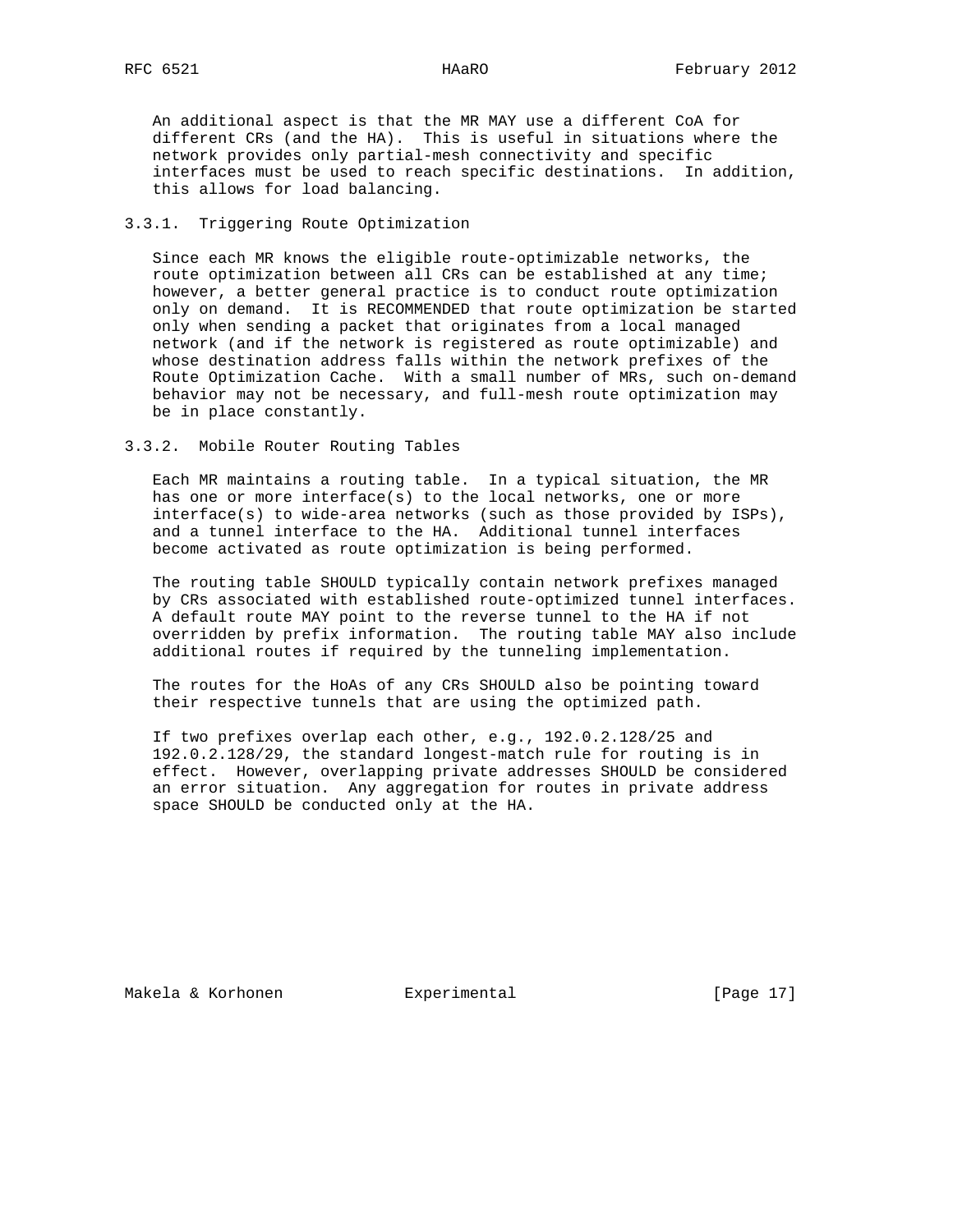# 3.3.3. Inter-Mobile Router Registration

 If route optimization between an MR and a CR is desired, either the RR procedure must have been performed (see Section 3.2), or the KRm must be pre-shared between the MR and the CR. If either condition applies, an MR MAY send a Registration Request to the CR's HoA from the desired interface.

 The Registration Request's Source Address and Care-of Address fields are set to the address of the desired outgoing interface on the MR. The address MAY be the same as the CoA used with the HA. The Home Agent field is set to the HA of the MR. The Registration Request MUST be sent to (have a destination address of) the HoA of the CR. The Registration Request MUST include a Mobile-Correspondent Authentication Extension (defined in Section 5.3) and SHOULD include a Mobile Network Request Extension (defined in [RFC5177]). If present, the Mobile Network Request Extension MUST contain the network prefixes, as if registering in explicit mode. If timestamps are used, the CR MUST check the Identification field for validity. The Authenticator field is hashed with the KRm.

 The CR replies to the request with a Registration Reply. The Registration Reply MUST include a Mobile-Correspondent Authentication Extension (defined in Section 5.3) and, if a Mobile Network Request Extension was present in the request, a Mobile Network Acknowledgement Extension.

 The encapsulation can be set as desired, except in the case where the Route Optimization Cache Entry has NAT entries for the CR, or the MR itself is known to be behind a NAT or firewall. If either condition applies, the Registration Request MUST specify UDP encapsulation. It is RECOMMENDED that UDP encapsulation always be used to facilitate detection of path failures via a keepalive mechanism.

 The CR first checks the Registration Request's authentication against Kcr and nonce indexes negotiated during the RR procedure. This ensures that the Registration Request is coming from a valid MR. If the check fails, an appropriate Registration Reply code is sent (see Section 10). If the failure is due to the nonce index expiring, the MR sets RRSTATE for the CR to INACTIVE. The RR procedure MAY then be initiated again.

 If the check passes, the CR MUST then check its Route Optimization Cache to determine whether the MR exists and is associated with the prefixes included in the request (i.e., whether prefixes are present

Makela & Korhonen Experimental [Page 18]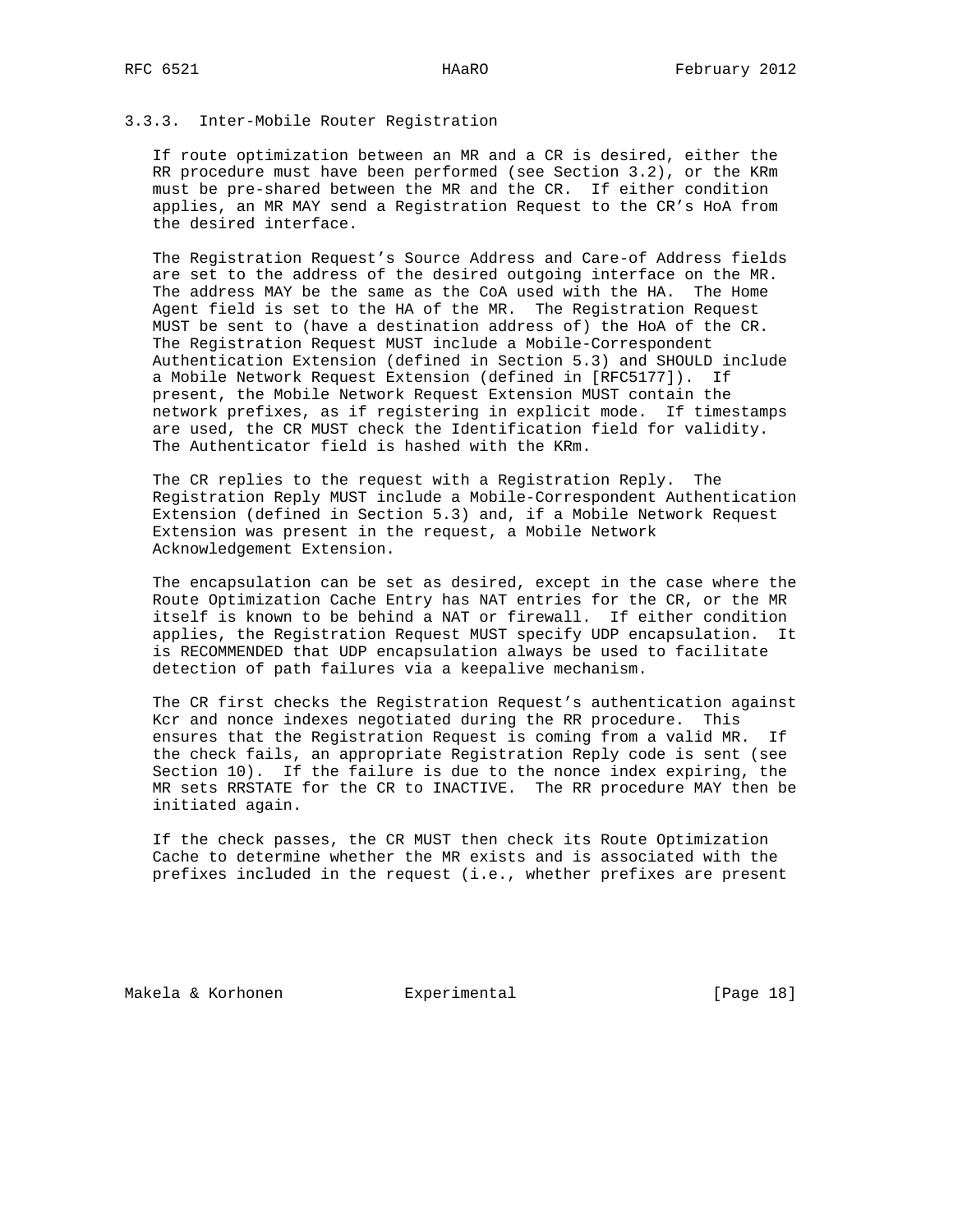and the 'HA' flag is true for each prefix). Note that the viewpoint is always local; the CR compares CR-HoA entries against the MR's HoA -- from the CR's perspective, the MR is also a "correspondent router".

 If the check against the cache fails, the CR SHOULD send a re-Registration Request to the HA with the 'S' (solicitation) bit set, thus obtaining the latest information on network prefixes managed by the incoming MR. If, even after this update, the prefixes still don't match, the reply's Mobile Network Acknowledgement code MUST be set to "MOBNET\_UNAUTHORIZED". The registration MAY also be rejected completely. This verification is done to protect against MRs claiming to represent arbitrary networks; however, since the HA is assumed to provide trusted information, it can authorize the MR's claim. If the environment itself is considered trusted, the CR can, as a policy, accept registrations without this check; however, this is NOT RECOMMENDED as a general practice.

 If the prefixes match, the CR MAY accept the registration. If the CR chooses to accept, the CR MUST check to determine if a tunnel to the MR already exists. If the tunnel does NOT exist or has wrong endpoints (CoAs), a new tunnel MUST be established and the Route Optimization Cache updated. The reply MUST include a list of eligible CoAs (see Section 5.4) with which the MR may establish a tunnel. The reply MUST also include the Mobile-Correspondent Authentication Extension (see Section 5.3).

 Upon receiving the Registration Reply, the MR MUST check to determine if a tunnel to the CR already exists. If the tunnel does NOT exist or has wrong endpoints (CoAs), a new tunnel MUST be established and the Route Optimization Cache updated. This is covered in detail in Section 3.3.4.

 The CR's routing table MUST be updated to indicate that the MR's networks are reachable via the direct tunnel to the MR.

 After the tunnel is established, the MR MAY update its routing tables to reach all of the CR's Prefixes via the tunnel, although it is RECOMMENDED that time be given for the CR to perform its own, explicit registration. This is primarily a policy decision, depending on the network environment. See Section 6.5.

 Due to the fact that the route optimization procedures may occur concurrently at both MRs, each working as each other's CR, there may be a situation where two routers are attempting to establish separate tunnels between them at the same time. If a router with a smaller HoA (meaning a normal 32-bit integer comparison treating IPv4 addresses as 32-bit unsigned integers) receives a Registration

Makela & Korhonen  $\qquad \qquad$  Experimental  $\qquad \qquad$  [Page 19]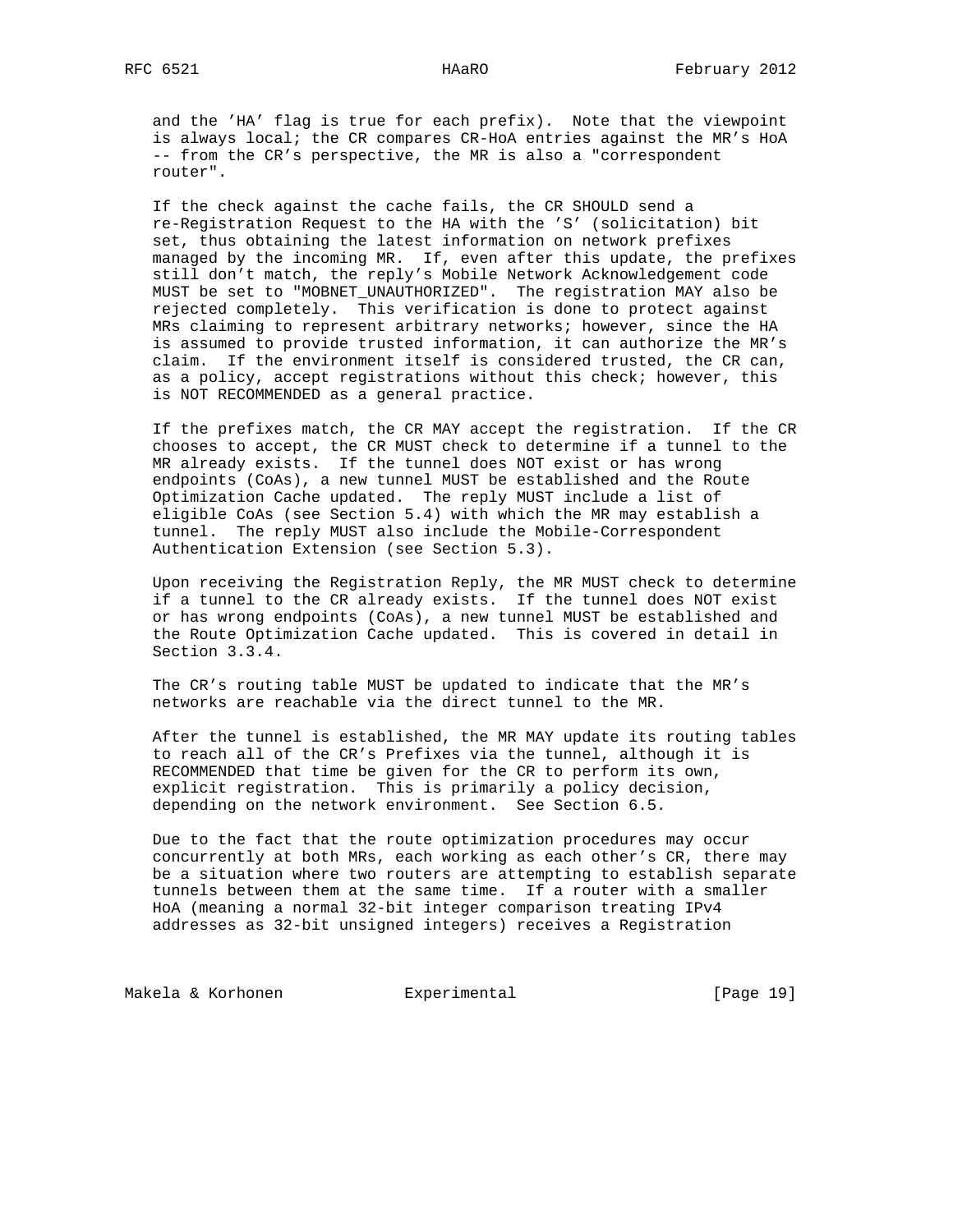Request (in the CR role) while its own Registration Request (sent in the MR role) is pending, the attempt should be accepted with reply code "concurrent registration" (Value 2). If receiving such an indication, the recipient SHOULD consider the registration a success but only act on it once the peer has completed its own registration.

## 3.3.4. Inter-Mobile Router Tunnels

 Inter-MR tunnel establishment follows establishing standard reverse tunnels to the HA. The Registration Request to the CR includes information on the desired encapsulation. It is RECOMMENDED that UDP encapsulation be used. In the cases of Generic Router Encapsulation (GRE) [RFC2784], IP over IP [RFC2003], or minimal encapsulation [RFC2004], no special considerations regarding reachability are necessary. The tunnel has no stateful information; the packets are simply encapsulated within the GRE, IP, or minimal header.

 The tunnel origination point for the CR is its CoA, not the HoA where the Registration Requests were sent. This is different from the creation of the reverse tunnel to the HA, which reuses the channel from registration signaling.

 Special considerations rise from using UDP encapsulation, especially in cases where one of the MRs is located behind a NAT or firewall. A deviation from RFC 3519 [RFC3519] is that keepalives should be sent from both ends of the tunnel to detect path failures after the initial keepalive has been sent -- this allows both the MR and CR to detect path failures.

 The initial UDP keepalive SHOULD be sent by the MR. Only after the first keepalive is successfully completed SHOULD the tunnel be considered eligible for traffic. If a reply to the initial keepalive is not received, the MR may opt to attempt sending the keepalive to other CoAs provided by the Registration Reply to check whether they provide better connectivity; or, if all of these fail, the MR may perform a re-registration via an alternative interface, or deregister completely. See Section 6.1. Once the initial keepalive packet has reached the CR and a reply has been sent, the CR MAY start sending its own keepalives.

 The original specification for UDP encapsulation suggests a keepalive interval default of 110 seconds. However, to provide fast response time and switching to alternate paths, it is RECOMMENDED, if power and other constraints allow, that considerably shorter periods be used, adapting to the perceived latency as needed. However, the maximum amount of keepalives SHOULD at no point exceed

Makela & Korhonen  $\qquad \qquad$  Experimental  $\qquad \qquad$  [Page 20]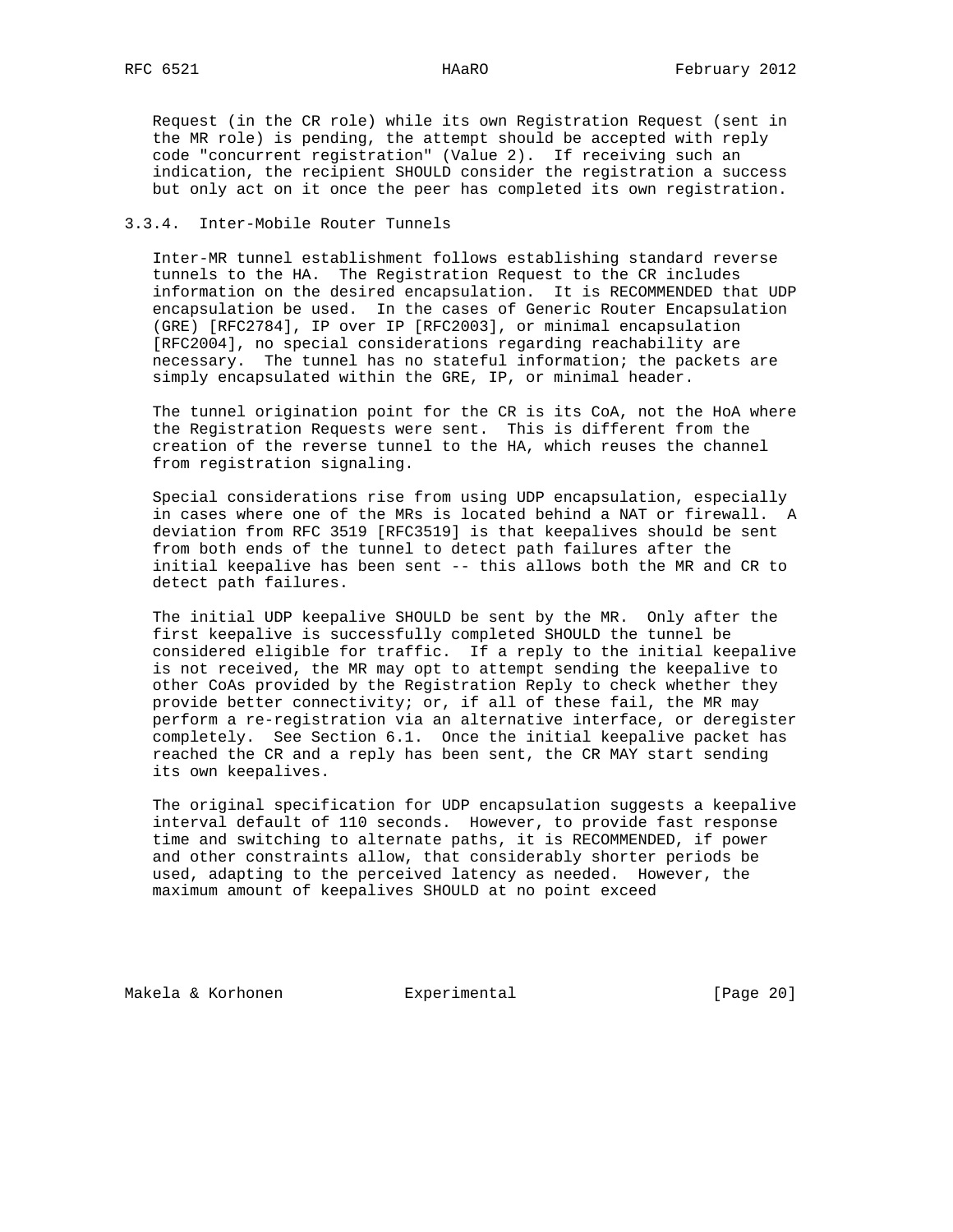MAX\_UPDATE\_RATE times per second. The purpose of the keepalive is not to keep NAT or firewall mappings in place but to serve as a mechanism to provide fast response in case of path failures.

 If both the MR and the CR are behind separate NATs, route optimization cannot be performed between them. Possible ways to set up mutual tunneling when both routers are behind NATs are outside the scope of this document. However, some of these issues are addressed in Section 6.1.

 The designations "MR" and "CR" only apply to the initial tunnel establishment phase. Once a tunnel is established between two routers, either of them can opt to either tear down the tunnel or perform a handover. Signaling messages have to be authenticated with a valid KRm.

3.3.5. Constructing Route-Optimized Packets

 All packets received by the MR are forwarded using normal routing rules according to the routing table. There are no special considerations when constructing the packets; the tunnel interface's own processes will encapsulate any packet automatically.

3.3.6. Handovers and Mobile Routers Leaving Network

 Handovers and connection breakdowns can be categorized as either ungraceful or graceful, also known as "break-before-make" (bbm) and "make-before-break" (mbb) situations.

 As with establishment, the "mobile router" discussed here is the router wishing to change connectivity state, with the "correspondent router" being the peer.

 When an MR wishes to join its home link, it SHOULD, in addition to sending the Registration Request to the HA with lifetime set to zero, also send such a request to all known CRs, to their HoAs. The CR(s), upon accepting this request and sending the reply, will check whether the Route Optimization Cache contains any prefixes associated with the requesting MR. These entries should be removed and the routing table updated accordingly (traffic for the prefixes will be forwarded via the HA again). The tunnel MUST then be destroyed. A short grace period SHOULD be used to allow possible in-transit packets to be received correctly.

 In the case of a handover, the CR simply needs to update the tunnel's destination to the MR's new CoA. The MR SHOULD keep accepting packets from both old and new CoAs for a short grace period, typically on the order of ten seconds. In the case of UDP

Makela & Korhonen Experimental [Page 21]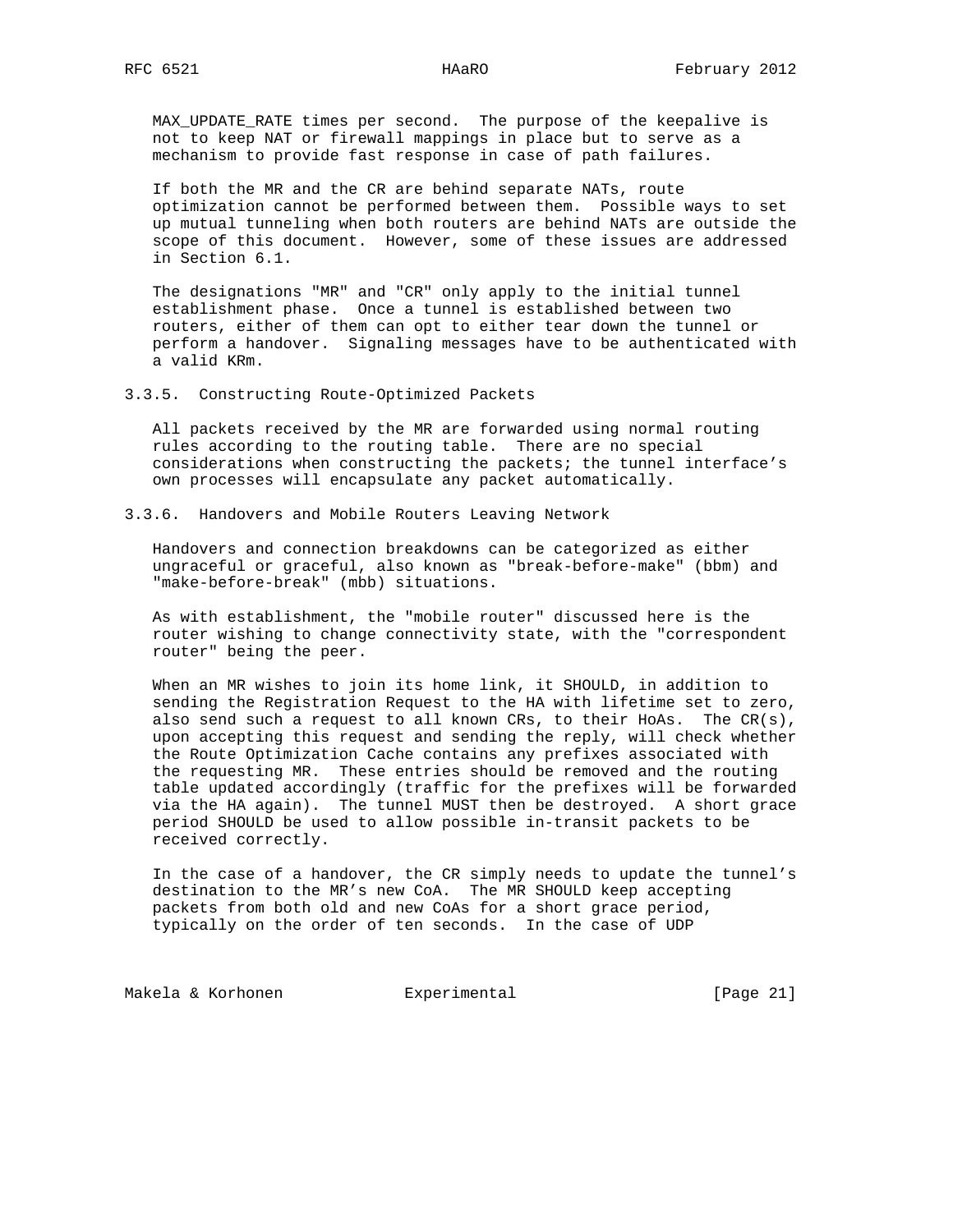encapsulation, it is RECOMMENDED that the same port numbers be used for both registration signaling and tunneled traffic, if possible. The initial keepalive message sent by the MR will verify that direct connectivity exists between the MR and CR -- if the keepalive fails, the MR SHOULD attempt alternate paths.

 If the MR was unable to send the re-Registration Request before handover, it MUST send it immediately after handover has been completed and a tunnel with the HA is established. Since the changing of CoA(s) invalidates the KRm, it is RECOMMENDED that partial return routability be conducted by sending a CoTI message via the new CoA and obtaining a new care-of keygen token. In all cases, necessary tokens also have to be acquired if the existing tokens have expired.

 If a reply is not received for a Registration Request to a CR, any routes to the network prefixes managed by the CR MUST be removed from the routing table, thus causing the user traffic to be forwarded via the HA.

#### 3.4. Convergence and Synchronization Issues

 The information the HA maintains on mobile network prefixes and the MRs' Route Optimization Caches does not need to be explicitly synchronized. This is based on the assumption that at least some of the traffic between nodes inside mobile networks is always bidirectional. If using on-demand route optimization, this also implies that when a node in a mobile network talks to a node in another mobile network, if the initial packet does not trigger route optimization, the reply packet will.

 Consider a situation with three mobile networks, A, B, and C, handled by three mobile routers, MR A, MR B, and MR C, respectively. If they register with an HA in this order, the situation goes as follows:

 MR A registers and receives no information on other networks from the HA, as no other MR has registered yet.

 MR B registers and receives information on mobile network A being reachable via MR A.

 MR C registers and receives information on both of the other mobile networks.

 If a node in mobile network C is about to send traffic to mobile network A, the route optimization is straightforward; MR C already has network A in its Route Optimization Cache. Thus, packet transmission triggers route optimization toward MR A. When MR C

Makela & Korhonen  $\qquad \qquad$  Experimental  $\qquad \qquad$  [Page 22]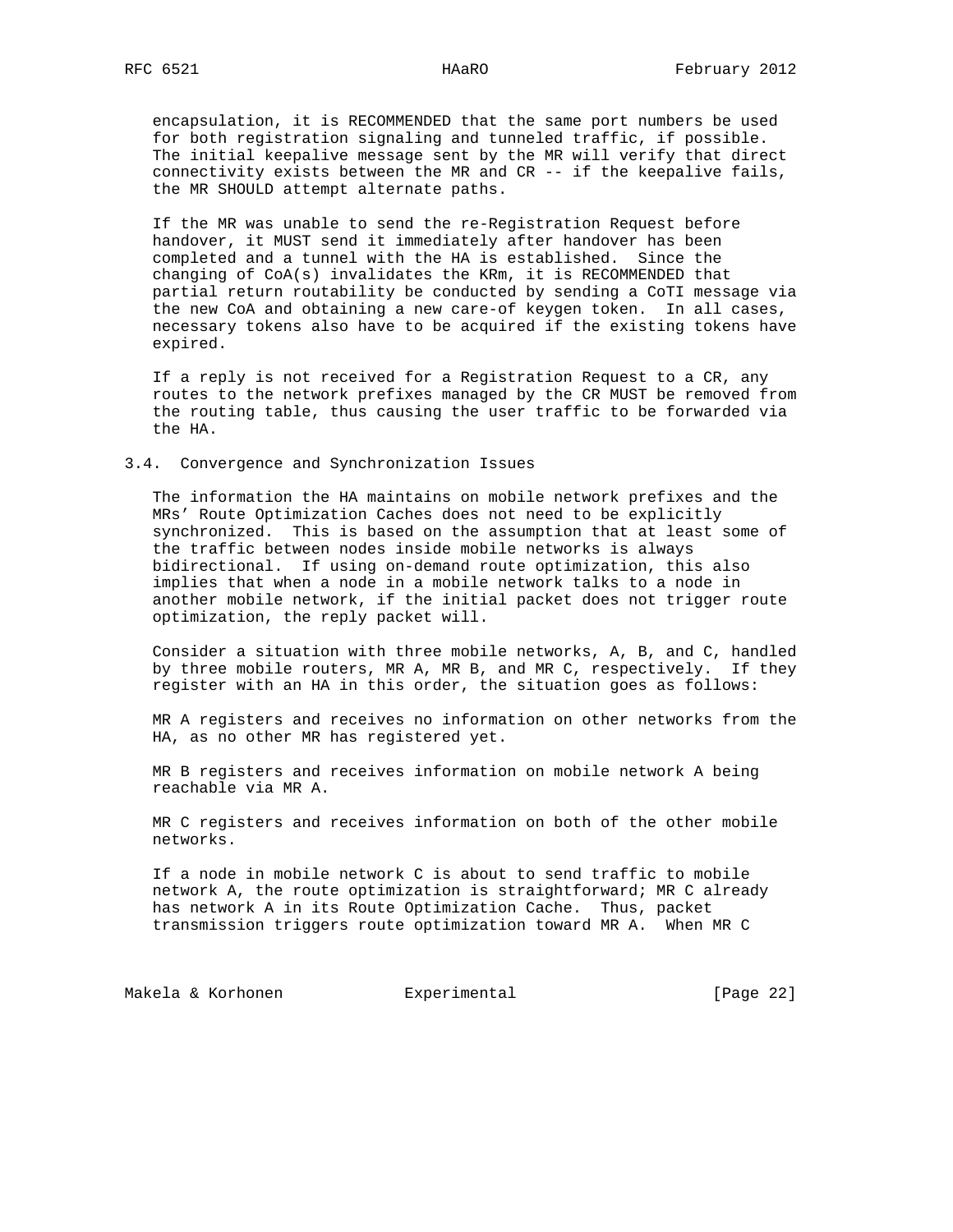registers with MR A (after the RR procedure is completed), MR A does not have information on mobile network C; thus, it will perform a re-registration with the HA on demand. This allows MR A to verify that MR C is indeed managing network C.

 If a node in mobile network B sends traffic to mobile network C, MR B has no information on network C. No route optimization is triggered. However, when the node in network C replies and the reply reaches MR C, route optimization happens as above. Further examples of signaling are in Section 8.

 Even in the very rare case of completely unidirectional traffic from an entire network, re-registrations with the HA caused by timeouts will eventually cause convergence. However, this should be treated as a special case.

 Note that all MRs are connected to the same HA. For possibilities concerning multiple HAs, see Section 6.4.

4. Data Compression Schemes

 This section defines the two compression formats used in Route Optimization Prefix Advertisement Extensions.

# 4.1. Prefix Compression

 Prefix compression is based on the idea that prefixes usually share common properties. The scheme is simple delta compression. In the prefix information advertisement (Section 5.5), the 'D' bit indicates whether receiving a "master" or a "delta" prefix. This, combined with the Prefix Length information, allows for compression and decompression of prefix information.

 If D = 0, what follows in the "Prefix" field are bits 1..n of the new master prefix, where n is PLen. This is rounded up to the nearest full octet. Thus, prefix lengths of /4 and /8 take 1 octet, /12 and /16 take 2 octets, /20 and /24 take 3 octets, and longer prefix lengths take a full 4 octets.

 If D = 1, what follows in the "Prefix" field are bits m..PLen of the prefix, where m is the first changed bit of the previous master prefix, with padding from the master prefix filling the field to a full octet. The maximum value of PLen - m is 8 (that is, the delta MUST fit into one octet). If this is not possible, a new master prefix has to be declared. If the prefixes are equal -- for example, in the case where the same prefix appears in multiple realms -- then one octet is still encoded, consisting completely of padding from the master prefix.

Makela & Korhonen  $\qquad \qquad$  Experimental  $\qquad \qquad$  [Page 23]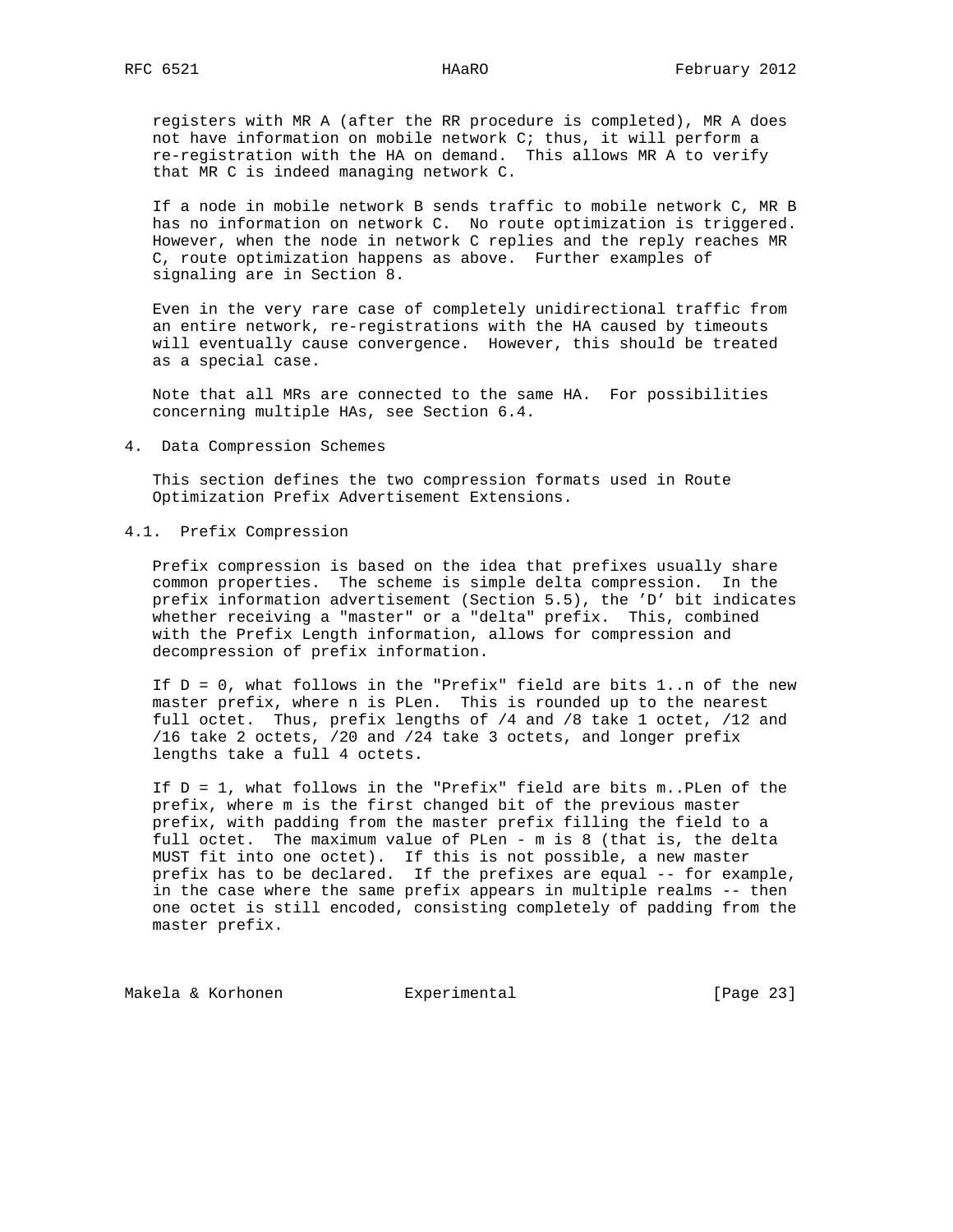Determining the order of prefix transmission should be based on saving maximum space during transmission.

 An example of compression and transmitted data, where network prefixes 192.0.2.0/28, 192.0.2.64/26, and 192.0.2.128/25 are transmitted, is illustrated in Figure 1. Because of the padding to full octets, redundant information is also sent. The bit patterns being transmitted are as follows:

 =+= shows the prefix mask --- shows the master prefix for delta coded prefixes  $192.0.2.0/28$ ,  $D = 0$ 

0  $1$  2 3 1 2 3 4 5 6 7 8 9 0 1 2 3 4 5 6 7 8 9 0 1 2 3 4 5 6 7 8 9 0 1 2 +-+-+-+-+-+-+-+-+-+-+-+-+-+-+-+-+-+-+-+-+-+-+-+-+-+-+-+-+-+-+-+-+-+-+-+ |1|1|0|0|0|0|0|0|.|0|0|0|0|0|0|0|0|.|0|0|0|0|0|0|1|0|.|0|0|0|0|0|0|0|0| +=+=+=+=+=+=+=+=+=+=+=+=+=+=+=+=+=+=+=+=+=+=+=+=+=+=+=+=+=+=+=+-+-+-+-+  $\wedge$   $\wedge$   $\wedge$   $\wedge$   $\wedge$   $\wedge$   $\wedge$   $\wedge$   $\wedge$   $\wedge$   $\wedge$   $\wedge$   $\wedge$   $\wedge$   $\wedge$   $\wedge$   $\wedge$   $\wedge$   $\wedge$   $\wedge$   $\wedge$   $\wedge$   $\wedge$   $\wedge$   $\wedge$   $\wedge$   $\wedge$   $\wedge$   $\wedge$   $\wedge$   $\wedge$   $\wedge$   $\wedge$   $\wedge$   $\wedge$   $\wedge$   $\wedge$  +---------------------------- encoded ------------------------------+ ^ ^ +-pad-+  $192.0.2.64/26$ ,  $D = 1$ 

0  $1$  2 3 1 2 3 4 5 6 7 8 9 0 1 2 3 4 5 6 7 8 9 0 1 2 3 4 5 6 7 8 9 0 1 2 +-------------------------------------------------------------+-+-+-+-+ |1|1|0|0|0|0|0|0|.|0|0|0|0|0|0|0|0|.|0|0|0|0|0|0|1|0|.|0|1|0|0|0|0|0|0| +=+=+=+=+=+=+=+=+=+=+=+=+=+=+=+=+=+=+=+=+=+=+=+=+=+=+=+=+=+-+-+-+-+-+-+  $\lambda$   $\lambda$  +--- encoded ---+  $\lambda$   $\qquad \qquad \lambda$  +-- padding --+  $192.0.2.128/25$ ,  $D = 1$ 0  $1$  2 3

 1 2 3 4 5 6 7 8 9 0 1 2 3 4 5 6 7 8 9 0 1 2 3 4 5 6 7 8 9 0 1 2 +-------------------------------------------------------------+-+-+-+-+ |1|1|0|0|0|0|0|0|.|0|0|0|0|0|0|0|0|.|0|0|0|0|0|0|1|0|.|1|0|0|0|0|0|0|0| +=+=+=+=+=+=+=+=+=+=+=+=+=+=+=+=+=+=+=+=+=+=+=+=+=+=+=+=+-+-+-+-+-+-+-+  $\lambda$   $\lambda$  +--- encoded ---+  $\lambda$   $\lambda$ +- padding -+



Makela & Korhonen  $\qquad \qquad$  Experimental [Page 24]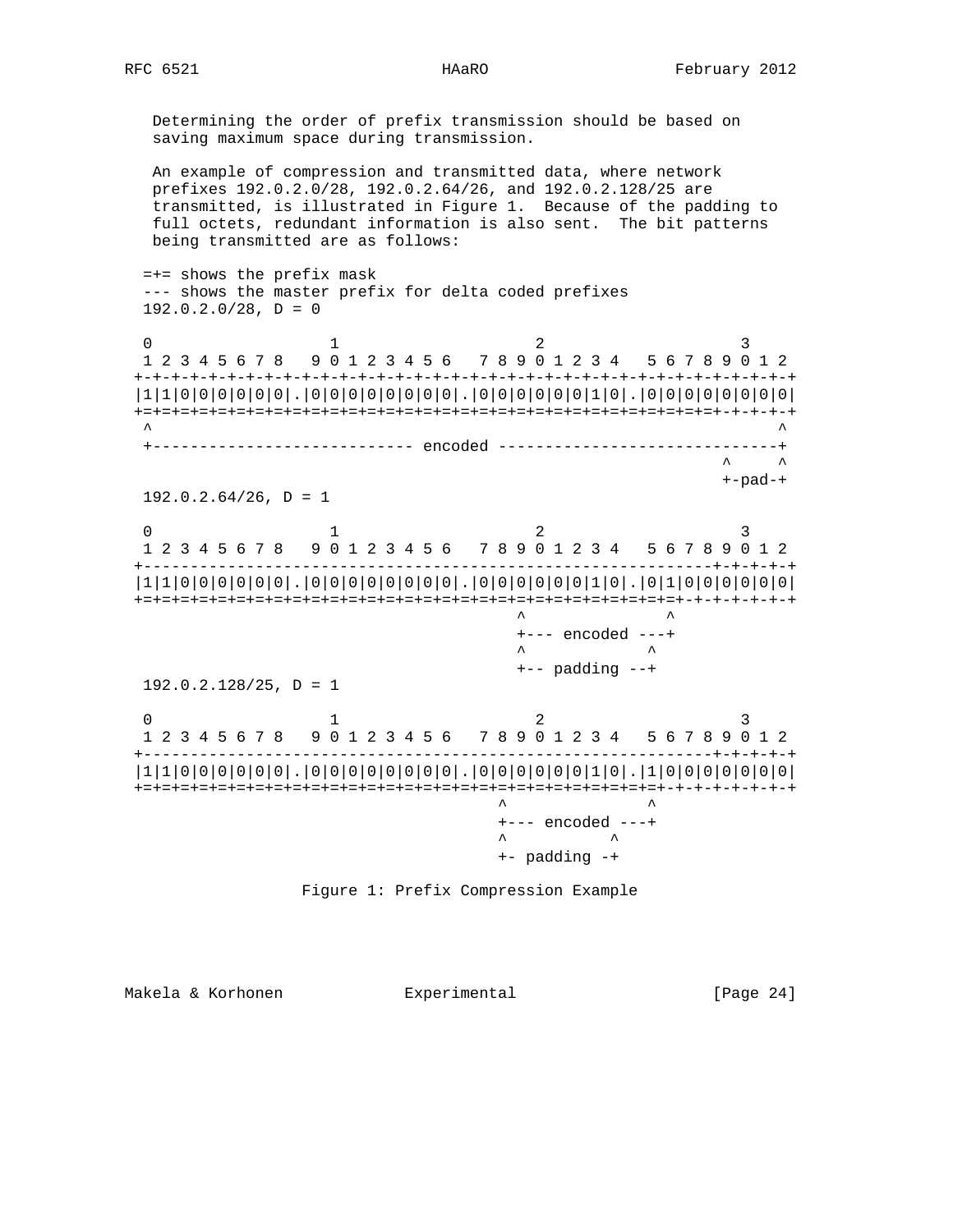The first prefix, 192.0.2.0/28, is considered a master prefix and is transmitted in full. The PLen of 28 bits determines that all four octets must be transmitted. If the prefix would have been, e.g., 192.0.2.0/24, three octets would have sufficed, since 24 bits fit into 3 octets.

For the following prefixes,  $D = 1$ . Thus, they are deltas of the previous prefix, where D was zero.

 192.0.2.64/26 includes bits 19-26 (full octet). Bits 19-25 are copied from the master prefix, but bit 26 is changed to 1. The final notation in binary is "1001", or 0x09.

 192.0.2.128/25 includes bits 18-25 (full octet). Bits 18-24 are copied from the master prefix, but bit 25 is changed to 1. The final notation in binary is "101", or 0x05.

The final encoding thus becomes

| Prefix         | PLen | D  Transmitted Prefix     |
|----------------|------|---------------------------|
| 192.0.2.0/28   | 28   | $ 0 $ 0xc0 0x00 0x02 0x00 |
| 192.0.2.64/26  | 26   | 0x09                      |
| 192.0.2.128/25 | 25   | $0 \times 05$             |

 It should be noted that in this case the order of prefix transmission would not affect compression efficiency. If prefix 192.0.2.128/25 would have been considered the master prefix and the others as deltas instead, the resulting encoding still fits into one octet for the subsequent prefixes. There would be no need to declare a new master prefix.

# 4.2. Realm Compression

# 4.2.1. Encoding of Compressed Realms

 In order to reduce the size of messages, the system introduces a realm compression scheme, which reduces the size of realms in a message. The compression scheme is a simple dynamically updated dictionary-based algorithm, which is designed to compress text strings of arbitrary length. In this scheme, an entire realm, a single label, or a list of labels may be replaced with an index to a previous occurrence of the same string stored in the dictionary. The realm compression defined in this specification was inspired by the RFC 1035 [RFC1035] DNS domain name label compression scheme. Our algorithm is, however, improved to gain more compression.

Makela & Korhonen  $\qquad \qquad$  Experimental  $\qquad \qquad$  [Page 25]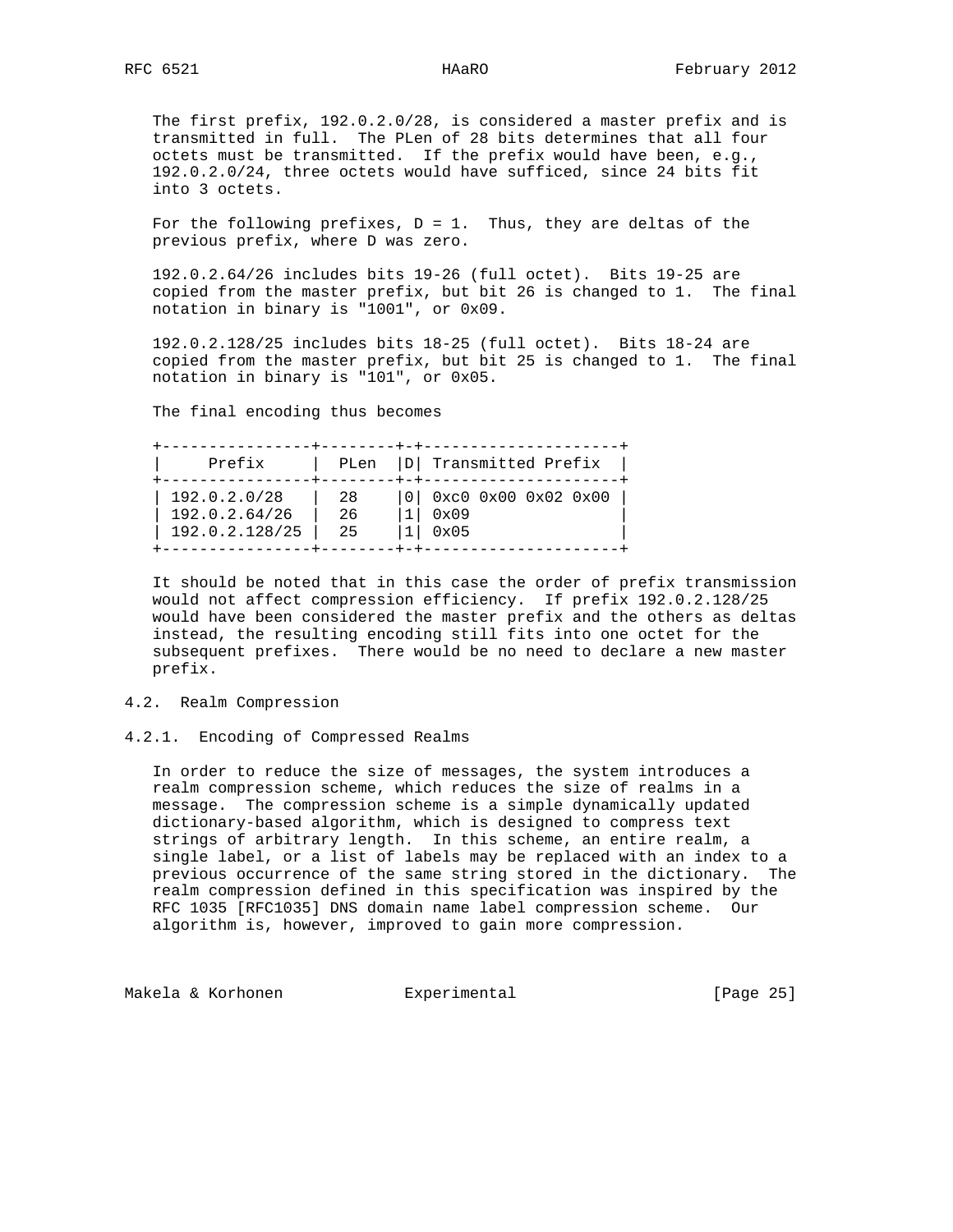When compressing realms, the dictionary is first reset and does not contain a single string. The realms are processed one by one, so the algorithm does not expect to see them all or the whole message at once. The state of the compressor is the current content of the dictionary. The realms are compressed label by label or as a list of labels. The dictionary can hold a maximum of 128 strings; after that, a rollover MUST occur, and existing contents will be overwritten. Thus, when adding the 129th string into the dictionary, the first entry of the dictionary MUST be overwritten, and the index of the new string will become 0.

 The encoding of an index to the dictionary or an uncompressed run of octets representing a single label has purposely been made simple, and the whole encoding works on an octet granularity. The encoding of an uncompressed label takes the form of one octet as follows:

 $\Omega$  0 1 2 3 4 5 6 7 +-+-+-+-+-+-+-+-+-+-+-+-=================-+-+-+-+ |0| LENGTH | 'length' octets long string.. | +-+-+-+-+-+-+-+-+-+-+-+-=================-+-+-+-+

 This encoding allows label lengths from 1 to 127 octets. A label length of zero (0) is not allowed. The "label length" tag octet is then followed by up to 127 octets of the actual encoded label string.

 The index to the dictionary (the "label index" tag octet) takes the form of one octet as follows:

 0 0 1 2 3 4 5 6 7 +-+-+-+-+-+-+-+-+ |1| INDEX | +-+-+-+-+-+-+-+-+

> The above encodings do not allow generating an output octet value of zero (0). The encapsulating Mobile IPv4 extension makes use of this property and uses the value of zero (0) to mark the end of the compressed realm or to indicate an empty realm. It is also possible to encode the complete realm using only "label length" tags. In this case, no compression takes place. This allows the sender to skip compression -- for example, to reduce computation requirements when generating messages. However, the receiver MUST always be prepared to receive compressed realms.

Makela & Korhonen  $\Box$  Experimental [Page 26]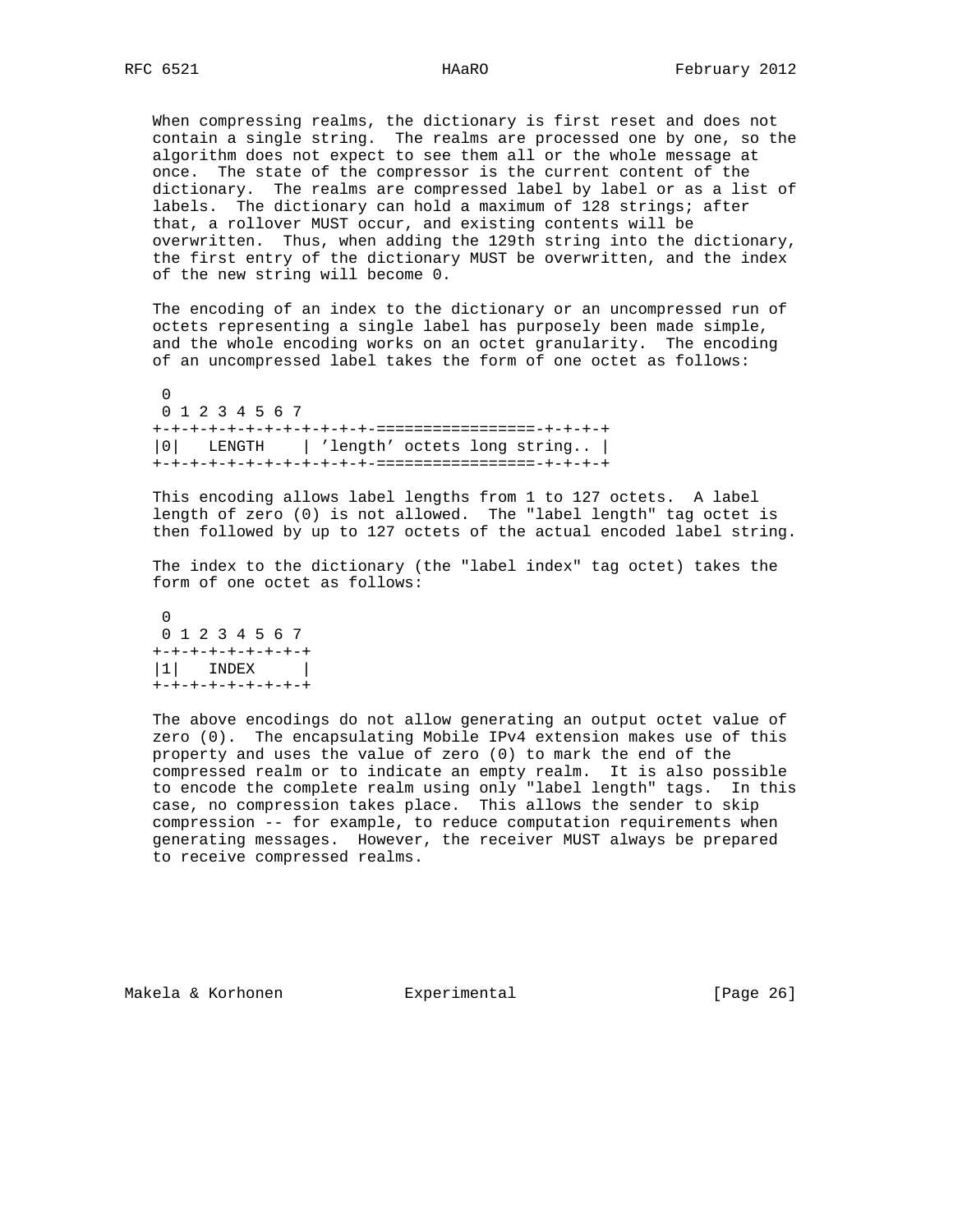## 4.2.2. Searching Algorithm

 When compressing the input realm, the dictionary is searched for a matching string. If no match could be found, the last label is removed from the right-hand side of the used input realm. The search is repeated until the whole input realm has been processed. If no match was found at all, then the first label of the original input realm is encoded using the "label length" tag, and the label is inserted into the dictionary. The previously described search is repeated with the remaining part of the input realm, if any. If nothing remains, the realm encoding is complete.

 When a matching string is found in the dictionary, the matching part of the input realm is encoded using the "label index" tag. The matching part of the input realm is removed, and the search is repeated with the remaining part of the input realm, if any. If nothing remains, the octet value of zero (0) is inserted to mark the end of the encoded realm.

 The search algorithm also maintains the "longest non-matching string" for each input realm. Each time the search in the dictionary fails and a new label gets encoded using the "label length" tag and inserted into the dictionary, the "longest non-matching string" is concatenated by this label, including the separating "." (dot, i.e., hexadecimal 0x2e). When a match is found in the dictionary, the "longest non-matching string" is reset (i.e., emptied). Once the whole input realm has been processed and encoded, all possible suffixes longer than one label are taken from the string and inserted into the dictionary.

## 4.2.3. Encoding Example

 This section shows an example of how to encode a set of realms using the specified realm compression algorithm. For example, a message might need to compress the realms "foo.example.com", "bar.foo.example.com", "buz.foo.example.org", "example.com", and "bar.example.com.org". The following example shows the processing of input realms on the left-hand side and the contents of the dictionary on the right-hand side. The example uses hexadecimal representation of numbers.

Makela & Korhonen  $\qquad \qquad$  Experimental  $\qquad \qquad$  [Page 27]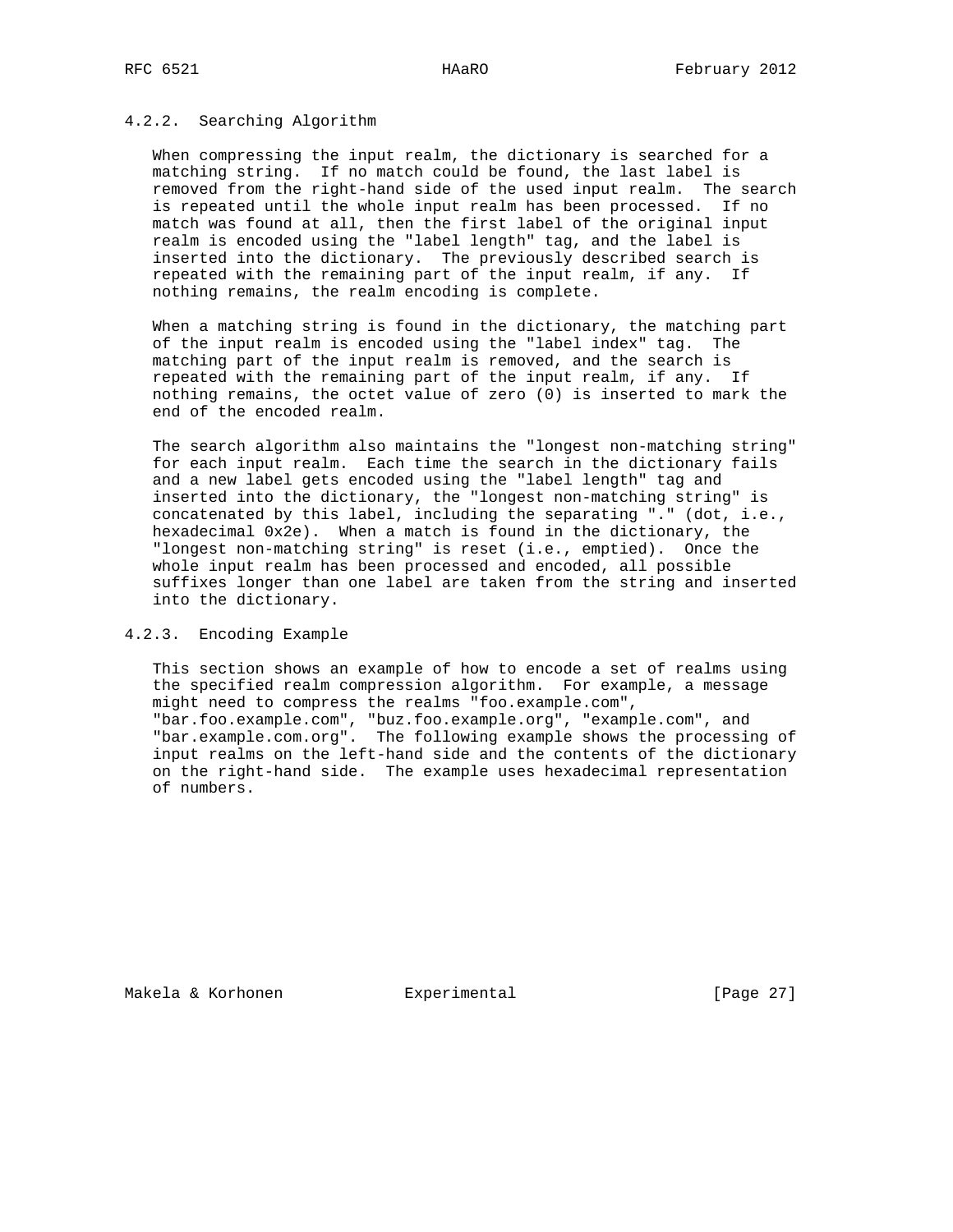```
COMPRESSOR: DICTIONARY:
 1) Input "foo.example.com"
 Search("foo.example.com")
 Search("foo.example")
 Search("foo")
Encode(0x03,'f','o','o') 0x00 "foo"
  +-> "longest non-matching string" = "foo"
 Search("example.com")
 Search("example")
 Encode(0x07,'e','x','a','m','p','l','e') 0x01 "example"
  +-> "longest non-matching string" = "foo.example"
 Search("com")
Encode(0x03,'c','o','m') 0x02 "com"
  +-> "longest non-matching string" = "foo.example.com"
                                          0x03 "foo.example.com"
                                          0x04 "example.com"
 Encode(0x00)
 2) Input "bar.foo.example.com"
 Search("bar.foo.example.com")
 Search("bar.foo.example")
 Search("bar.foo")
 Search("bar")
Encode(0x03,'b','a','r') 0x05 "bar"
  +-> "longest non-matching string" = "bar"
 Search("foo.example.com") -> match to 0x03
 Encode(0x83)
  +-> "longest non-matching string" = NUL
 Encode(0x00)
```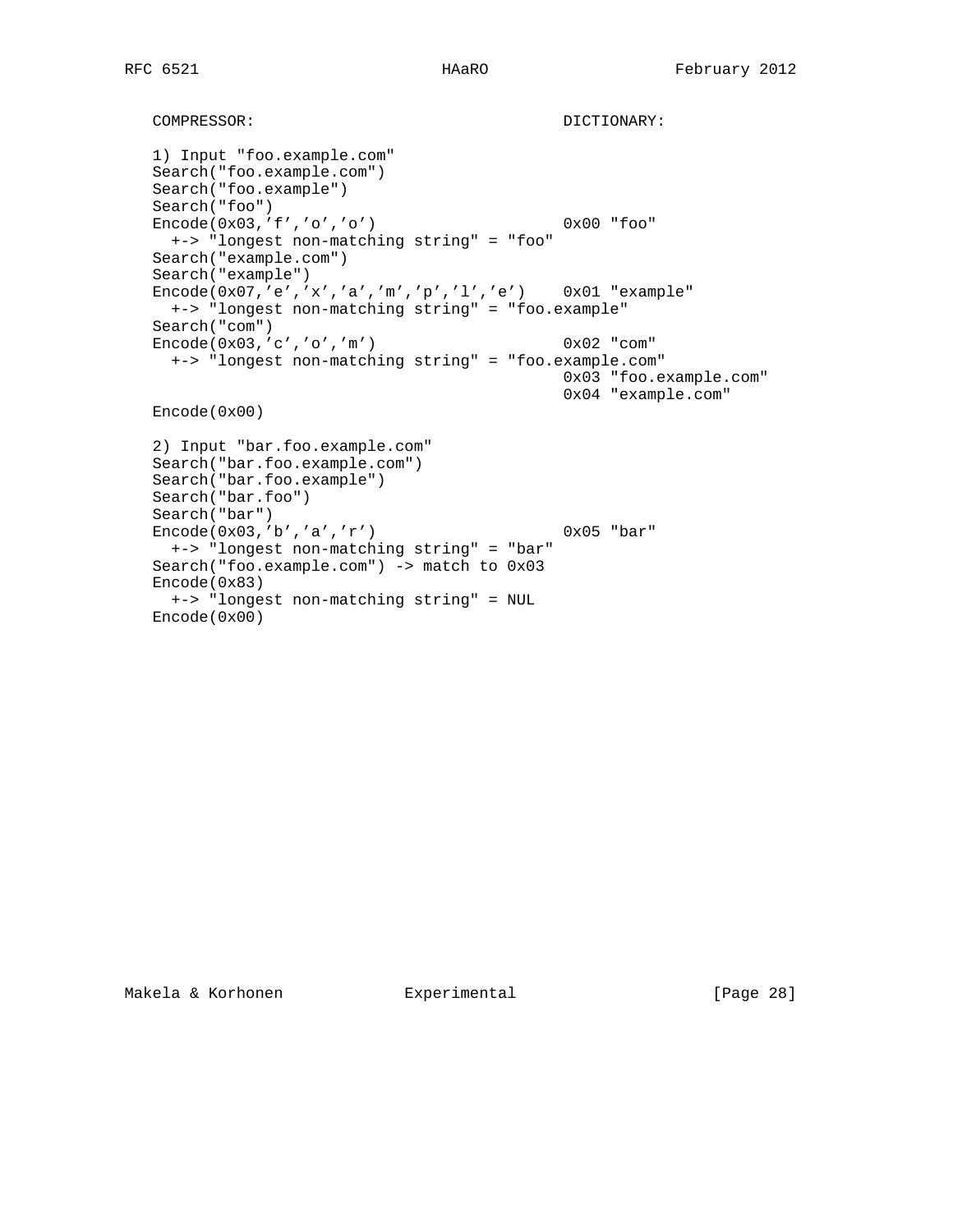```
 3) Input "buz.foo.example.org"
 Search("buz.foo.example.org")
 Search("buz.foo.example")
 Search("buz.foo")
 Search("buz")
 Encode(0x03,'b','u','z') 0x06 "buz"
  +-> "longest non-matching string" = "buz"
 Search("foo.example.org")
 Search("foo.example")
 Search("foo") -> match to 0x00
 Encode(0x80)
  +-> "longest non-matching string" = NUL
 Search("example.org")
 Search("example") -> match to 0x01
 Encode(0x81)
  +-> "longest non-matching string" = NUL
 Search("org")
 Encode(0x03,'o','r','g') 0x07 "org"
  +-> "longest non-matching string" = "org"
 Encode(0x00)
 4) Input "example.com"
 Search("example.com") -> match to 0x04
 Encode(0x84)
 Encode(0x00)
 5) Input "bar.example.com.org"
 Search("bar.example.com.org")
 Search("bar.example.com")
 Search("bar.example")
 Search("bar") -> match to 0x05
 Encode(0x85)
 Search("example.com.org")
 Search("example.com") -> match to 0x04
 Encode(0x84)
 Search("org") -> match to 0x07
 Encode(0x87)
 Encode(0x00)
```
 As can be seen from the example, due to the greedy approach of encoding matches, the search algorithm and the dictionary update function are not the most optimal. However, we do not claim that the algorithm would be the most efficient. It functions efficiently enough for most inputs. In this example, the original input realm data was 79 octets, and the compressed output, excluding the end mark, is 35 octets.

Makela & Korhonen  $\qquad \qquad$  Experimental [Page 29]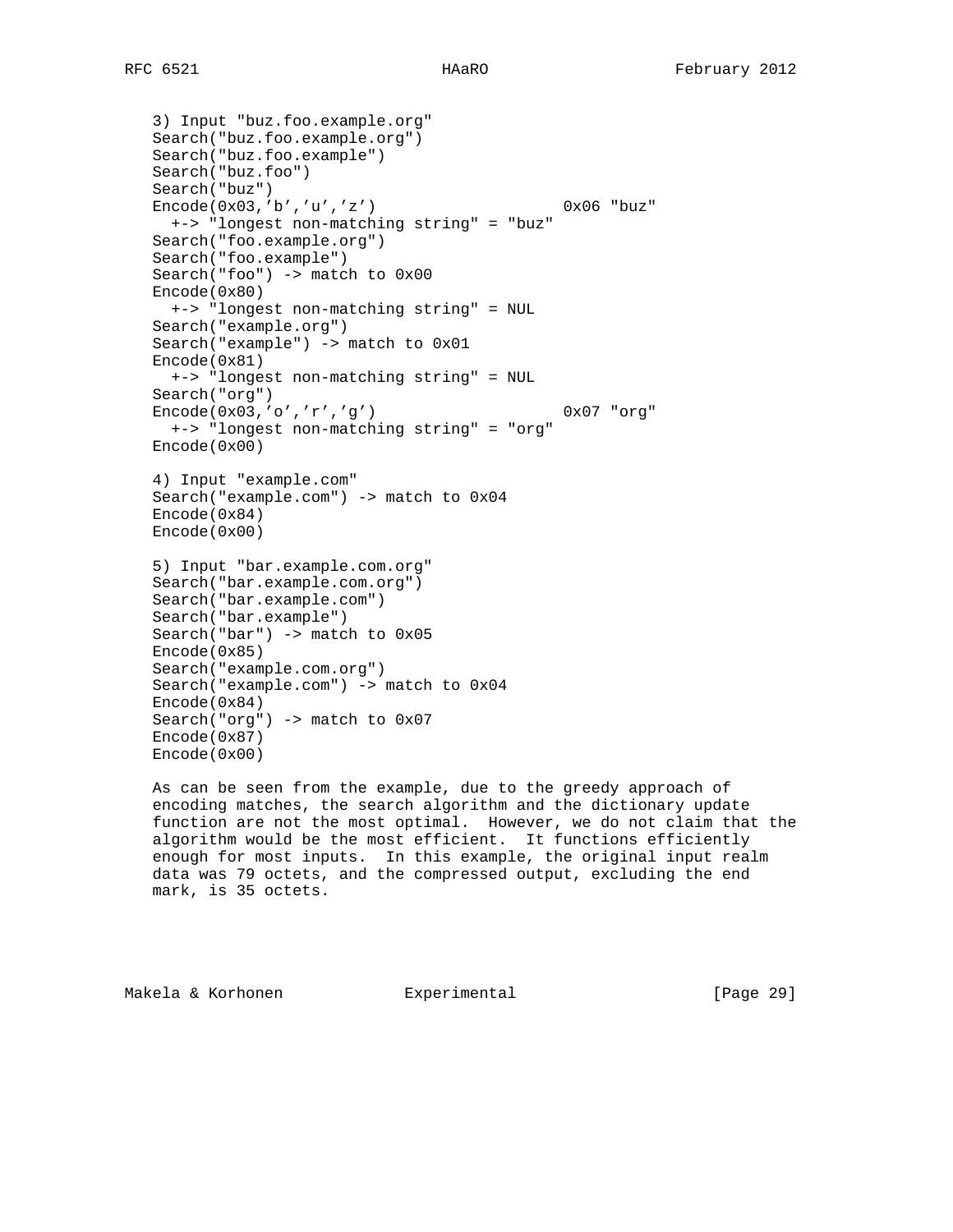5. New Mobile IPv4 Messages and Extensions

 This section describes the construction of all new information elements.

5.1. Mobile Router Route Optimization Capability Extension

 This skippable extension MAY be sent by an MR to an HA in the Registration Request message.

 $0$  1 2 3 0 1 2 3 4 5 6 7 8 9 0 1 2 3 4 5 6 7 8 9 0 1 2 3 4 5 6 7 8 9 0 1 +-+-+-+-+-+-+-+-+-+-+-+-+-+-+-+-+-+-+-+-+-+-+-+-+-+-+-+-+-+-+-+-+ | Type | Length | Subtype |A|R|S|O| Rsvd | +-+-+-+-+-+-+-+-+-+-+-+-+-+-+-+-+-+-+-+-+-+-+-+-+-+-+-+-+-+-+-+-+ Optional Mobile Router HoA +-+-+-+-+-+-+-+-+-+-+-+-+-+-+-+-+-+-+-+-+-+-+-+-+-+-+-+-+-+-+-+-+

- Type 153 (skippable); if the HA does not support route optimization advertisements, it can ignore this request and simply not include any information in the reply. "short" extension format.
- Subtype 1

Reserved Set to zero; MUST be ignored on reception.

- A Advertise my networks. If the 'A' bit is set, the HA is allowed to advertise the networks managed by this MR to other MRs. This also indicates that the MR is capable of receiving route optimization Registration Requests. In effect, this allows the MR to work in the CR role.
- R Request mobile network information. If the 'R' bit is set, the HA MAY respond with information about mobile networks in the same domain.
- S Solicit prefixes managed by a specific MR. The MR is specified in the Optional Mobile Router HoA field.
- O Explicitly specify that the requesting router is only able to initiate outgoing connections and not accept any incoming connections, due to a NAT device, stateful firewall, or similar issue on any interface. This is reflected by the HA in the reply and distributed in Prefix Advertisements to other MRs.

Makela & Korhonen Experimental [Page 30]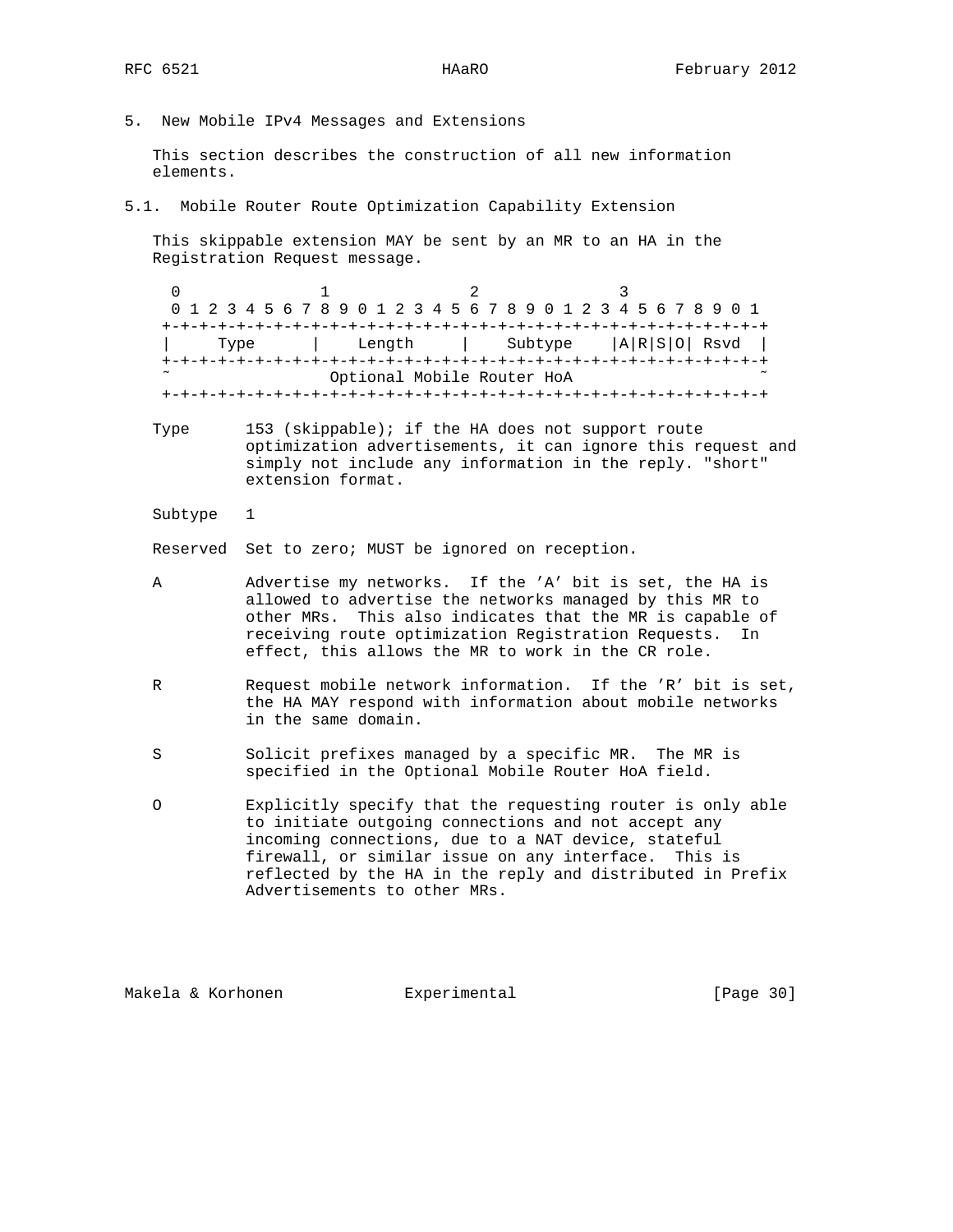Optional Mobile Router HoA

 Solicited mobile router's home address. This field is only included if the 'S' flag is set.

5.2. Route Optimization Reply

 This non-skippable extension MUST be sent by an HA to an MR in the Registration Reply message, if the MR indicated support for route optimization in the registration message and the HA supports route optimization.

 $0$  1 2 3 0 1 2 3 4 5 6 7 8 9 0 1 2 3 4 5 6 7 8 9 0 1 2 3 4 5 6 7 8 9 0 1 +-+-+-+-+-+-+-+-+-+-+-+-+-+-+-+-+-+-+-+-+-+-+-+-+-+-+-+-+-+-+-+-+ | Type | Length | Subtype |O|N|S| Code | +-+-+-+-+-+-+-+-+-+-+-+-+-+-+-+-+-+-+-+-+-+-+-+-+-+-+-+-+-+-+-+-+

Type 49 (non-skippable); "short" extension format.

- Subtype 1
- O The 'O' flag in the Mobile Router Route Optimization Capability Extension was set during registration.
- N NAT was detected by the HA. This informs the MR that it is located behind a NAT. The detection procedure is specified in RFC 3519 [RFC3519] and is based on the discrepancy between the registration packet's source address and indicated CoA. The MR can use this information to make decisions about route optimization strategy.
- S Responding to a solicitation. If the 'S' bit was present in the MR's Route Optimization Capability Extension (Section 5.1), this bit is set; otherwise, it is unset.

 The Reply code indicates whether route optimization has been accepted. Values of 0..15 indicate assent, and values 16..63 indicate that route optimization is not done.

0 Will do route optimization.

16 Route optimization declined; reason unspecified.

Makela & Korhonen Experimental [Page 31]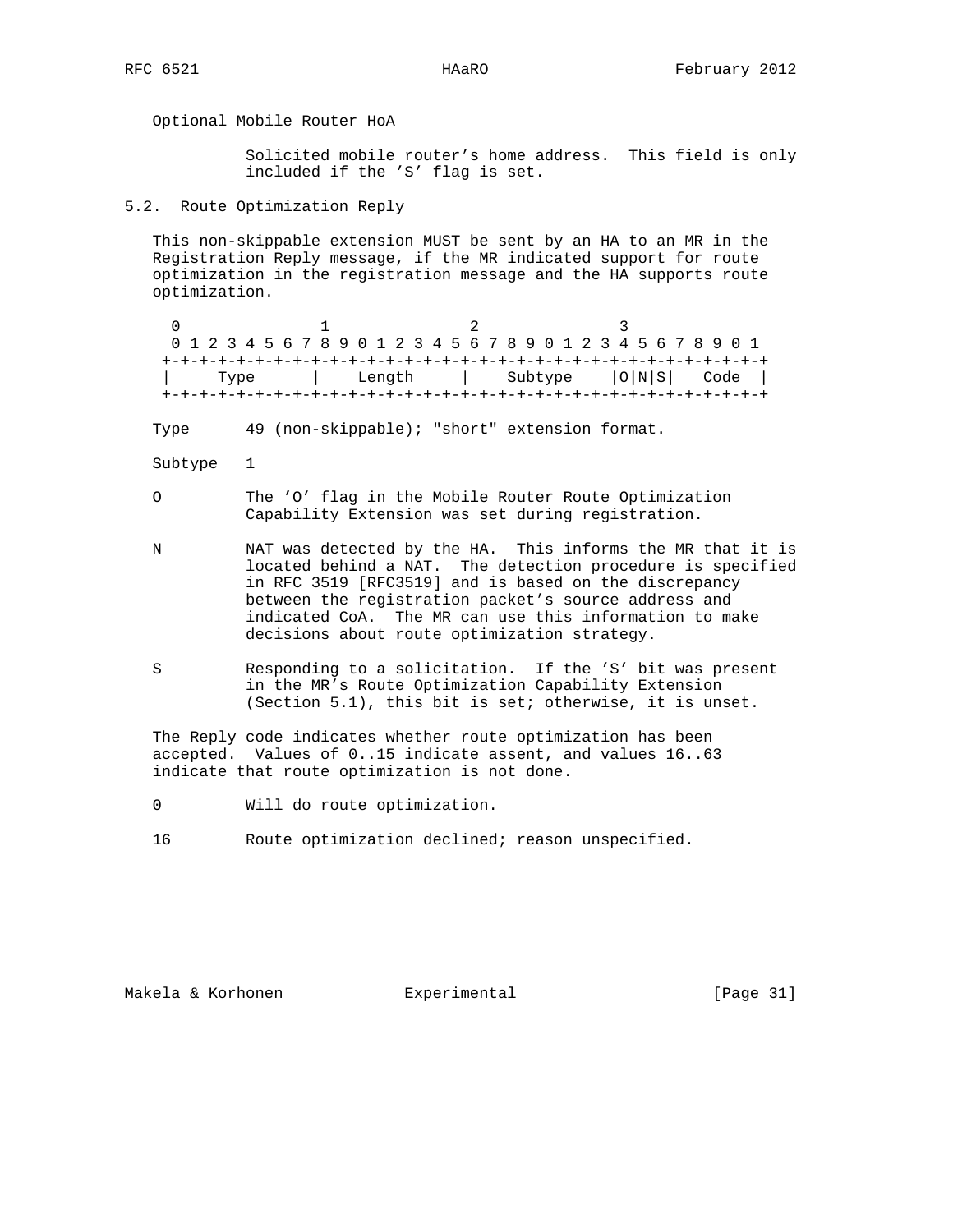# 5.3. Mobile-Correspondent Authentication Extension

 The Mobile-Correspondent Authentication Extension is included in Registration Requests sent from the MR to the CR. The existence of this extension indicates that the message is not destined to an HA, but another MR. The format is similar to the other authentication extensions defined in [RFC5944], with Security Parameter Indexes (SPIs) replaced by nonce indexes.

| 0 1 2 3 4 5 6 7 8 9 0 1 2 3 4 5 6 7 8 9 0 1 2 3 4 5 6 7 8 9 0 1 |               |         |                     |          |
|-----------------------------------------------------------------|---------------|---------|---------------------|----------|
|                                                                 |               |         |                     |          |
| Type                                                            | Length        | Subtype |                     | Reserved |
|                                                                 |               |         |                     |          |
| Home Nonce Index                                                |               |         | Care-of Nonce Index |          |
|                                                                 |               |         |                     |          |
|                                                                 | Authenticator |         |                     |          |
|                                                                 |               |         |                     |          |

 The Home Nonce Index field tells the CR which nonce value to use when producing the home keygen token. The Care-of Nonce Index field is ignored in requests to remove a binding. Otherwise, it tells the CR which nonce value to use when producing the care-of keygen token. If using a pre-shared key (KRm), the indexes may be set to zero and are ignored on reception.

Type 49 (non-skippable); "short" extension format.

Subtype 2

Reserved Set to zero; MUST be ignored on reception.

Home Nonce Index

 Home Nonce Index in use. If using a pre-shared KRm, set to zero and ignored on reception.

Care-of Nonce Index

 Care-of Nonce Index in use. If using a pre-shared KRm, set to zero and ignored on reception.

Authenticator

 Authenticator field, by default constructed with First (128, HMAC\_SHA1 (KRm, Protected Data)).

Makela & Korhonen  $\qquad \qquad$  Experimental [Page 32]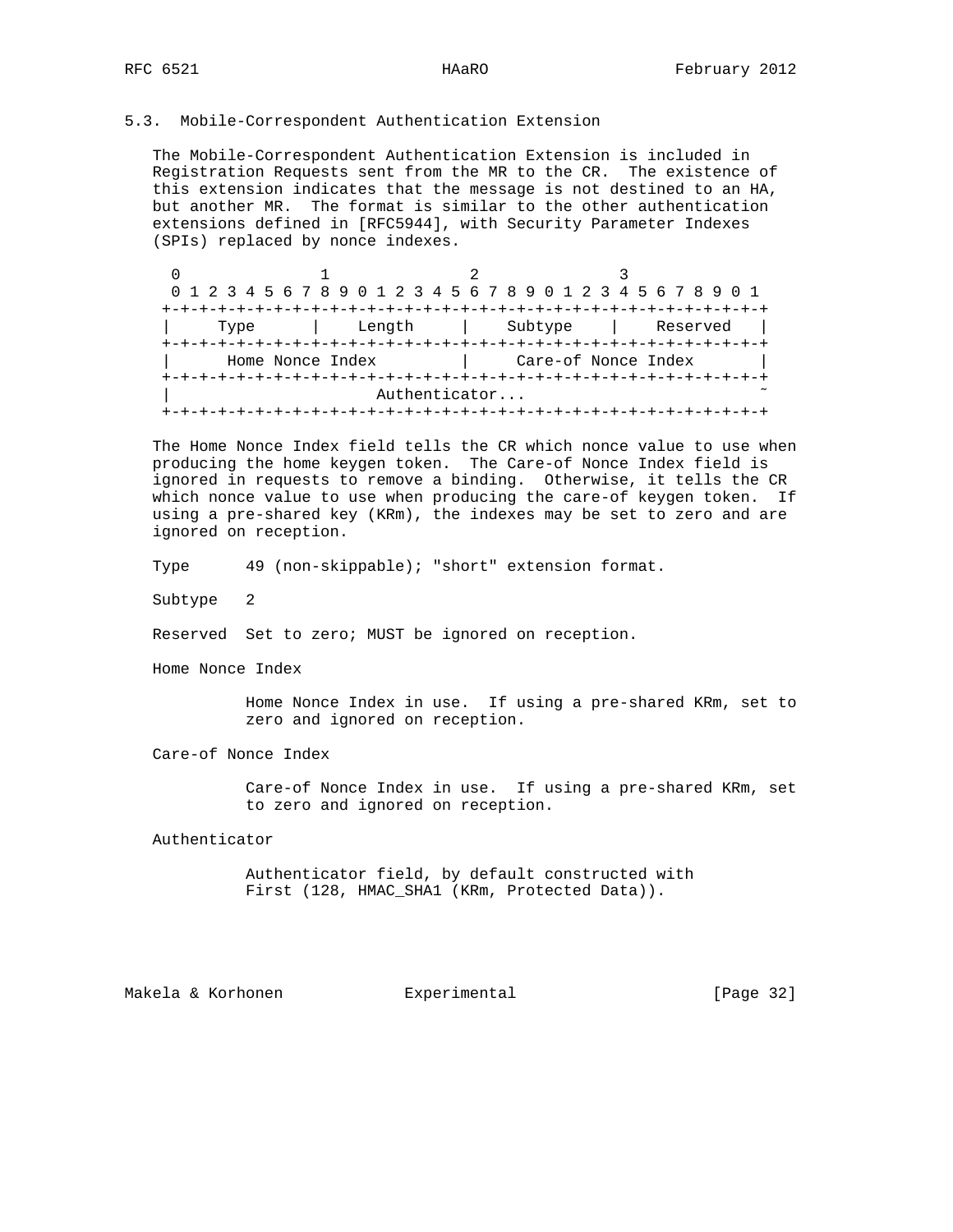The protected data, just like in other cases where the Authenticator field is used, consists of

- o the UDP payload (i.e., the Registration Request or Registration Reply data),
- o all prior extensions in their entirety, and
- o the Type, Length, Home Nonce Index, and Care-of Nonce Index of this extension.
- 5.4. Care-of Address Extension

 The Care-of Address Extension is added to a Registration Reply sent by the CR to inform the MR of the upcoming tunnel endpoint.

 $0$  1 2 3 0 1 2 3 4 5 6 7 8 9 0 1 2 3 4 5 6 7 8 9 0 1 2 3 4 5 6 7 8 9 0 1 +-+-+-+-+-+-+-+-+-+-+-+-+-+-+-+-+-+-+-+-+-+-+-+-+-+-+-+-+-+-+-+-+ | Type | Length | Subtype | Reserved | +-+-+-+-+-+-+-+-+-+-+-+-+-+-+-+-+-+-+-+-+-+-+-+-+-+-+-+-+-+-+-+-+ 1..n times the following information structure +-+-+-+-+-+-+-+-+-+-+-+-+-+-+-+-+-+-+-+-+-+-+-+-+-+-+-+-+-+-+-+-+ | Care-of Address | +-+-+-+-+-+-+-+-+-+-+-+-+-+-+-+-+-+-+-+-+-+-+-+-+-+-+-+-+-+-+-+-+

Type 49 (non-skippable); "short" extension format.

- Length Total length of the packet. When processing the information structures, if Length octets have been reached, this is an indication that the final information structure was reached as well.
- Subtype 3
- Care-of Address

 Care-of address(es) that may be used for a tunnel with the MR, in order of priority. Multiple CoAs MAY be listed to facilitate faster NAT traversal processing.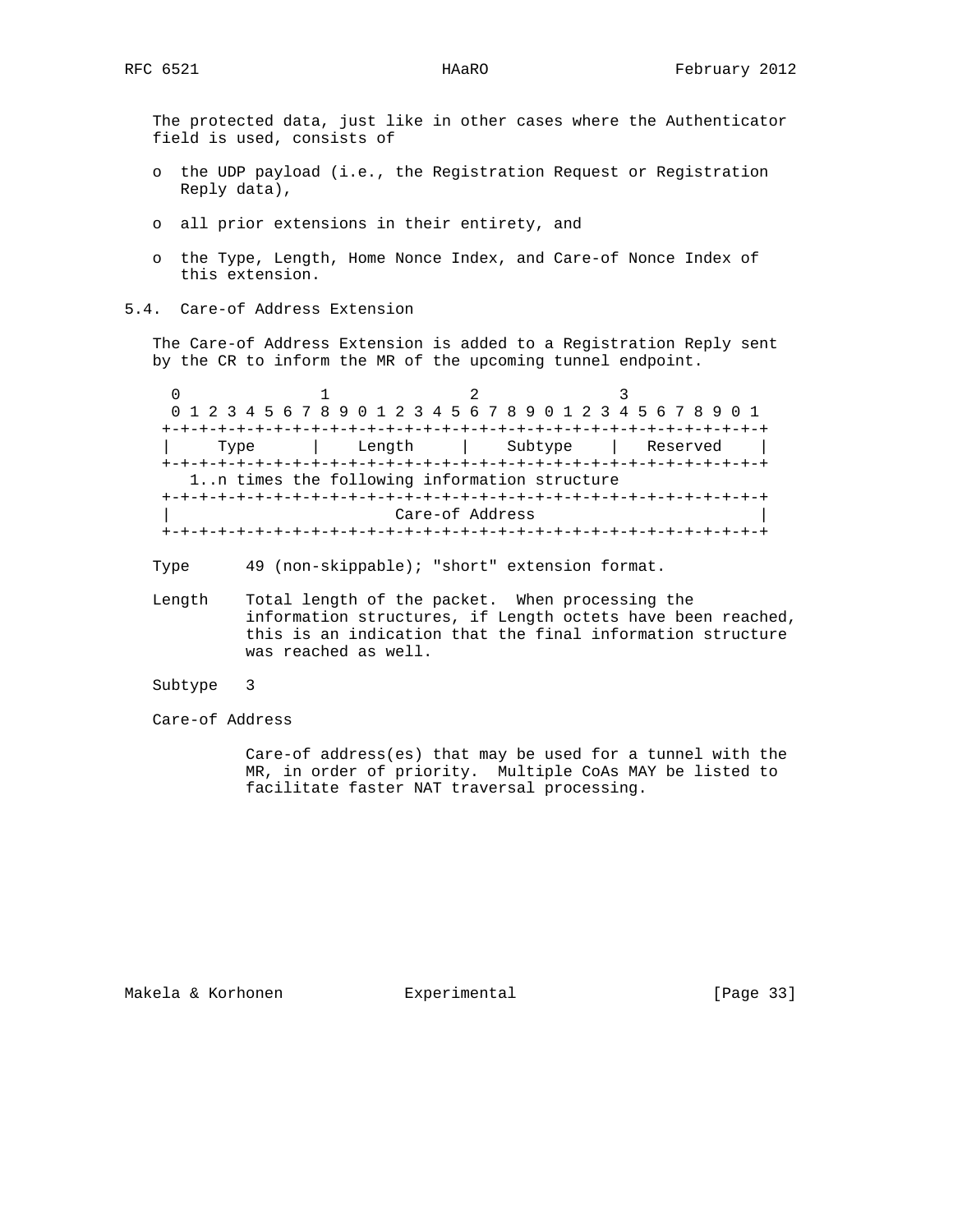### 5.5. Route Optimization Prefix Advertisement Extension

 This non-skippable extension MAY be sent by an HA to an MR in the Registration Reply message. This extension is only included when explicitly requested by the MR in the Registration Request message, setting the 'R' flag of the Mobile Router Route Optimization Capability Extension. Implicit prioritization of prefixes is caused by the order of extensions.

 The extension contains a sequence of information structures. An information structure may consist of either an MR HoA or a network prefix. Any network prefixes following an MR HoA are owned by that MR. An MR HoA MUST be first in the sequence, since one cannot have prefixes without an MR.

 $0$  1 2 3 0 1 2 3 4 5 6 7 8 9 0 1 2 3 4 5 6 7 8 9 0 1 2 3 4 5 6 7 8 9 0 1 +-+-+-+-+-+-+-+-+-+-+-+-+-+-+-+-+-+-+-+-+-+-+-+-+-+-+-+-+-+-+-+-+ | Type | Subtype | Length | +-+-+-+-+-+-+-+-+-+-+-+-+-+-+-+-+-+-+-+-+-+-+-+-+-+-+-+-+-+-+-+-+ 1..n times the following information structure +-+-+-+-+-+-+-+-+-+-+-+-+-+-+-+-+-+-+-+-+-+-+-+-+-+-+-+-+-+-+-+-+ |D|M| PLen/Info | Optional Mobile Router HoA (4 octets) ˜ +-+-+-+-+-+-+-+-+-+-+-+-+-+-+-+-+-+-+-+-+-+-+-+-+-+-+-+-+-+-+-+-+ | Optional Prefix (1, 2, 3, or 4 octets)  $\sim$  +-+-+-+-+-+-+-+-+-+-+-+-+-+-+-+-+-+-+-+-+-+-+-+-+-+-+-+-+-+-+-+-+ Realm (1..n characters) +-+-+-+-+-+-+-+-+-+-+-+-+-+-+-+-+-+-+-+-+-+-+-+-+-+-+-+-+-+-+-+-+

Type 50 (non-skippable); "long" extension format.

- Subtype 1
- Length Total length of the packet. When processing the information structures, if Length octets have been reached, this is an indication that the final information structure was reached as well.
- D Delta. If  $D = 1$ , the prefix is a delta from the last Prefix, where  $D = 0$ . MUST be zero on the first information structure containing a Prefix; MAY be zero or one on subsequent information structures. If  $D = 1$ , the Prefix field is one octet in length. See Section 4.1 for details.

Makela & Korhonen Experimental [Page 34]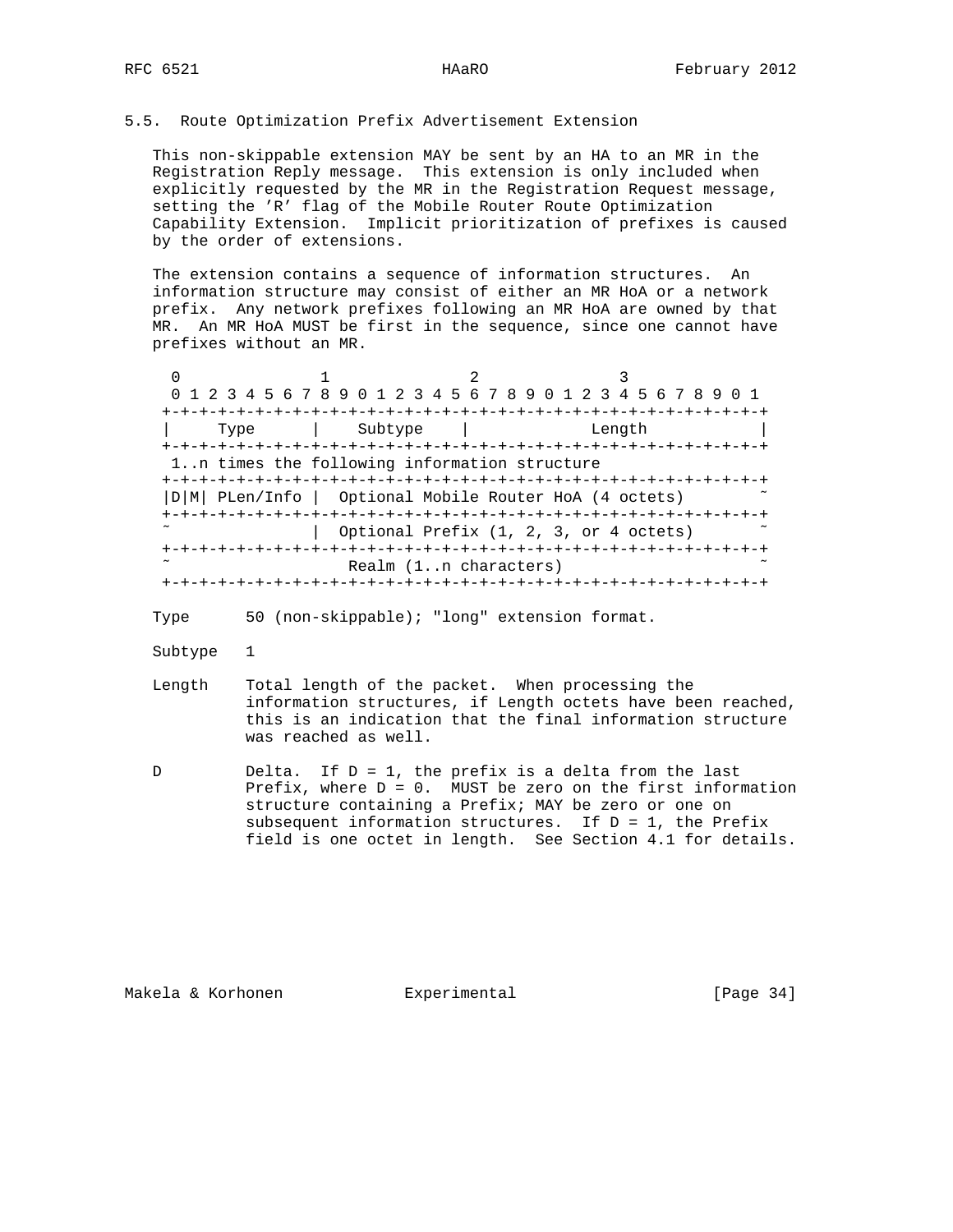M Mobile Router HoA bit. If M = 1, the next field is Mobile Router HoA, and Prefix and Realm are omitted. If  $M = 0$ , the next field is Prefix followed by Realm, and Mobile Router HoA is omitted. For the first information structure, M MUST be set to 1. If M = 1, the 'D' bit is set to zero and ignored upon reception.

PLen/Info

 This field is interpreted differently, depending on whether the 'M' bit is set or not. If M = 0, the field is considered to be the PLen field, and the contents indicate the length of the advertised prefix. The 6 bits allow for values from 0 to 63, of which  $33-63$  are illegal. If  $M = 1$ , the field is considered to be the Info field. Permissible values are 0 to indicate no specific information, or 1 to indicate "outbound connections only". This indicates that the target MR can only initiate, not receive, connections on any of its interfaces (apart from the reverse tunnel to the HA). This is set if the MR has explicitly requested it via the 'O' flag in the Mobile Router Route Optimization Capability Extension (Section 5.1).

Mobile Router HoA

 The mobile router's home address. All prefixes in the following information structures where M = 0 are maintained by this MR. This field is present only when M = 1.

- Prefix The IPv4 prefix advertised. If  $D = 0$ , the field length is PLen bits, rounded up to the nearest full octet. Least significant bits starting off PLen (and that are zeros) are omitted. If  $D = 1$ , the field length is one octet. This field is present only when M = 0.
- Realm The Realm that is associated with the advertised Mobile Router HoA and prefix. If empty, MUST be set to '\0'. For realm encoding and an optional compression scheme, refer to Section 4.2. This field is present only when M = 0.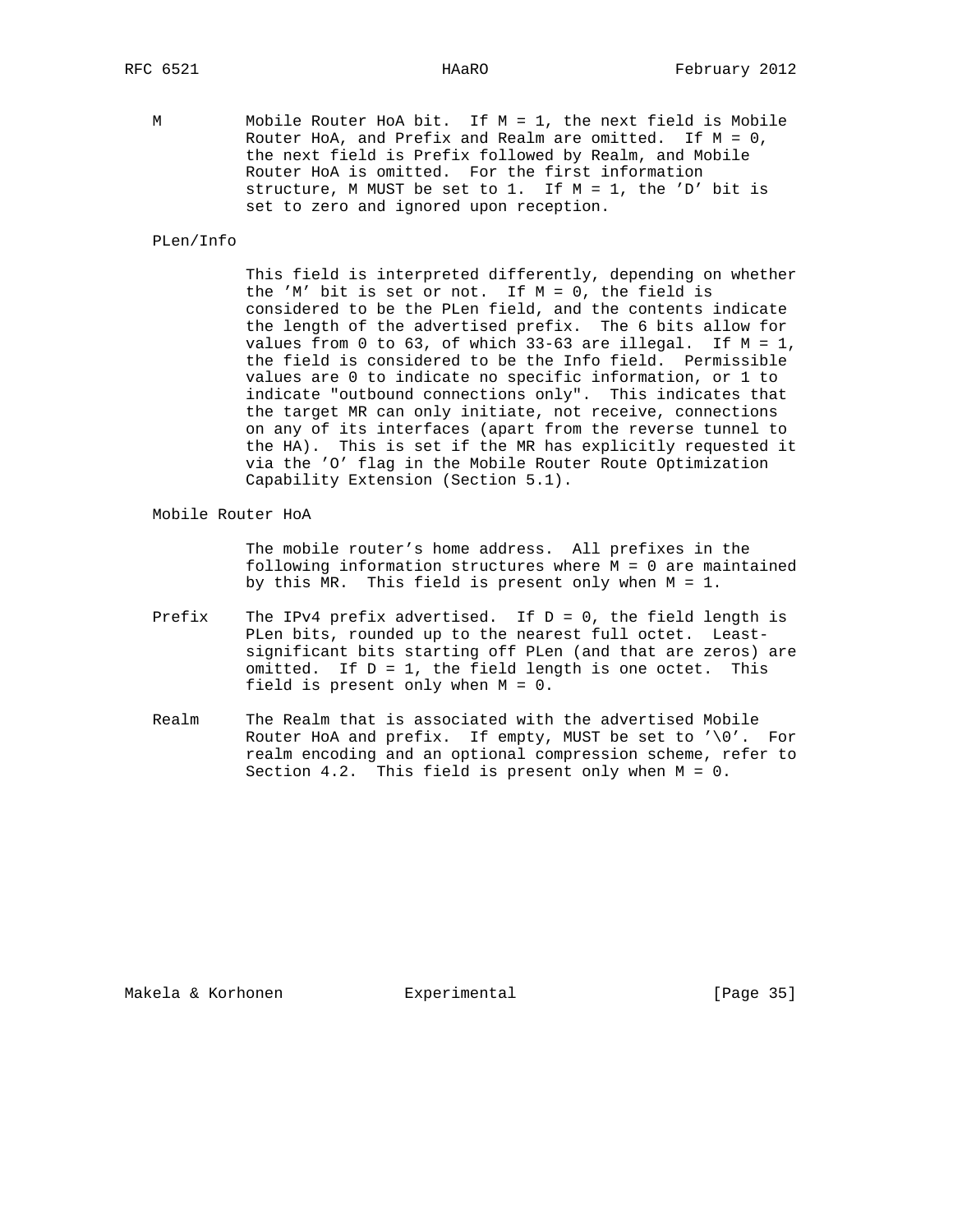# 5.6. Home Test Init Message

 This message is sent from the MR to the CR when performing the RR procedure. The source and destination IP addresses are set to the MR's HoA and the CR's HoA, respectively. The UDP source port MAY be randomly chosen. The UDP destination port is 434.

 $0$  1 2 3 0 1 2 3 4 5 6 7 8 9 0 1 2 3 4 5 6 7 8 9 0 1 2 3 4 5 6 7 8 9 0 1 +-+-+-+-+-+-+-+-+-+-+-+-+-+-+-+-+-+-+-+-+-+-+-+-+-+-+-+-+-+-+-+-+ | Type | Reserved | | +-+-+-+-+-+-+-+-+-+-+-+-+-+-+-+-+ + Home Init Cookie + +-+-+-+-+-+-+-+-+-+-+-+-+-+-+-+-+ | | +-+-+-+-+-+-+-+-+-+-+-+-+-+-+-+-+

Type 24

Reserved Set to zero; MUST be ignored on reception.

Home Init Cookie

 64-bit field that contains a random value, the Home Init Cookie.

# 5.7. Care-of Test Init Message

 This message is sent from the MR to the CR when performing the RR procedure. The source and destination IP addresses are set to the MR's CoA and the CR's HoA, respectively. The UDP source port MAY be randomly chosen. The UDP destination port is 434.

 $0$  1 2 3 0 1 2 3 4 5 6 7 8 9 0 1 2 3 4 5 6 7 8 9 0 1 2 3 4 5 6 7 8 9 0 1 +-+-+-+-+-+-+-+-+-+-+-+-+-+-+-+-+-+-+-+-+-+-+-+-+-+-+-+-+-+-+-+-+ | Type | Reserved | | +-+-+-+-+-+-+-+-+-+-+-+-+-+-+-+-+ + | Care-of Init Cookie | + +-+-+-+-+-+-+-+-+-+-+-+-+-+-+-+-+ | | +-+-+-+-+-+-+-+-+-+-+-+-+-+-+-+-+

Type 25

Reserved Set to zero; MUST be ignored on reception.

Makela & Korhonen Experimental [Page 36]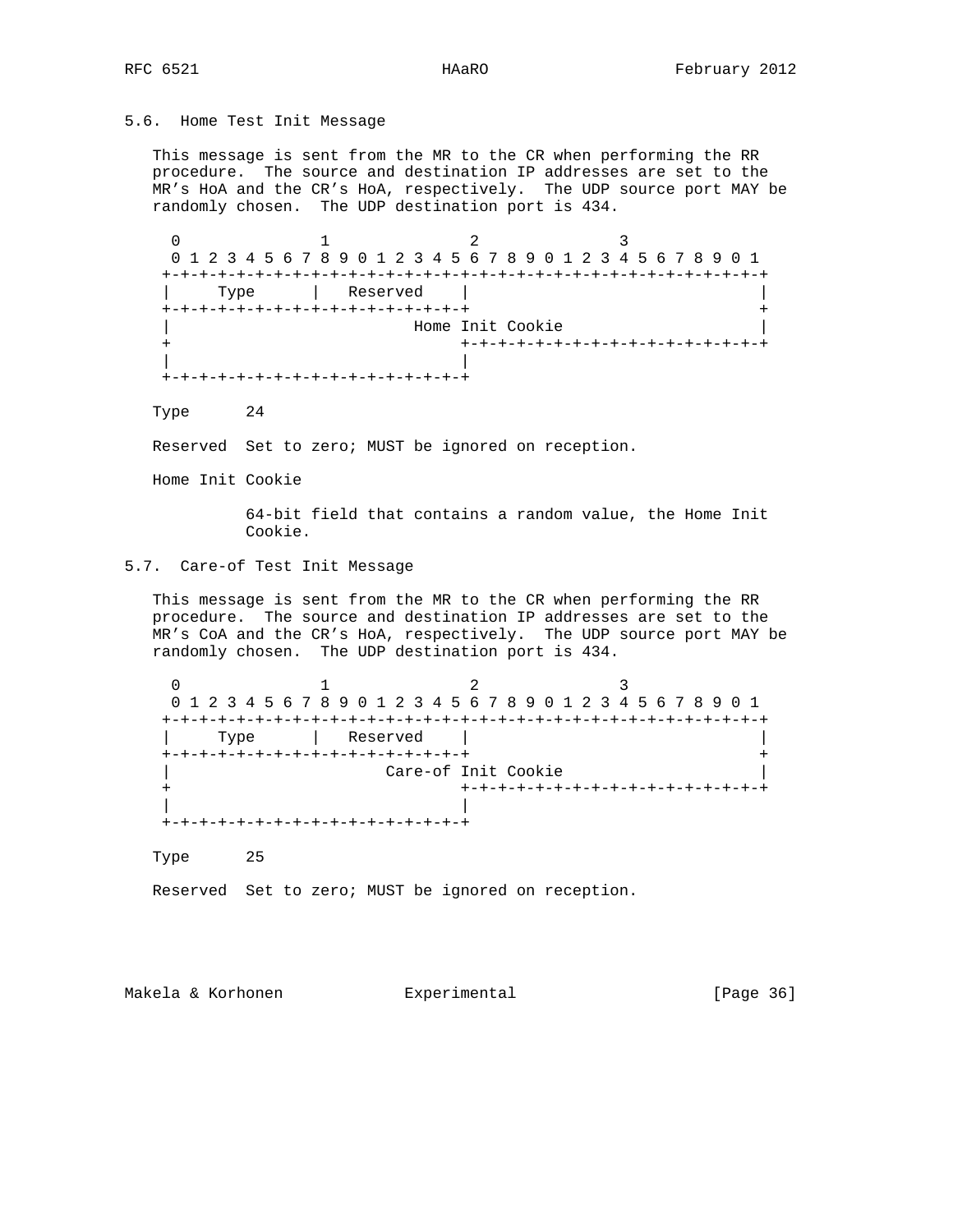Care-of Init Cookie

 64-bit field that contains a random value, the Care-of Init Cookie.

5.8. Home Test Message

 This message is sent from the CR to the MR when performing the RR procedure as a reply to the Home Test Init message. The source and destination IP addresses, as well as UDP ports, are the reverse of those in the Home Test Init message for which this message is constructed. As such, the UDP source port is always 434.

 $0$  1 2 3 0 1 2 3 4 5 6 7 8 9 0 1 2 3 4 5 6 7 8 9 0 1 2 3 4 5 6 7 8 9 0 1 +-+-+-+-+-+-+-+-+-+-+-+-+-+-+-+-+-+-+-+-+-+-+-+-+-+-+-+-+-+-+-+-+ | Type | Reserved | Nonce Index | +-+-+-+-+-+-+-+-+-+-+-+-+-+-+-+-+-+-+-+-+-+-+-+-+-+-+-+-+-+-+-+-+ | | Home Init Cookie | | +-+-+-+-+-+-+-+-+-+-+-+-+-+-+-+-+-+-+-+-+-+-+-+-+-+-+-+-+-+-+-+-+ | | + Home Keygen Token + | | +-+-+-+-+-+-+-+-+-+-+-+-+-+-+-+-+-+-+-+-+-+-+-+-+-+-+-+-+-+-+-+-+

Type 26

Reserved Set to zero; MUST be ignored on reception.

Nonce Index

 This field will be echoed back by the MR to the CR in a subsequent Registration Request's authentication extension.

Home Init Cookie

 64-bit field that contains a random value, the Home Init Cookie.

Home Keygen Token

 This field contains the 64-bit home keygen token used in the RR procedure. Generated from cookie + nonce.

Makela & Korhonen  $\qquad \qquad$  Experimental [Page 37]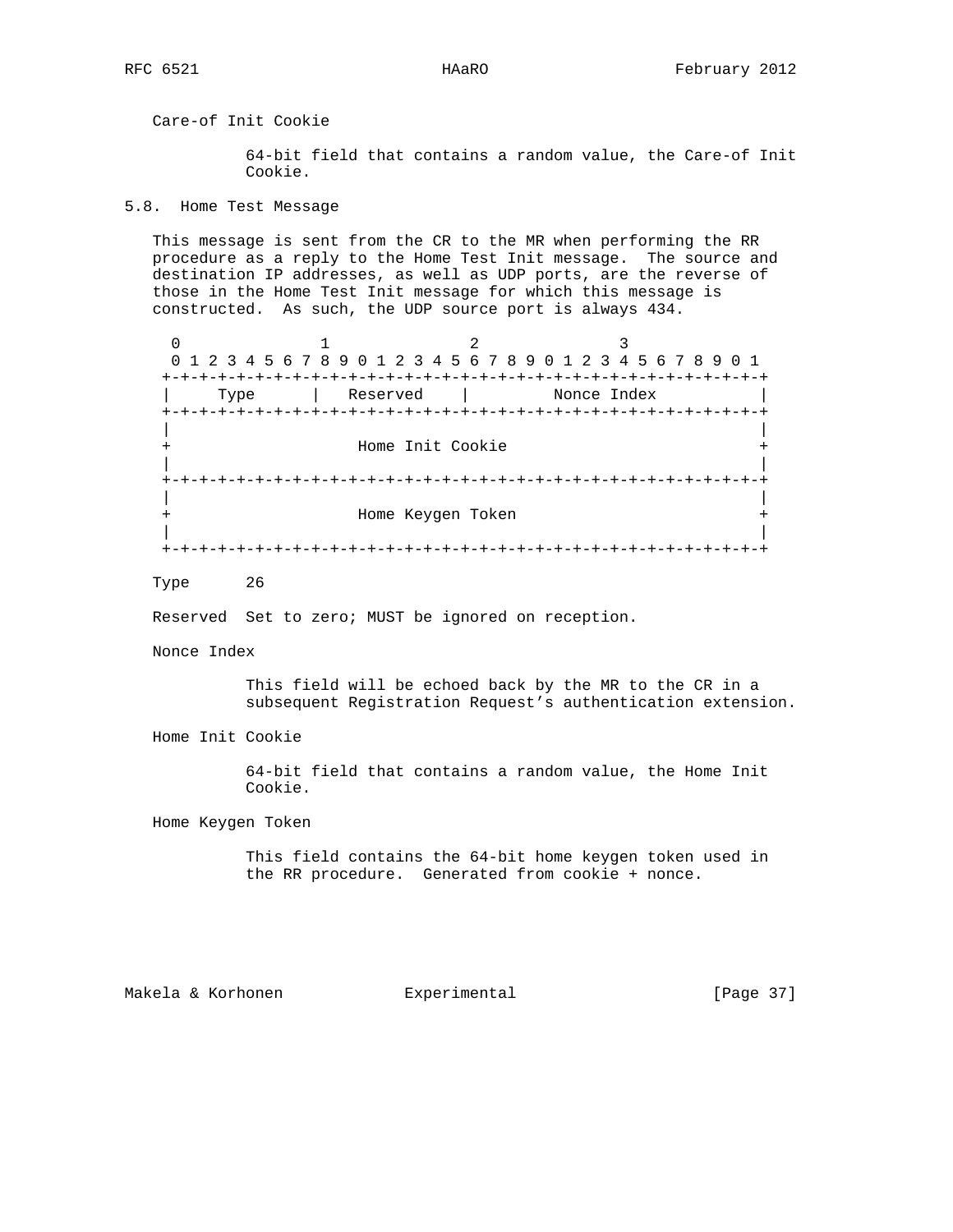# 5.9. Care-of Test Message

 This message is sent from the CR to the MR when performing the RR procedure as a reply to the Care-of Test Init message. The source and destination IP addresses, as well as UDP ports, are the reverse of those in the Care-of Test Init message for which this message is constructed. As such, the UDP source port is always 434.

 $0$  1 2 3 0 1 2 3 4 5 6 7 8 9 0 1 2 3 4 5 6 7 8 9 0 1 2 3 4 5 6 7 8 9 0 1 +-+-+-+-+-+-+-+-+-+-+-+-+-+-+-+-+-+-+-+-+-+-+-+-+-+-+-+-+-+-+-+-+ Type | Reserved | +-+-+-+-+-+-+-+-+-+-+-+-+-+-+-+-+-+-+-+-+-+-+-+-+-+-+-+-+-+-+-+-+ | | Care-of Init Cookie | | +-+-+-+-+-+-+-+-+-+-+-+-+-+-+-+-+-+-+-+-+-+-+-+-+-+-+-+-+-+-+-+-+ | | + Care-of Keygen Token + | | +-+-+-+-+-+-+-+-+-+-+-+-+-+-+-+-+-+-+-+-+-+-+-+-+-+-+-+-+-+-+-+-+

Type 27

Reserved Set to zero; MUST be ignored on reception.

Care-of Nonce Index

 This field will be echoed back by the MR to the CR in a subsequent Registration Request's authentication extension.

Care-of Init Cookie

 64-bit field that contains a random value, the Care-of Init Cookie.

Care-of Keygen Token

 This field contains the 64-bit care-of keygen token used in the RR procedure. Generated from cookie + nonce.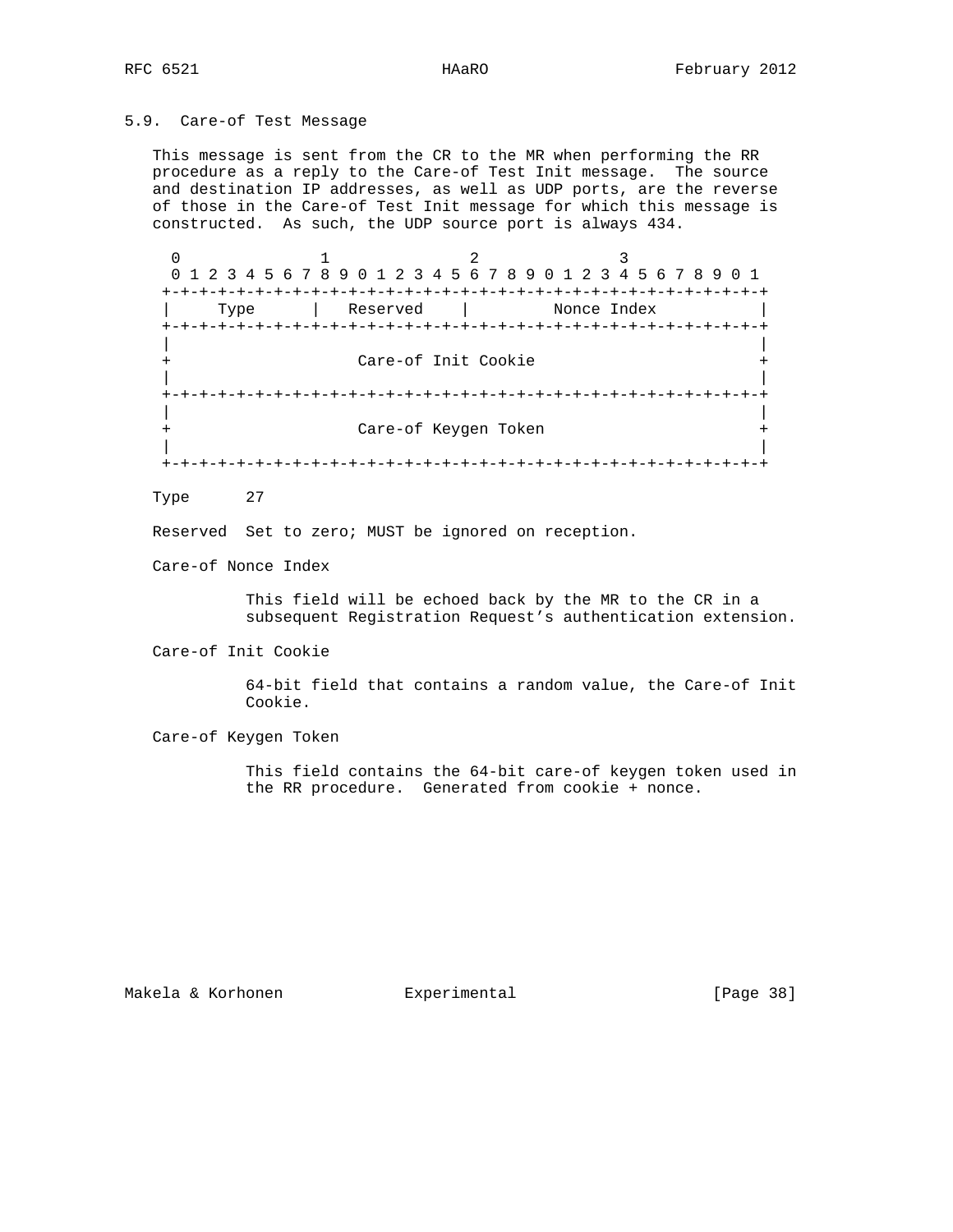### 6. Special Considerations

## 6.1. NATs and Stateful Firewalls

 Mechanisms described in Mobile IP NAT traversal [RFC3519] allow the HA to work with MRs situated behind a NAT device or a stateful firewall. Furthermore, the HA may also detect whether a NAT device is located between the mobile node and the HA. The MR may also explicitly state that it is behind a NAT or firewall on all interfaces, and this information is passed on to the other MRs with the Info field in the Route Optimization Prefix Advertisement Extension (Section 5.5). The HA may also detect NAT and inform the registering MR via the 'N' flag in the Route Optimization Reply Extension (Section 5.2). In the case where one or both of the routers is known to be behind a NAT or is similarly impaired (not able to accept incoming connections), the tunnel establishment procedure needs to take this into account.

 In the case where the MR is behind a NAT (or firewall) and the CR is not, the MR will, when the tunnel has been established, send keepalive messages (ICMP echo requests) through the tunnel. Until a reply has been received, the tunnel SHOULD NOT be considered active. Once a reply has been received, NAT mapping is in place, and traffic can be sent.

 The source address may change due to NAT in CoTI and Registration Request messages. This does not affect the process -- the hash values are calculated by the translated address, and the Registration Request will also appear from the same translated address.

 Unlike communication with the HA, in the case of route optimization, the path used for signaling is not used for tunneled packets, as signaling always uses HoAs, and the MR <-> CR tunnel is from CoA to CoA. It is assumed that even though port numbers may change, NAT processing rarely allocates more than one external IP address to a single internal address; thus, the IP address seen in the Registration Request and tunnel packets remains the same. However, the UDP source port number may be different in the Registration Request and incoming tunnel packets, due to port translation. This must not cause an error situation -- the CR MUST be able to accept tunneling packets from a different UDP source port than what was used in the Registration Request.

 Since MRs may have multiple interfaces connecting to several different networks, it might be possible that specific MRs may only be able to perform route optimization using specific CoA pairs, obtained from specific networks -- for example, in a case where two MRs have an interface behind the same NAT. A similar case may be

Makela & Korhonen Experimental [Page 39]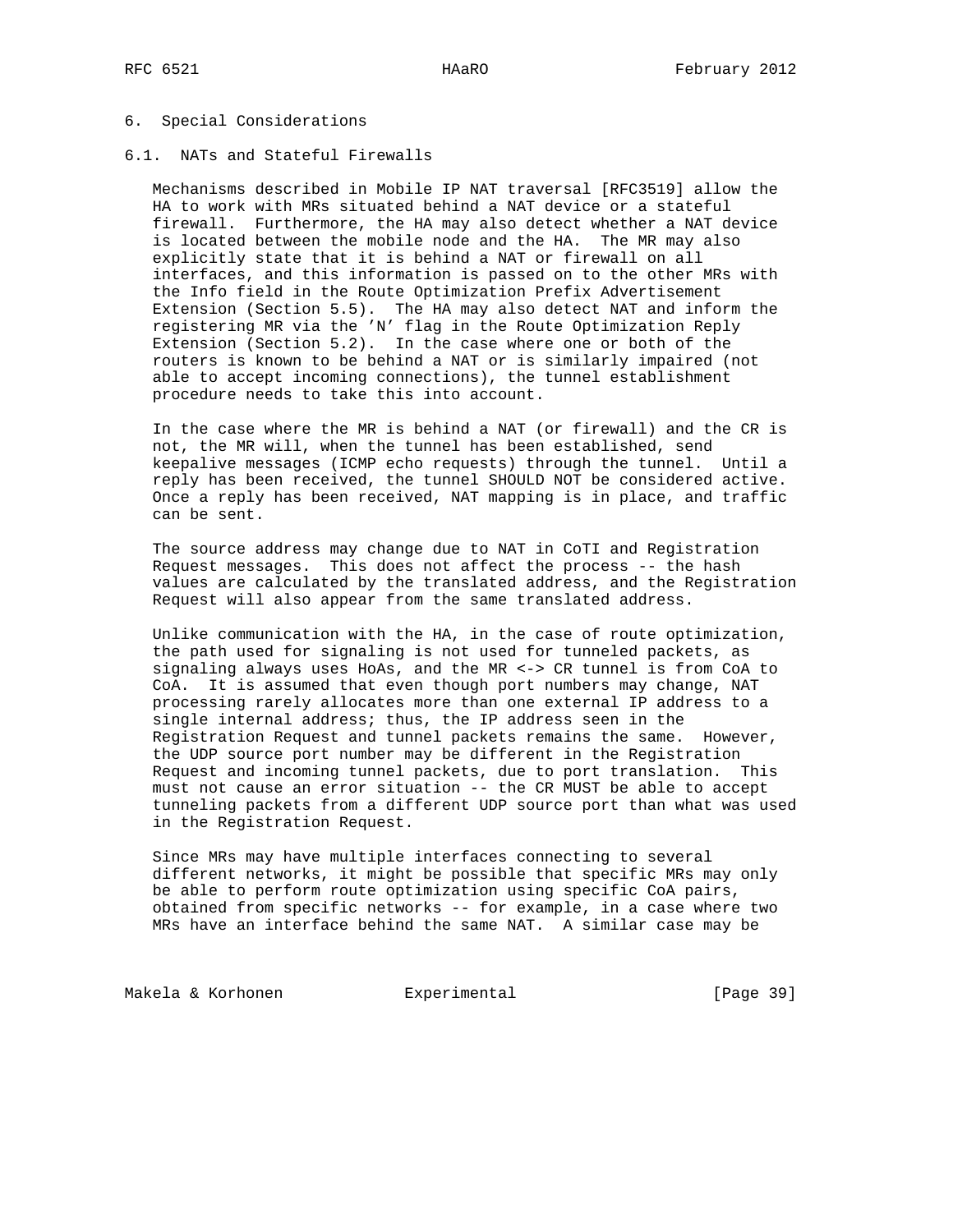applicable to nested NATs. In such cases, the MR MAY attempt to detect eligible CoA pairs by performing a registration and attempting to establish a tunnel (sending keepalives) with each CoA listed in the Registration Reply's Care-of Address Extension. The eligible pairs should be recorded in the Route Optimization Cache. If a tunnel cannot be established with any CoAs, the MR MAY attempt to repeat the procedure with alternative interfaces. The above information on network topology can also be configured on the MRs either statically or via some external feedback mechanism.

 If both the MR and the CR are behind two separate NATs, some sort of proxy or hole-punching technique may be applicable. This is out of scope for this document.

6.2. Handling of Concurrent Handovers

 If both the MR and the CR move at the same time, this causes no issues from the signaling perspective, as all requests are always sent from a CoA to HoAs. Thus, the recipient will always receive the request and can send the reply. This applies even in break-before make situations where both the MR and the CR get disconnected at the same time -- once the connectivity is restored, one endpoint of the signaling messages is always the HoA of the respective router, and it is up to the HA to provide reachability.

#### 6.3. Foreign Agents

 Since foreign agents have been dropped from work related to Network Mobility for Mobile IPv4, they are not considered here.

# 6.4. Multiple Home Agents

 MRs can negotiate and perform route optimization without the assistance of an HA -- if they can discover each other's existence and thus know where to send registration messages. This document only addresses a logically single HA that distributes network prefix information to the MRs. Problems arise from possible trust relationships; in this document, the HA serves as a way to provide verification that a specific network is managed by a specific router.

 If route optimization is desired between nodes attached to separate HAs, there are several possibilities. Note that standard high availability redundancy protocols, such as the Virtual Router Redundancy Protocol (VRRP), can be utilized; however, in such a case, the HA is still a single logical entity, even if it consists of more than a single node.

Makela & Korhonen  $\Box$  Experimental [Page 40]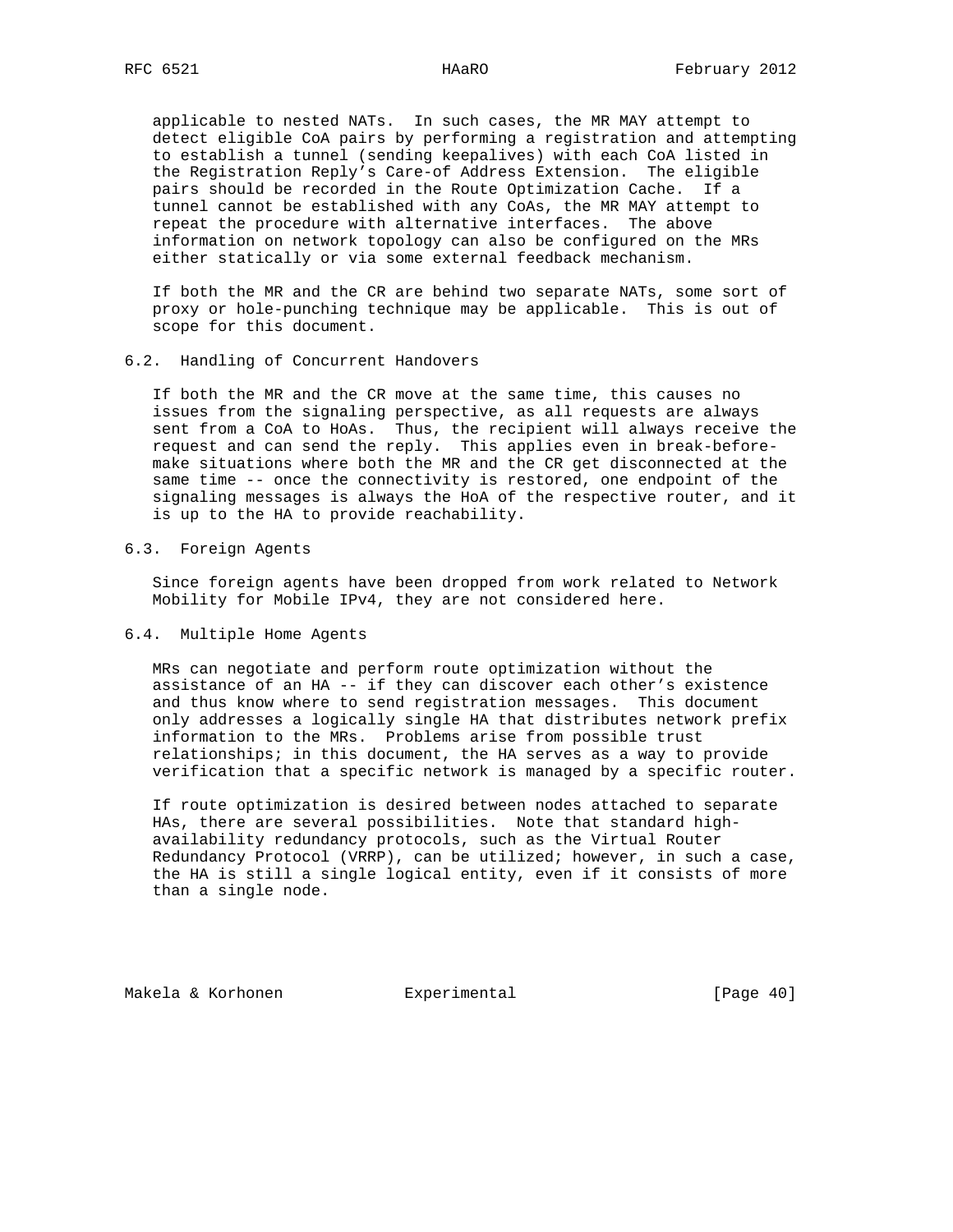Several possibilities exist for achieving route optimization between MRs attached to separate HAs, such as a new discovery/probing protocol or routing protocol between HAs or DNS SRV records, or a common Authentication, Authorization, and Accounting (AAA) architecture. There is already a framework for HA to retrieve information from AAA, so it can be considered the most viable possibility. See Section 6.6 for information on a possible way to generalize the method.

Any discovery/probing protocols are out of scope for this document.

## 6.5. Mutualness of Route Optimization

 The procedure as specified is asymmetric; that is, if bidirectional route optimization is desired while maintaining consistency, the route optimization (RR check and registration) has to be performed in both directions, but this is not strictly necessary. This is primarily a policy decision, depending on how often the mobile prefixes are reconfigured.

 Consider the case where two networks, A and B, are handled by MRs A and B, respectively. If the routers are set up in such a fashion that route optimization is triggered when the router is forwarding a packet destined to a network prefix in the Route Optimization Cache, the following occurs if a node in network A starts sending ICMP echo requests (ping packets) to a node in network B.

 MR A sees the incoming ICMP echo request packet from the local network destined to network B. Since network B exists in MR A's Route Optimization Cache, the route optimization process is triggered. The original packet is forwarded via the reverse tunnel toward the HA as normal.

 MR A completes the RR procedure and registration with MR B, which thus becomes a CR for MR A. A tunnel is created between the routers. MR B updates its routing tables so that network A is reachable via the MR A <-> MR B tunnel.

 The traffic pattern is now such that packets from network B to network A are sent over the direct tunnel, but the packets from A to B are transmitted via the HA and reverse tunnels. The echo reply that the node in network B sends toward network A triggers the route optimization at MR B in similar fashion. As such, MR B now performs its own registration toward MR A. Upon completion, MR B notices that a tunnel to MR A already exists, and updates its routing table so that network A is now reachable via the (existing) MR A <-> MR B tunnel. From this point onward, traffic is bidirectional.

Makela & Korhonen  $\qquad \qquad$  Experimental  $\qquad \qquad$  [Page 41]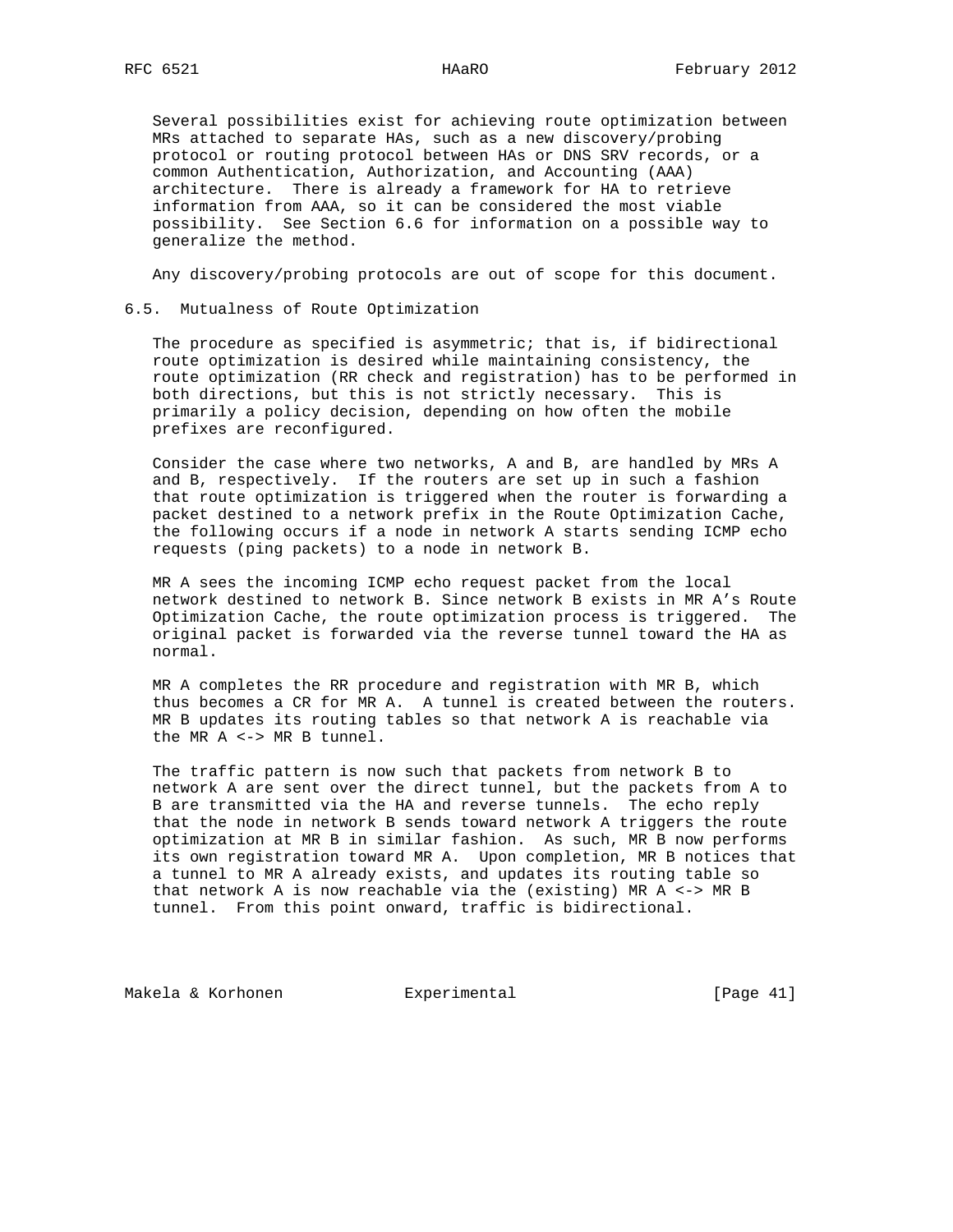In this scenario, if MR A does NOT wait for a separate route optimization process (RR check and registration) from MR B, but instead simply updates its routing table to reach network B via the tunnel, problems may arise if MR B has started to manage another network, B', before the information has been propagated to MR A. The end result is that MR B starts to receive packets from network A to network B' via the HA and to network B via the direct tunnel. If reverse path checking or a similar mechanism is in use on MR B, some of the packets from network A could be black-holed.

 Whether to perform this mutual registration or not thus depends on the situation, and whether MRs are going to start managing additional network prefixes during operation.

# 6.6. Extensibility

 The design considerations include several mechanisms that might not be strictly necessary if route optimization were only desired between individual customer sites in a managed network. The registration procedure (with the optional return routability part), which allows CRs to learn an MR's CoAs, is not strictly necessary; the CoAs could have been provided by the HA directly.

 However, this approach allows the method to be extended to a more generic route optimization. The primary driver for having an HA to work as a centralized information distributer is to provide MRs with not only the knowledge of the other routers, but with information on which networks are managed by which routers.

 The HA provides the information on all feasible nodes with which it is possible to establish route optimization. If representing a whole mobile network is not necessary -- in effect, the typical mobile node <-> correspondent node situation -- the mechanisms in this document work just as well; the only problem is discovering whether the target correspondent node can provide route optimization capability. This can be performed by not including any prefixes in the information extension -- just the HoA of the MR.

 In addition, with route optimization for a single node, checks for whether an MR is allowed to represent specific networks are unnecessary, since there are none.

 Correspondent node/router discovery protocols (whether they are based on probing or a centralized directory beyond the single HA) are outside the scope of this document.

Makela & Korhonen Experimental [Page 42]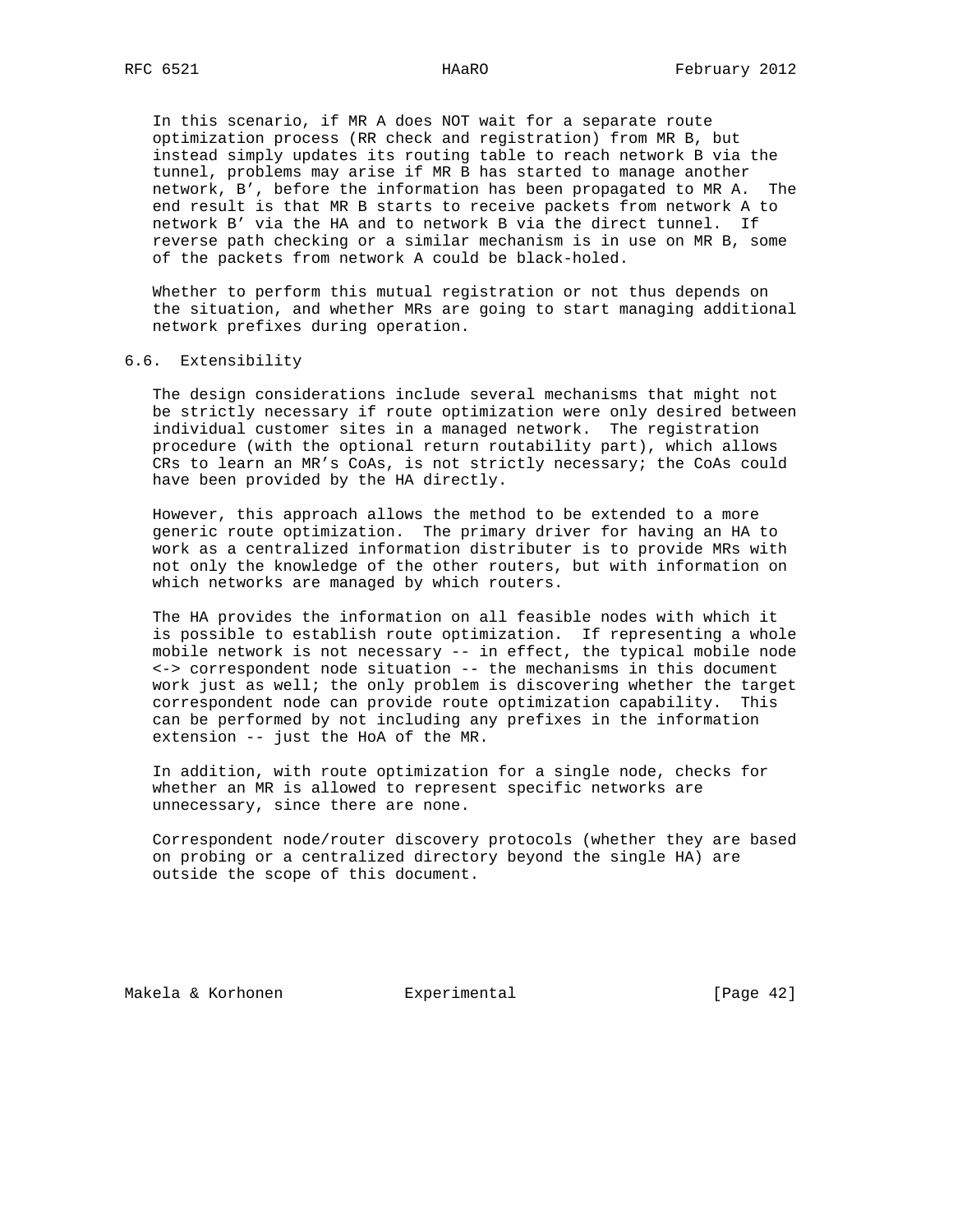### 6.7. Load Balancing

 This design simply provides the possibility of creating optimal paths between MRs; it doesn't dictate what the user traffic using these paths should be. One possible approach in helping facilitate load balancing and utilizing all available paths is presented in [MIPv4FLOW], which effectively allows for multiple CoAs for a single HoA. In addition, per-tunnel load balancing is possible by using separate CoAs for separate tunnels.

## 7. Scalability

 Home agent-assisted route optimization scalability issues stem from the general Mobile IPv4 architecture, which is based on tunnels. Creating, maintaining, and destroying tunnel interfaces can cause load on the MRs. However, the MRs can always fall back to normal, reverse-tunneled routing if resource constraints are apparent.

 If there are a large number of optimization-capable prefixes, maintaining state for all of these may be an issue also, due to limits on routing table sizes.

 Registration responses from the HA to the MR may provide information on a large number of network prefixes. If thousands of networks are involved, the Registration Reply messages are bound to grow very large. The prefix and realm compression mechanisms defined in Section 4 mitigate this problem to an extent. There will, however, be some practical upper limit, after which some other delivery mechanism for the prefix information will be needed.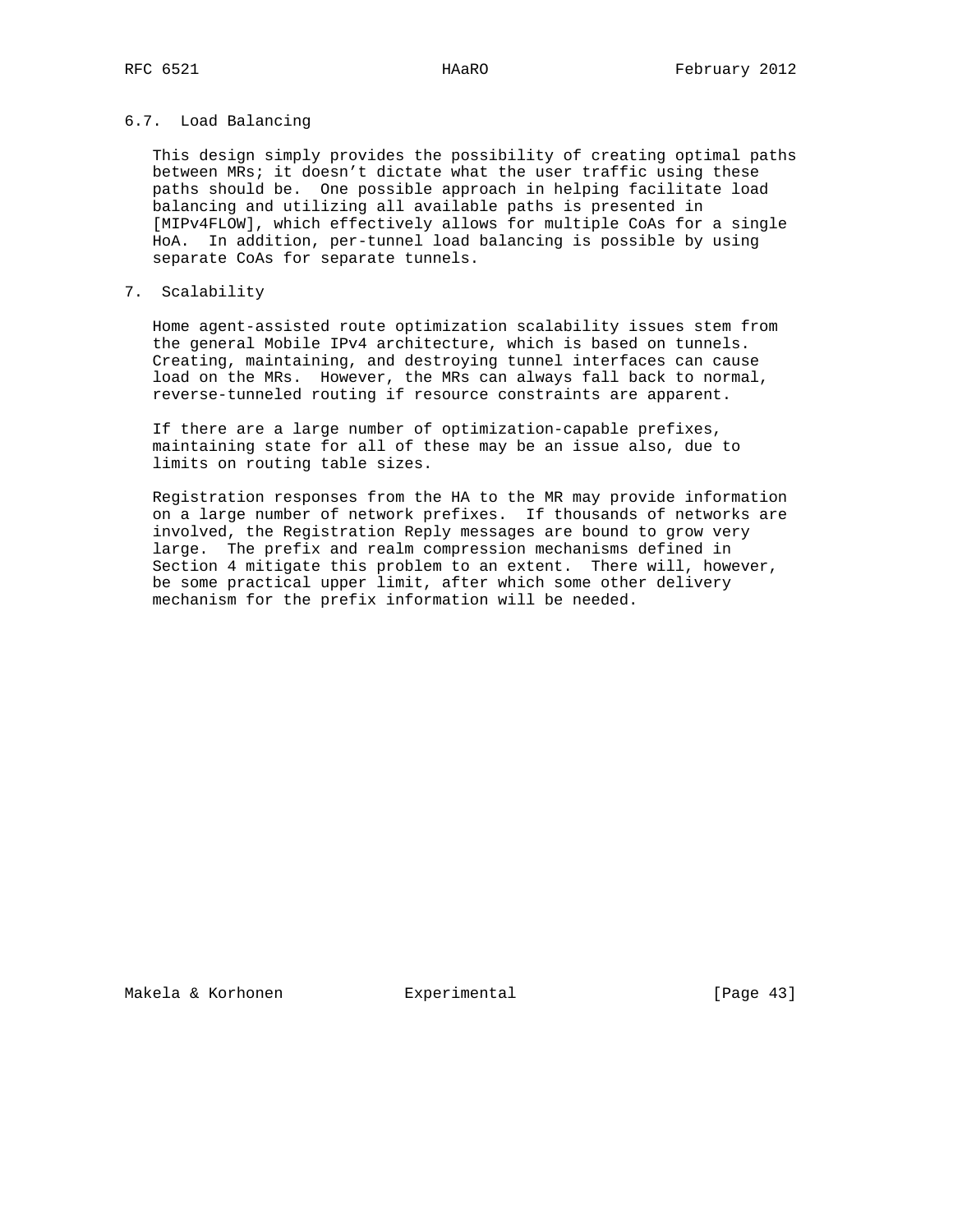# 8. Example Signaling Scenarios

# 8.1. Registration Request

The following example assumes that there are three mobile routers --MR A, MR B, and MR C -- each managing network prefixes A, B, and C. At the beginning, no networks are registered with the HA. Any AAA processing at the HA is omitted from the diagram.

| ---+ +--------+ +--------+ +----------<br>$[MR A]   [MR B]   [MR C]   [Home Agent]$ |                |                                                                                                                                                                     |
|-------------------------------------------------------------------------------------|----------------|---------------------------------------------------------------------------------------------------------------------------------------------------------------------|
| ------------------------>                                                           |                | Registration Request<br>includes Mobile Router<br>Route Optimization<br>Capability Extension                                                                        |
|                                                                                     | $-x$           | Registration response;<br>no known networks from HA<br>in response                                                                                                  |
|                                                                                     | ------>        | Registration Request similar<br>to the one sent by MR A                                                                                                             |
| -------------x                                                                      |                | Registration Reply includes<br>network A in Route Optimization<br>Prefix Advertisement Extension                                                                    |
|                                                                                     | $x$ ---------> | Registration Request similar<br>to the one sent by MR A                                                                                                             |
|                                                                                     |                | <---------- Registration Reply includes<br>networks A and B in Route<br>Optimization Prefix<br>Advertisement Extension.<br>Network B is sent in<br>compressed form. |

Makela & Korhonen Experimental [Page 44]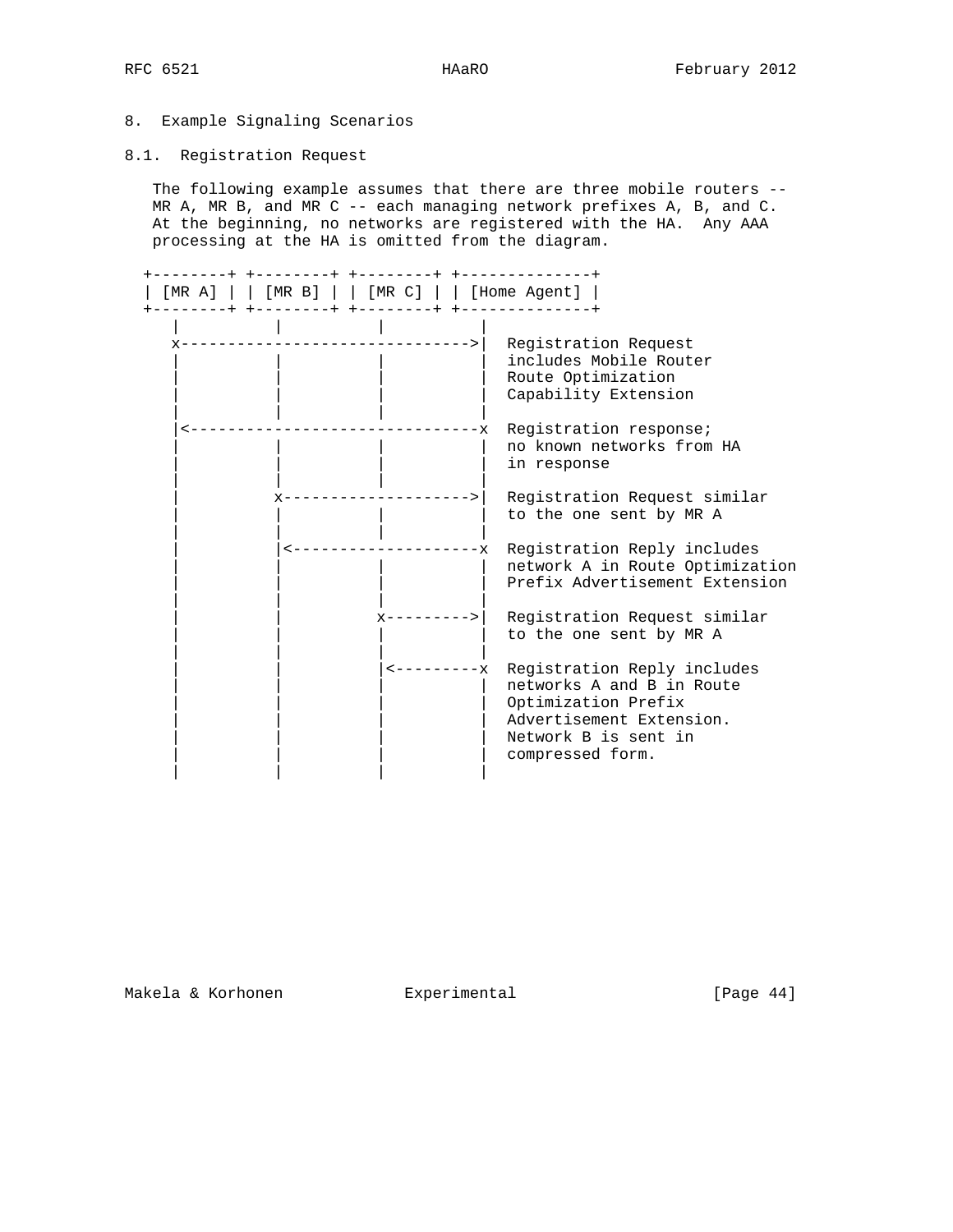# 8.2. Route Optimization with Return Routability

 The following example has the same network setup as that in Section 8.1 -- three MRs, each corresponding to their respective network. Node A is in network A, and Node C is in network C.

 At the beginning, none of the MRs know each other's KRms. If the KRms were pre-shared or provisioned with some other method, the Return Routability messages could be omitted. Signaling as described in Section 8.1 has occurred; thus, MR A is not aware of the other networks, and MR C is aware of networks A and B.

 ======= Traffic inside Mobile IP tunnel to/from HA =-=-=-= Traffic inside Mobile IP tunnel between MRs ------- Traffic outside Mobile IP tunnel

+----------+ +--------+ +------+ +--------+ +----------+ | [Node A] | | [MR A] | | [HA] | | [MR C] | | [Node C] | +----------+ +--------+ +------+ +--------+ +----------+ | | | | | x------------O==========O=========O------>| Mobile Router A is | unaware of network C; | thus, nothing happens | | | | | |<-----------O==========O=========O-------x Mobile Router C | | | | | notices packet to | | | | | network A - begins | route optimization | | | | | | Return Routability (if | no pre-shared KRms) | | | | | | |<=========O---------x | CoTI | |<=========O=========x | HoTI | | | | | | x==========O-------->| | CoT | x==========O========>| | HoT | | | | | KRm between MR A <-> C established | | | | | | |<=========O---------x | Registration Request | | | | | x--------->| | | Registration Request to HA due to MR A | being unaware of | network C. | Solicit bit set.

Makela & Korhonen  $\Box$  Experimental [Page 45]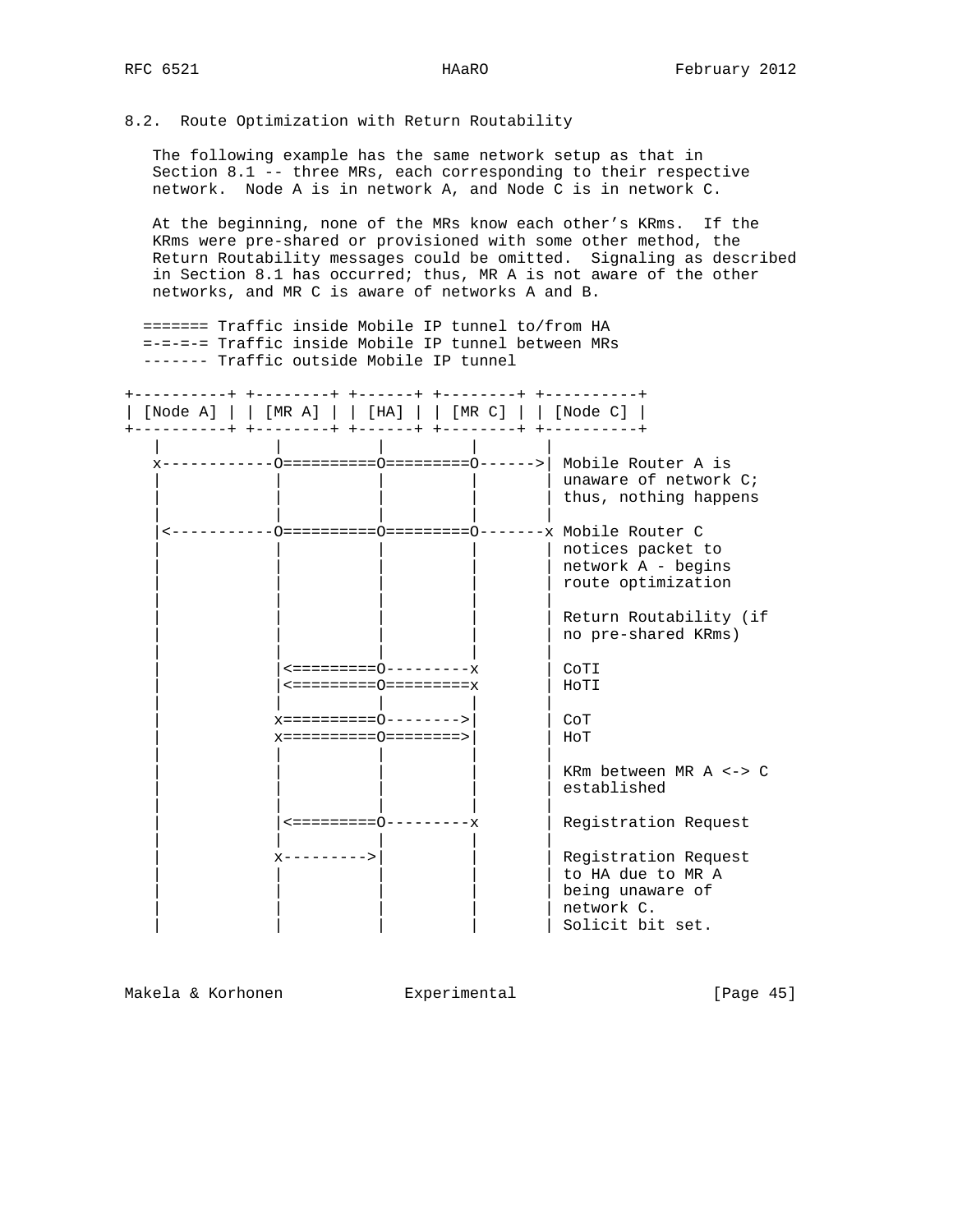

# 8.3. Handovers

 In this signaling example, MR C changes its CoA while route optimization between MR A and MR C is operating and data is being transferred. Cases where the handover is graceful ("make before break") and ungraceful ("break before make") both occur in similar fashion, except that in the graceful version no packets are lost. This diagram considers the case where MR C gets immediate notification of lost connectivity, e.g., due to a link status indication. MR A would eventually notice the breakdown, due to keepalive messages failing.

Makela & Korhonen  $\Box$  Experimental [Page 46]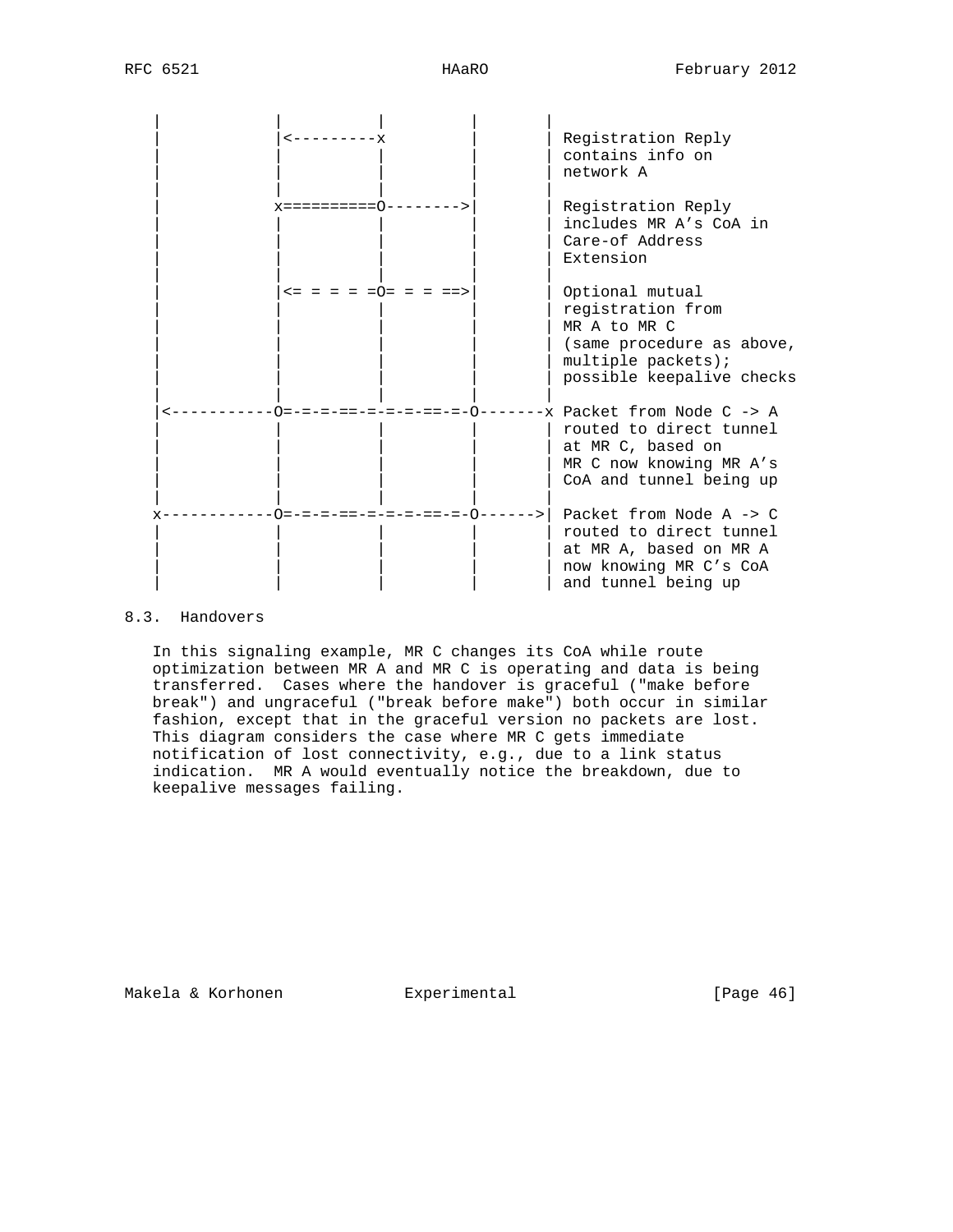======= Traffic inside Mobile IP tunnel to/from HA =-=-=-= Traffic inside Mobile IP tunnel between MRs ------- Traffic outside Mobile IP tunnel +----------+ +--------+ +------+ +--------+ +----------+ | [Node A] | | [MR A] | | [HA] | | [MR C] | | [Node C] | +----------+ +--------+ +------+ +--------+ +----------+ | | | | | x------------O=-=-=-==-=-=-=-==-=-O------>| Nodes A and C are |<-----------O=-=-=-==-=-=-=-==-=-O-------x exchanging traffic | | | | | | | xxxxxxxxxxx | Break occurs: MR C | | | | | | | | | | loses connectivity to | | | | | | | | | | | | | | | current attachment point | | | | | x------------O=-=-=-==-=-=-=->x | | Traffic from A -> C | | Traffic from A -> C<br>| | lost, and x<=-=-0--------x vice versa | | | | | | | |<--------x | MR C finds a new | | | | | | | | | | | point of attachment, | registers with the HA, | clears routing tables | | | | |  $|x$ -------->| | Registration Reply | | | | | x------------O=-=-=-==-=-=-=->x | | Traffic from A -> C lost (reverts to routing via HA if enough keepalives  $|$  fail) | | | | | |<-----------O==========O=========O-------| Traffic from C -> A | | | | | sent via HA | | | | | | O<=========O---------x | CoTI message | (partial RR check) | | | | | | x==========O-------->| | CoT message | | | | |  $|$  <=========0-----------x  $|$  Registration Request | reusing newly calculated<br>| KRm | | | | | KRm | | | | | | x==========O-------->| | Registration Reply | | | | |

Makela & Korhonen  $\qquad \qquad$  Experimental  $\qquad \qquad$  [Page 47]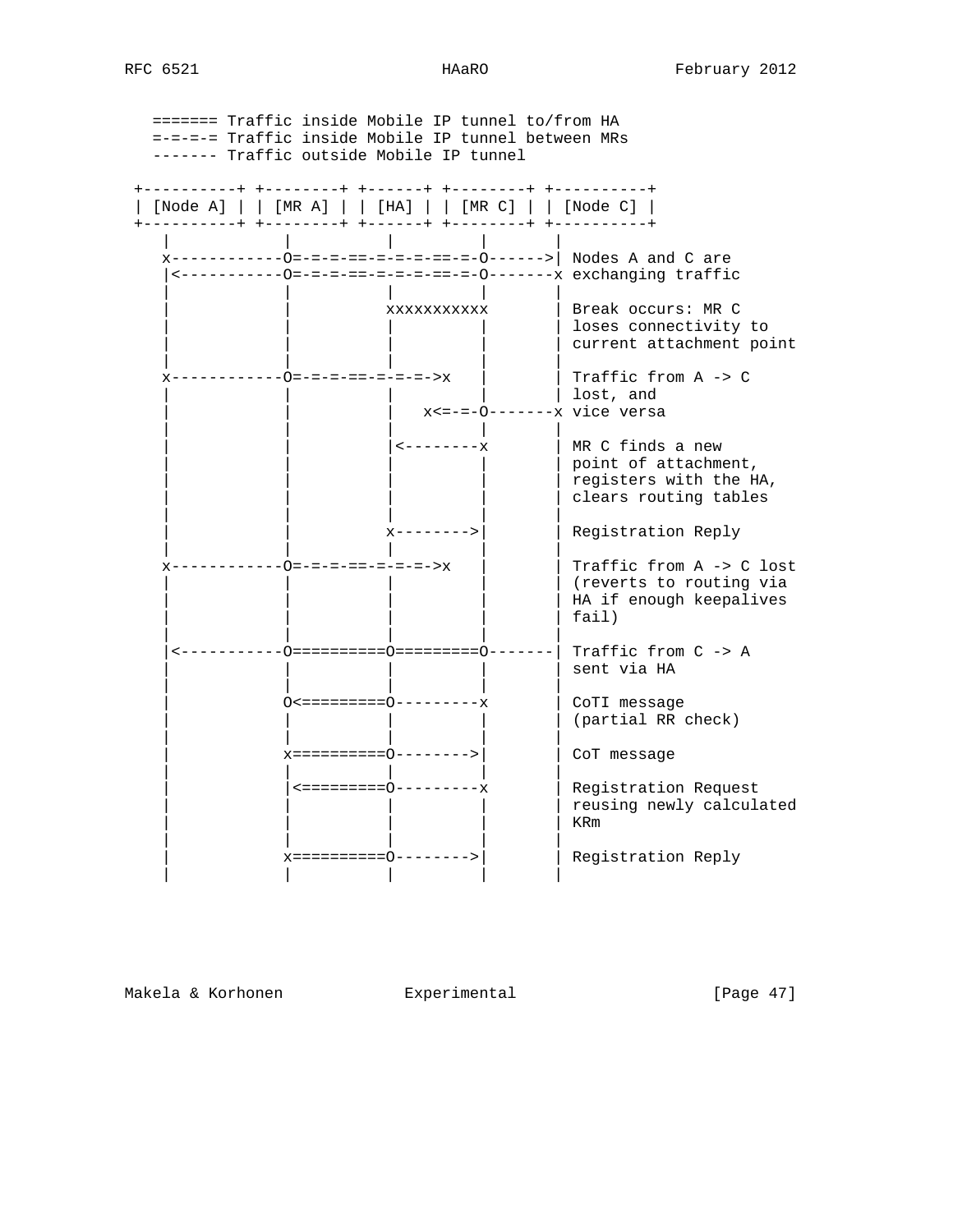| -=-=-=-=-=-=-=-=-=<br>-=-=-=-=-=-=-=>                          | First keepalive check if<br>using UDP encapsulation;<br>also creates holes in<br>firewalls |
|----------------------------------------------------------------|--------------------------------------------------------------------------------------------|
| x------------0=-=-=-=-=-=-=-=-=-0------>   Traffic from A -> C | forwarded directly again                                                                   |
|                                                                | switches back to direct<br>tunnel                                                          |

9. Protocol Constants

| MAX NONCE LIFETIME | 240 seconds |
|--------------------|-------------|
| MAX TOKEN LIFETIME | 210 seconds |
| MAX UPDATE RATE    | 5 times     |

### 10. IANA Considerations

 IANA has assigned rules for the existing registries "Mobile IP Message Types" and "Extensions to Mobile IP Registration Messages", specified in RFC 5944 [RFC5944]. New Mobile IP message types and extension code allocations have been made for the messages and extensions listed in Section 5.

 The route optimization authentication processing requires four new message type numbers. The new Mobile IP Message types are listed below, in Table 1.

| Value                | Name                                                                                             |  |
|----------------------|--------------------------------------------------------------------------------------------------|--|
| 24<br>25<br>26<br>27 | Home Test Init message<br>Care-of Test Init message<br>Home Test message<br>Care-of Test message |  |

Table 1: New Values and Names for Mobile IP Message Types

Makela & Korhonen  $\qquad \qquad$  Experimental  $\qquad \qquad$  [Page 48]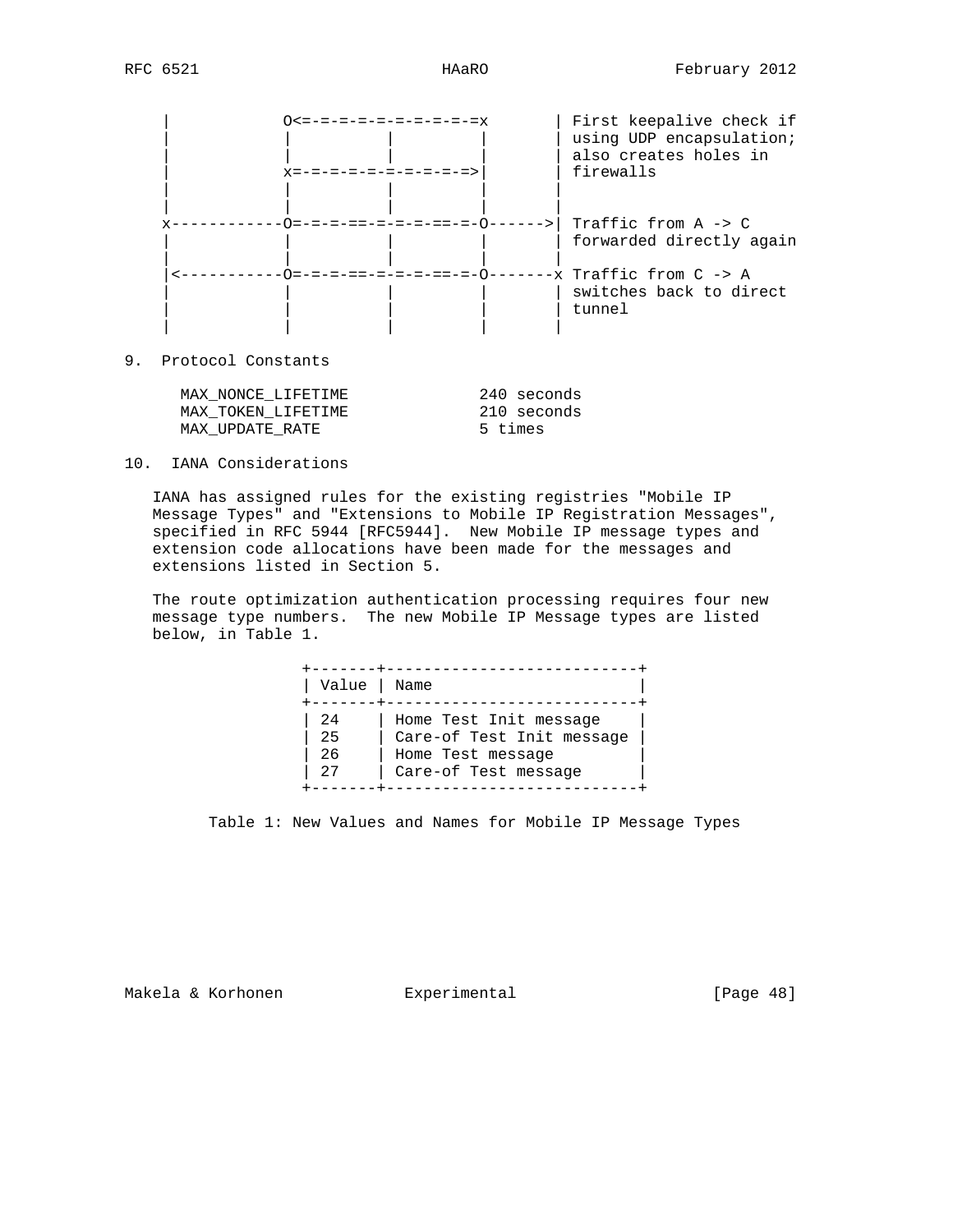Three new registration message extension types are required and listed in Table 2. The first type, 153, is skippable and has been allocated from range 128-255. The other two, 49 and 50, are non-skippable and have been allocated from range 0-127, with 49 being of the "short" format and 50 being of the "long" format. None of the messages are permitted for notification messages.

| Value                                    | Name                                                                                                    |  |
|------------------------------------------|---------------------------------------------------------------------------------------------------------|--|
| 153, 128-255<br>$49, 0-127$<br>50, 0-127 | Mobile Router Route Optimization Indication<br>Route Optimization Extensions<br>Route Optimization Data |  |

 Table 2: New Values and Names for Extensions in Mobile IP Registration Messages

 In addition, the registry "Code Values for Mobile IP Registration Reply Messages" has been modified. A new success code, 2, should be allocated as follows:

2 Concurrent registration (pre-accept)

 In addition, a new allocation range has been created as "Error Codes from the Correspondent Node", subject to the policy of Expert Review [RFC5226]. The range is 201-210. Three new Registration Reply codes have been allocated from this range. They are specified in Table 3, below:

| Value             | Name                                                                      |
|-------------------|---------------------------------------------------------------------------|
| 201<br>202<br>203 | Expired Home nonce Index<br>Expired Care-of nonce Index<br>Expired nonces |

 Table 3: New Code Values and Names for Mobile IP Registration Reply Messages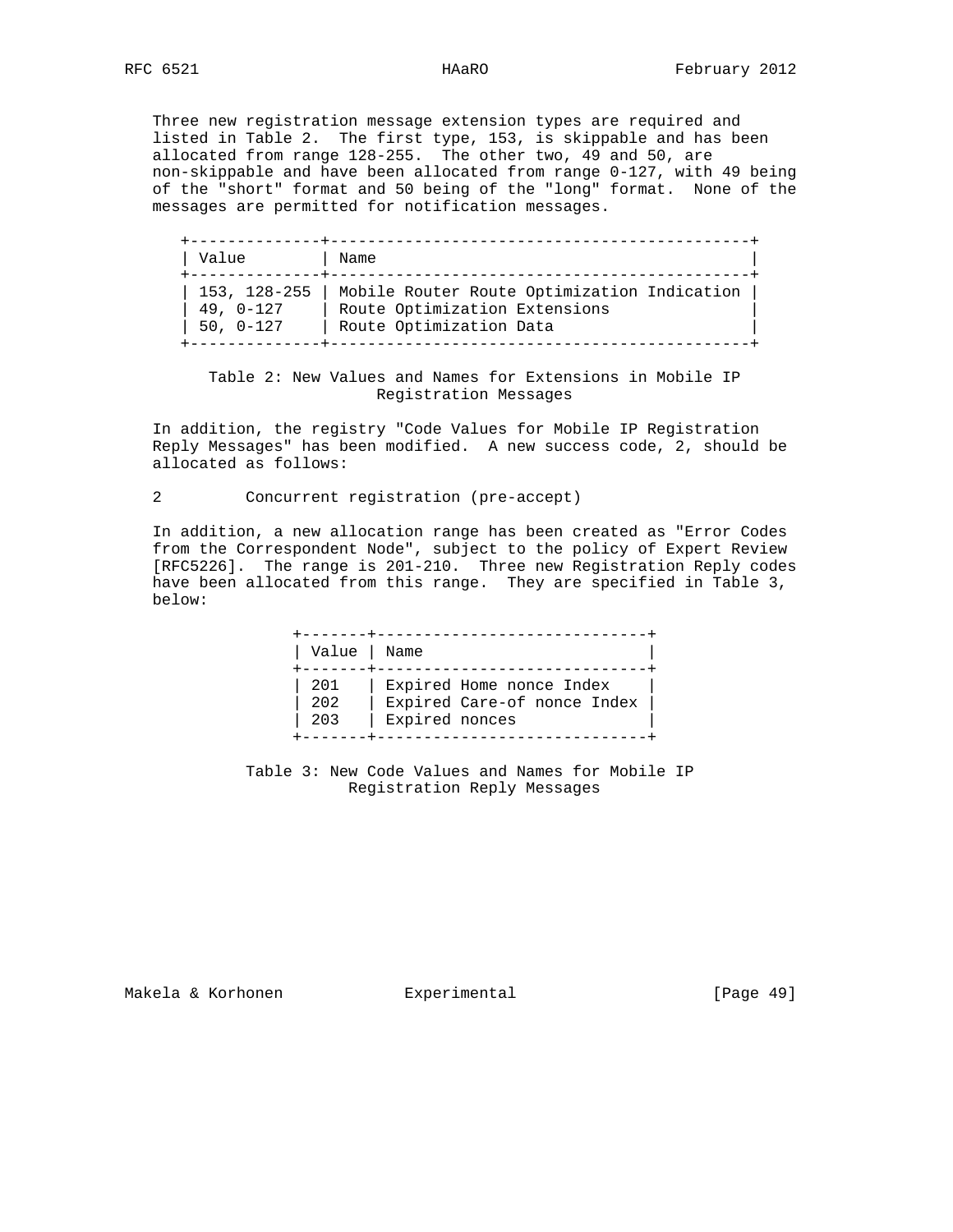Three new number spaces were required for the subtypes of the extensions in Table 2. A new registry, named "Route Optimization Types and Subtypes", has been created with an allocation policy of RFC Required [RFC5226]. The registration entries include Type, Subtype, and Name. Type and Subtype have a range of 0-255. Types are references to registration message extension types. Subtypes are allocated initially as in Table 4, below:

| Type | Subtype        | Name                                                     |
|------|----------------|----------------------------------------------------------|
| 153  |                | Reserved                                                 |
| 153  |                | Mobile Router Route Optimization Capability<br>Extension |
| 49   |                | Reserved                                                 |
| 49   |                | Route Optimization Reply                                 |
| 49   | $\mathfrak{D}$ | Mobile-Correspondent Authentication Extension            |
| 49   |                | Care-of Address Extension                                |
| 50   |                | Reserved                                                 |
| 50   |                | Route Optimization Prefix Advertisement<br>Extension     |

 Table 4: Initial Values and Names for Registry Route Optimization Types and Subtypes

### 11. Security Considerations

 There are two primary security issues: One issue relates to the RR check, which establishes that a specific CoA is, indeed, managed by a specific HoA. The other issue is trust relationships and an arbitrary router claiming to represent an arbitrary network.

The end-user traffic can be protected using normal IPsec mechanisms.

11.1. Return Routability

 The RR check's security has been vetted with Mobile IPv6. There are no major differences, apart from two issues: connectivity check and replay attack protection. The connectivity check is conducted with a separate ICMP message exchange. Replay attack protection is achieved with Mobile IPv4 timestamps in the Registration Request's Identification field, in contrast to the sequence numbers used in Mobile IPv6.

 The RR procedure does not establish any kind of state information on the CR; this mitigates denial-of-service attacks. State information is only maintained after a Registration Request has been accepted.

Makela & Korhonen  $\qquad \qquad$  Experimental  $\qquad \qquad$  [Page 50]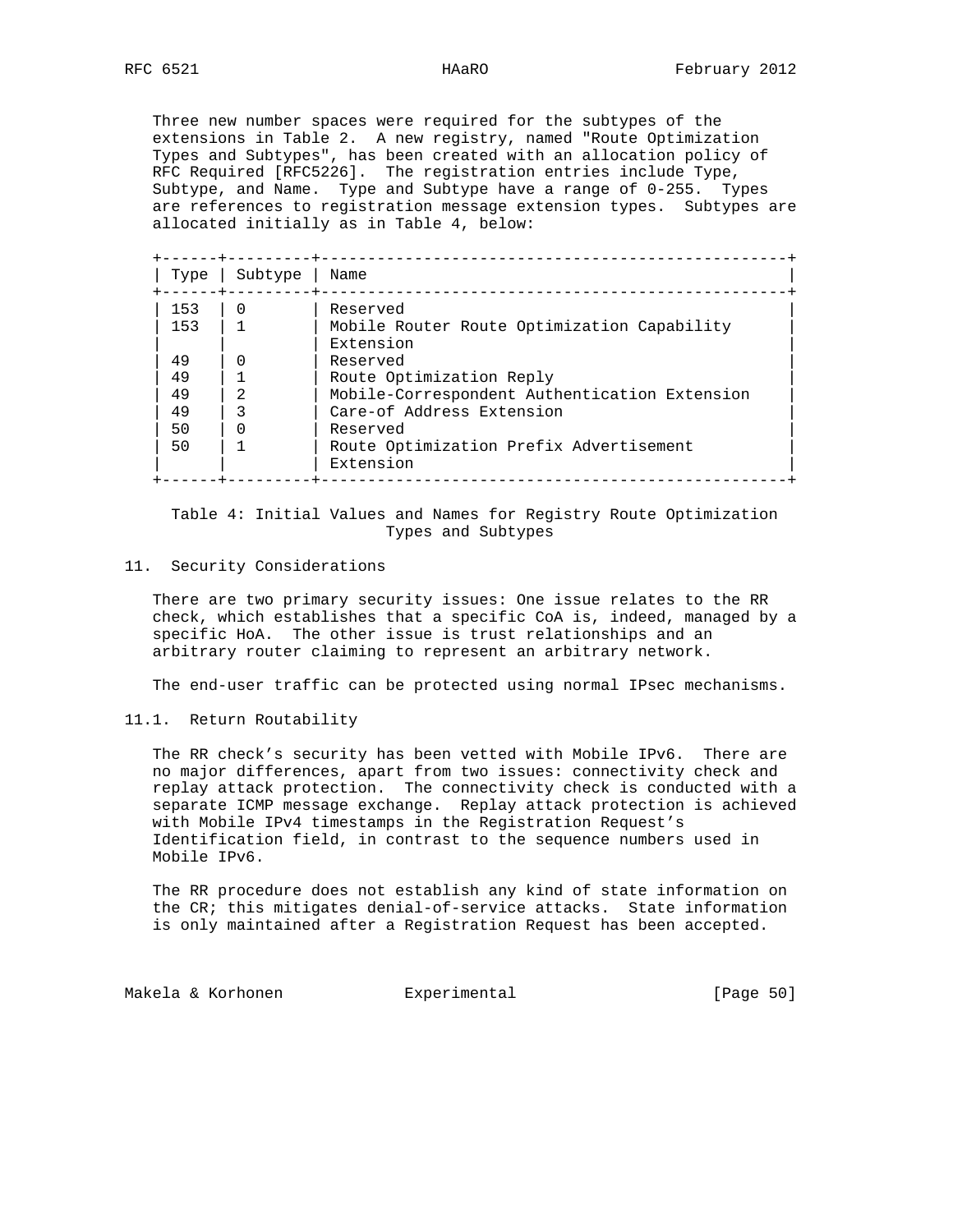### 11.2. Trust Relationships

 The network of trust relationships in home agent-assisted route optimization solves possible trust issues: An arbitrary CR can trust an arbitrary MR that it is indeed the proper route to reach an arbitrary mobile network.

 It is assumed that all MRs have a trust relationship with the HA. Thus, they trust information provided by the HA.

 The HA provides information matching HoAs and network prefixes. Each MR trusts this information.

 MRs may perform the RR procedure between each other. This creates a trusted association between the MR's HoA and CoA. The MR also claims to represent a specific network. This information is not trustworthy as such.

 The claim can be verified by checking the HoA <-> network prefix information received, either earlier, or due to an on-demand request, from the HA. If they match, the MR's claim is authentic. If the network is considered trusted, a policy decision can be made to skip this check. Exact definitions on situations where such decisions can be made are out of scope for this document. The RECOMMENDED general practice is to perform the check.

### 12. Acknowledgements

 Thanks to Alexandru Petrescu for constructive comments and support. Thanks to Jyrki Soini and Kari Laihonen for initial reviews. This work was supported by TEKES as part of the Future Internet program of TIVIT (Finnish Strategic Centre for Science, Technology and Innovation in the field of ICT).

# 13. References

- 13.1. Normative References
	- [RFC2003] Perkins, C., "IP Encapsulation within IP", RFC 2003, October 1996.
	- [RFC2004] Perkins, C., "Minimal Encapsulation within IP", RFC 2004, October 1996.
	- [RFC2119] Bradner, S., "Key words for use in RFCs to Indicate Requirement Levels", BCP 14, RFC 2119, March 1997.

Makela & Korhonen  $\Box$  Experimental [Page 51]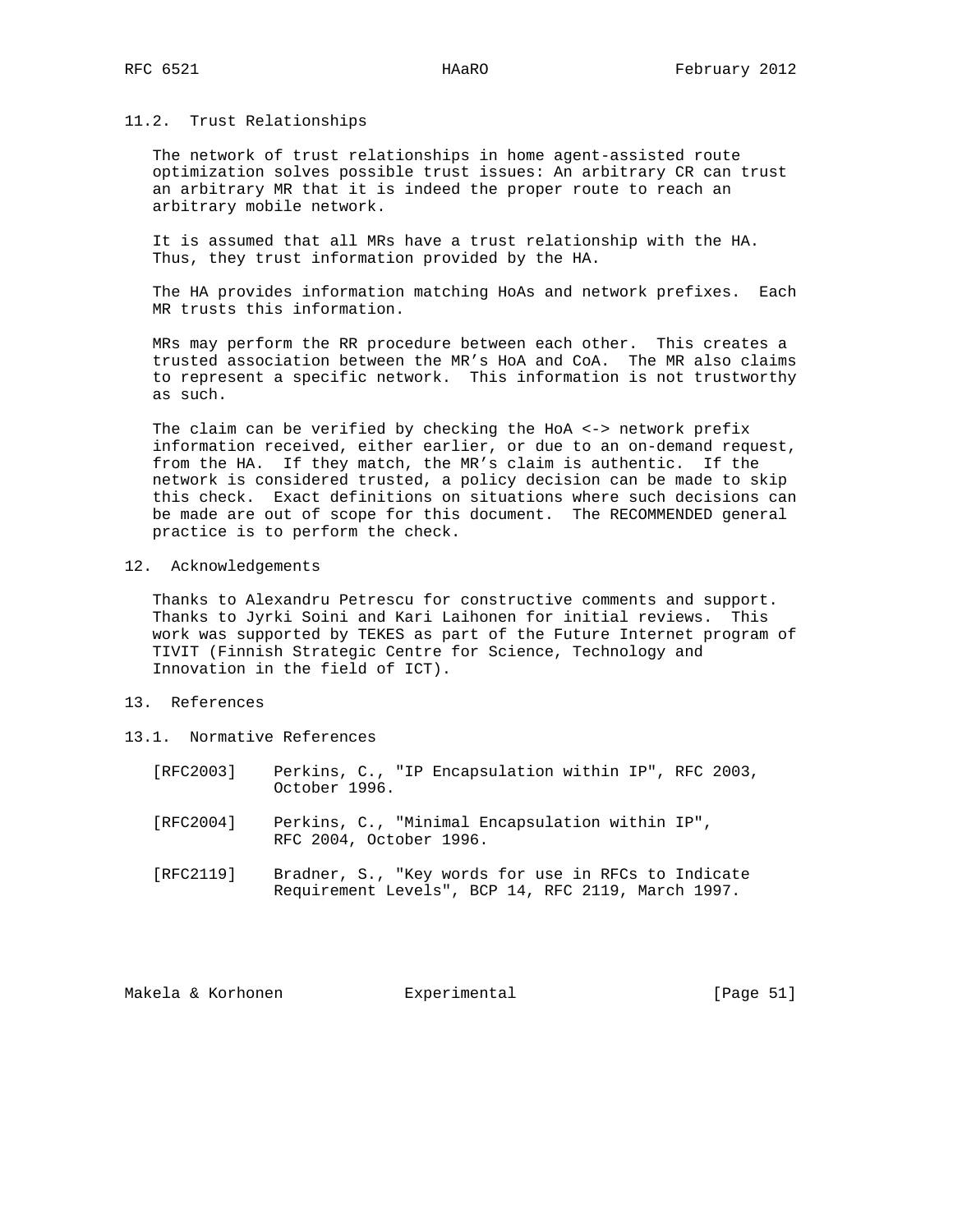- [RFC2784] Farinacci, D., Li, T., Hanks, S., Meyer, D., and P. Traina, "Generic Routing Encapsulation (GRE)", RFC 2784, March 2000.
- [RFC3519] Levkowetz, H. and S. Vaarala, "Mobile IP Traversal of Network Address Translation (NAT) Devices", RFC 3519, April 2003.
- [RFC5177] Leung, K., Dommety, G., Narayanan, V., and A. Petrescu, "Network Mobility (NEMO) Extensions for Mobile IPv4", RFC 5177, April 2008.
- [RFC5226] Narten, T. and H. Alvestrand, "Guidelines for Writing an IANA Considerations Section in RFCs", BCP 26, RFC 5226, May 2008.
- [RFC5944] Perkins, C., Ed., "IP Mobility Support for IPv4, Revised", RFC 5944, November 2010.
- 13.2. Informative References
	- [MIP-RO] Perkins, C. and D. Johnson, "Route Optimization in Mobile IP", Work in Progress, September 2001.
	- [MIPv4FLOW] Gundavelli, S., Ed., Leung, K., Tsirtsis, G., Soliman, H., and A. Petrescu, "Flow Binding Support for Mobile IPv4", Work in Progress, February 2012.
	- [RFC1035] Mockapetris, P., "Domain names implementation and specification", STD 13, RFC 1035, November 1987.
	- [RFC3543] Glass, S. and M. Chandra, "Registration Revocation in Mobile IPv4", RFC 3543, August 2003.
	- [RFC4086] Eastlake 3rd, D., Schiller, J., and S. Crocker, "Randomness Requirements for Security", BCP 106, RFC 4086, June 2005.
	- [RFC4282] Aboba, B., Beadles, M., Arkko, J., and P. Eronen, "The Network Access Identifier", RFC 4282, December 2005.
	- [RFC6275] Perkins, C., Ed., Johnson, D., and J. Arkko, "Mobility Support in IPv6", RFC 6275, July 2011.